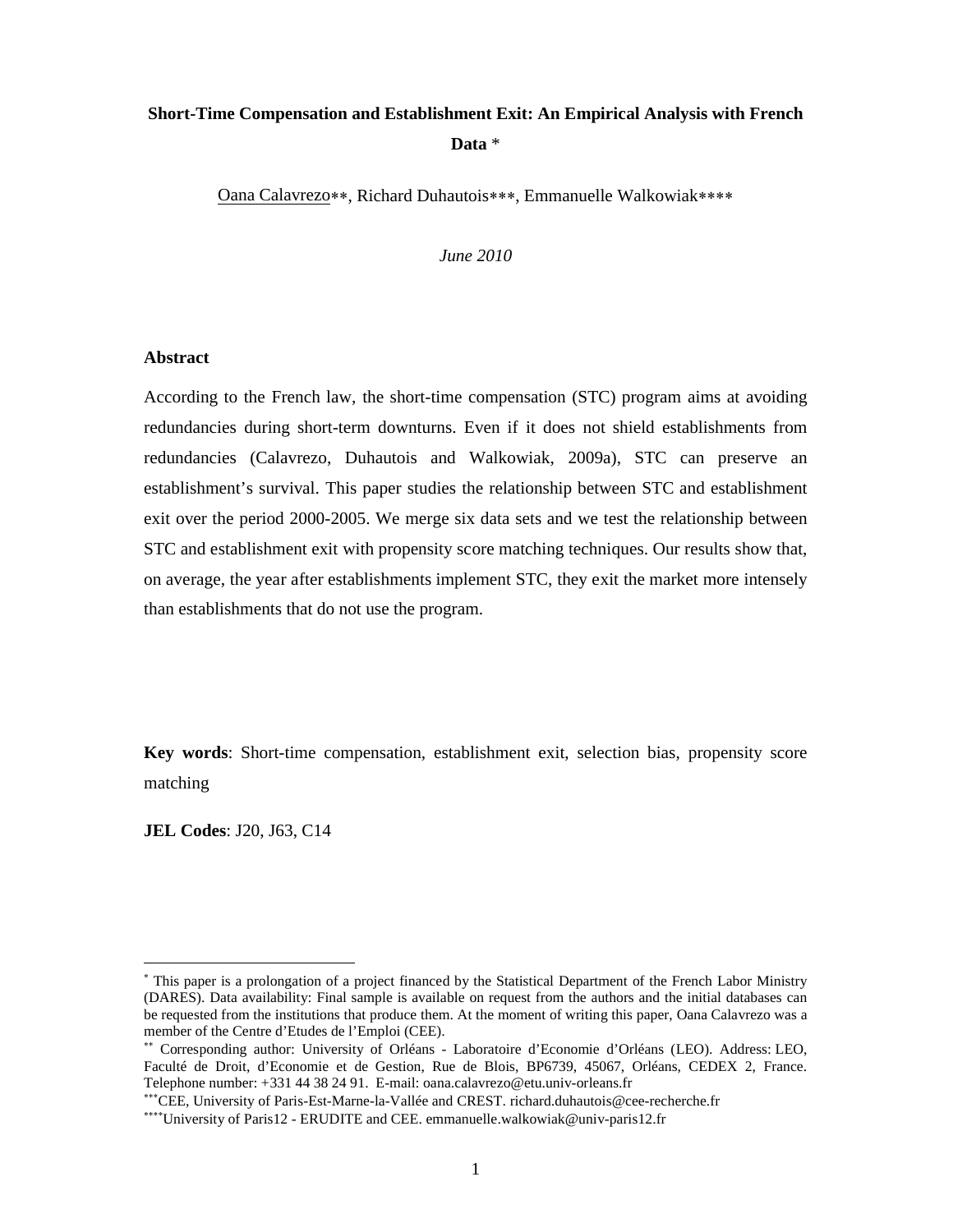### **1. Introduction**

According to the French law, the short-time compensation (STC) program is an employment protection device because it aims to avoid redundancies during times of shortterm economic downturn or exceptional circumstances (for instance, disasters). Employers applying STC can temporarily reduce employee hours below the legal working time (for the entire establishment or a particular department within the establishment) or eliminate some or all of an employee's job duties. STC allows employees to maintain a contractual bond with their employer. They receive a compensation for their wage loss that is partly paid by the State. STC exists under different forms in most developed countries: for example, the "Cassa Integrazione Guadagni" in Italy, the "Kurzarbeitergeld" in Germany, the "Short-Time Compensation Program" in the United States, the "Work-Sharing Program" in Canada and the "Short-time Working" device in the United Kingdom. In France, the exact name of the device is "Chômage partiel" (partial unemployment). Nevertheless, in this paper, we decide to use the US term. Before the recent economic crisis, even if the STC program was more frequently used in Europe than in North America, it appeared in all countries as a "rare phenomenon." On average, between 1995 and 2005, STC authorizations affected nearly 1% of French establishments and 2% of employees in the private sector, excluding agriculture (Calavrezo et al., 2009b). During the 1980's in the US, there was similarly low STC participation, limited to less than 1% of employers. Since 2008, the economic crisis has amplified the use of STC programs, especially in Europe.

From a theoretical perspective, the international literature identifies two co-existing STC roles (a security role and a flexibility role) that differentiate North American and continental European systems (see the three main papers on this topic: Van Audenrode, 1994; Houseman and Abraham, 1993; Burdett and Wright, 1989).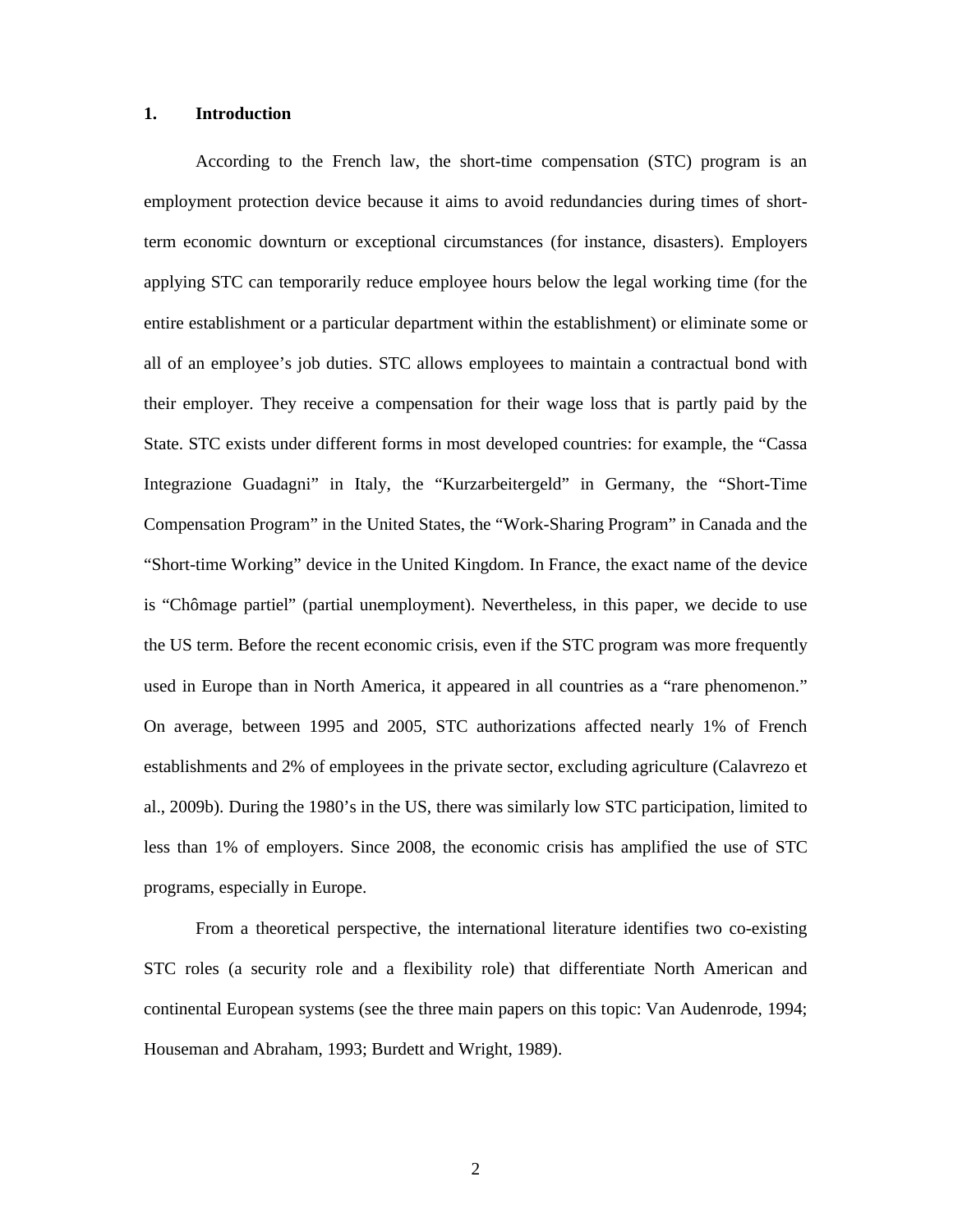Calavrezo et al. (2009b) investigate the flexibility role of STC between 1995 and 2005 in France. Working time reduction (WTR) is a flexibility device with the initial objective of reducing unemployment through work-sharing. The most recent French WTR laws, in place from 1996 to 2002, provided for the implementation of working time devices, through which firms could use flexibility instruments that allow firms to use employee hours for varying tasks. The STC decree of June  $28<sup>th</sup>$ , 2001 was directly related to the WTR implementation. Since 2001, establishments have had to place a priority on the use of flexible working hours associated with WTR. Calavrezo et al. (2009b) show a "substitution" effect between WTR and STC over the 1995-2005 period. They quantify the average decrease in STC authorized days. Indeed, the flexibility part of the STC program seems to have collapsed: until 2000, STC was inversely correlated to economic growth, and after 2000, firms could no longer use STC as an internal flexibility instrument. This suggests that WTR has refocused the STC program away from its initial role of retaining employees.

Consequently, the following question concerning STC recourse is proposed: is STC really a protection device? The empirical analysis of the security role of STC is focused on its relationship to redundancies. We can analyze the relationship between STC and layoffs through three distinct experiences: the European experience (Vroman, 1992), the US experience (Needels et al., 1997) and the Canadian experience (the Ekos research, 1993). On the whole, even if researchers have found that firms in both American and European systems are likely to use some combination of hour reductions and layoffs, the implications of STC on redundancies remains unclear. In a recent study, Calavrezo et al. (2009a) analyze the effect of the French STC program on redundancies using panel data models with a sample selection, endogenous explanatory variables and unobserved heterogeneity. Calavrezo et al. (2009a) work with an unbalanced panel of more than 36,000 French establishments with at least 50 employees. Their results indicate that STC seems to significantly increase the number of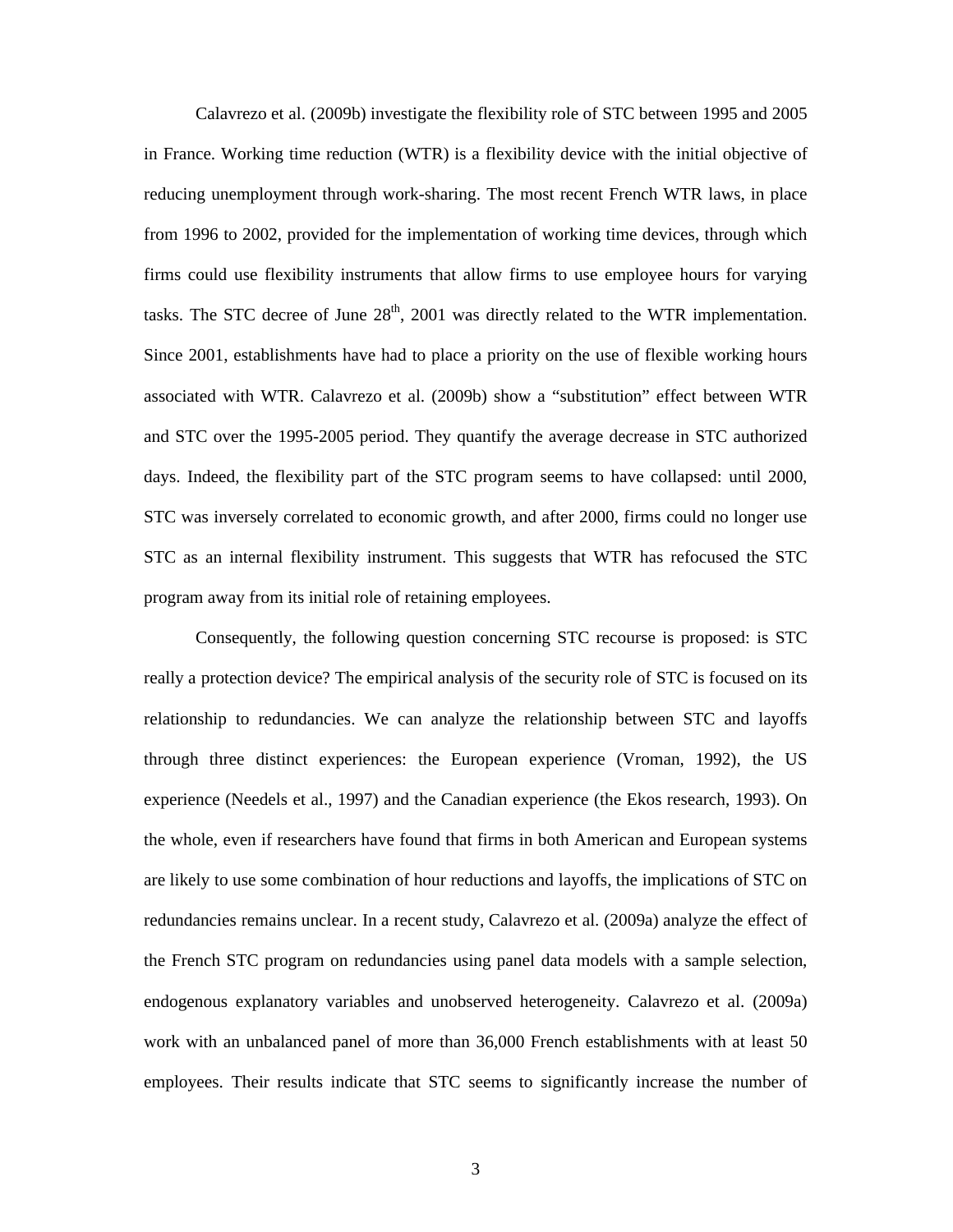redundancies or the probability of layoffs. The authors state that STC seems to be inefficient according to this employment protection criterion. Nevertheless, it is not possible, for instance, to conclude definitively that STC is totally inefficient in terms of employee protection. Even if STC cannot stop redundancies, it perhaps can prevent establishment exit.

For this reason, this paper questions the STC program's efficiency within French establishments by investigating the relationship between the STC recourse and establishment exit behavior between 2000 and 2005. The contribution of this work is twofold. First, empirical analyses on the French STC program are very scarce in the literature; our topic is quite original, especially in terms of the evaluation of a public policy device. Second, we use a rich dataset.

The use of STC among French establishments is not randomly distributed. Thus, selection can be a potential problem because establishments that choose to have STC authorizations might do it as a consequence of their internal strategy. To analyze the effect of the French STC program on establishment exit and to control for selection bias, we implement a propensity score matching methodology. Different models are estimated on six annual samples obtained from the matching of six data sources that contain more than 550,000 observations. Our main result indicates that the year after establishments implement STC, they exit the market more intensely than those exiting establishments that do not use the program.

The remainder of the paper is organized as follows. The second Section describes STC regulations in France. The third Section presents a short review of the literature on the relationship between STC and establishment exit. The fourth Section presents the data. The fifth Section outlines our econometric approach and the sixth Section presents our findings. Finally, the conclusion in the seventh Section discusses the efficiency of the STC program in France.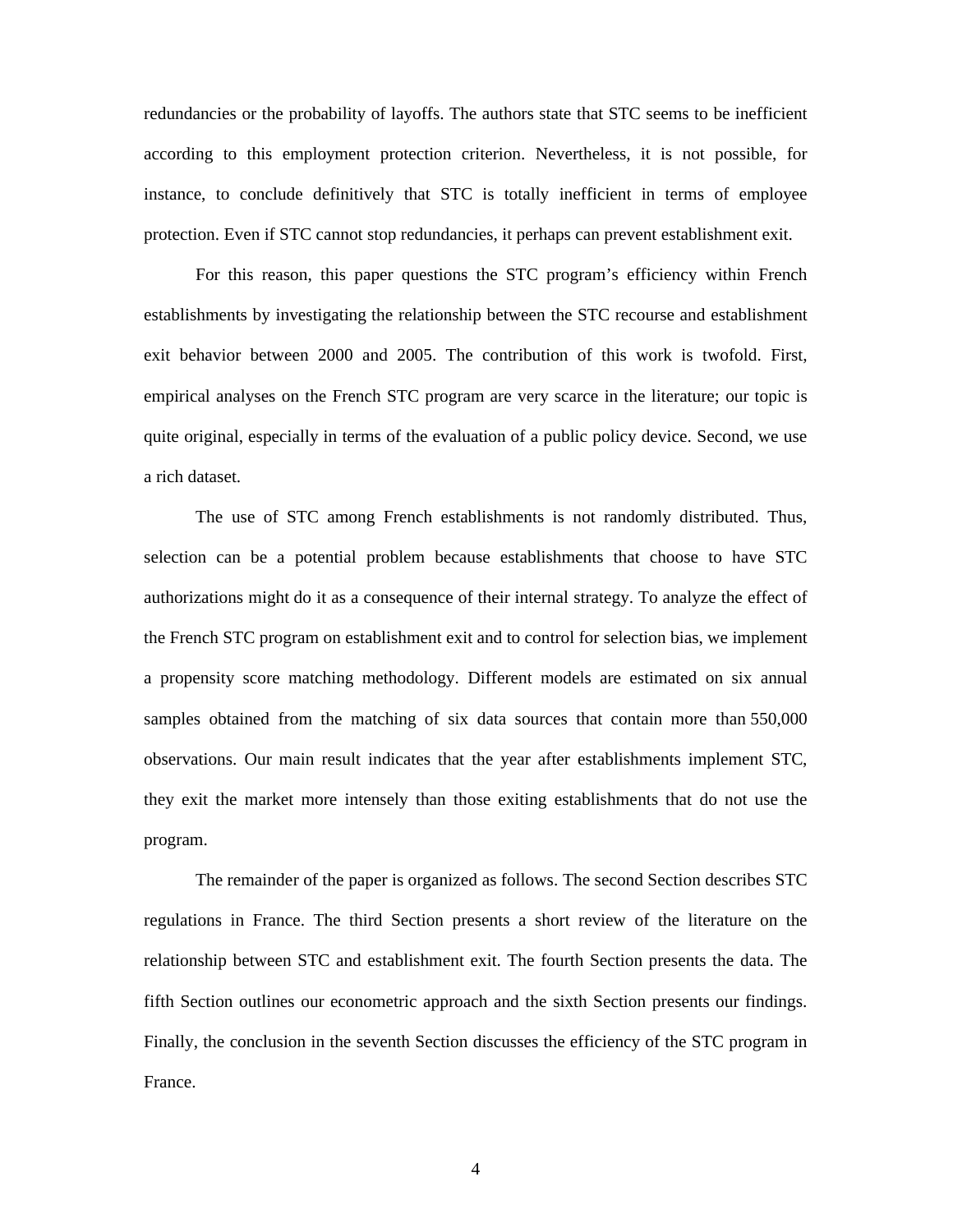### **2. STC regulations in France**

The French STC program is a legal instrument that aims at protecting employment and preventing redundancies in cases of exceptional circumstances, by allowing firms to temporarily reduce working time or suspend their business activities. STC can be applied for the following reasons: downturns in economic cycles; difficulties in the acquisition of raw materials or energy; transformation, restructuring or modernization of the firm; and exceptional natural disasters, among other types of difficulties. According to the law, the instrument should be used as a temporary tool.

STC can be considered a preventive economic assistance device in the sense that its main objective is to prevent permanent layoffs of employees in situations of temporary economic difficulties. Employees on STC continue to keep their contractual bond with the employer. A compensation system exists in order to indemnify employees' salary losses due to STC.

The STC regulation has changed twice recently: the first change occurred in 2001 after the implementation of the working time reduction policy, and the second change occurred in 2008-2009 due to the economic crisis. As our period of analysis is 2000-2005, we exclusively concentrate on the description of the STC regulation before 2008.

The decree of June  $28<sup>th</sup>$ , 2001 presents the STC regulation in connection with the working time reduction (WTR) policy. In fact, STC recourse became conditioned by working time reduction policy application types. The role of this binding command is to refocus STC on its primary function of supporting employees in employment if the establishment confronts a short-term economic downturn. By implementing the working time reduction policy, overtime and STC no longer represent the only two solutions for an establishment wishing to adapt to the fluctuations of activity. After the implementation of the STC binding command, establishments must use one of the devices related to the working time reduction policy.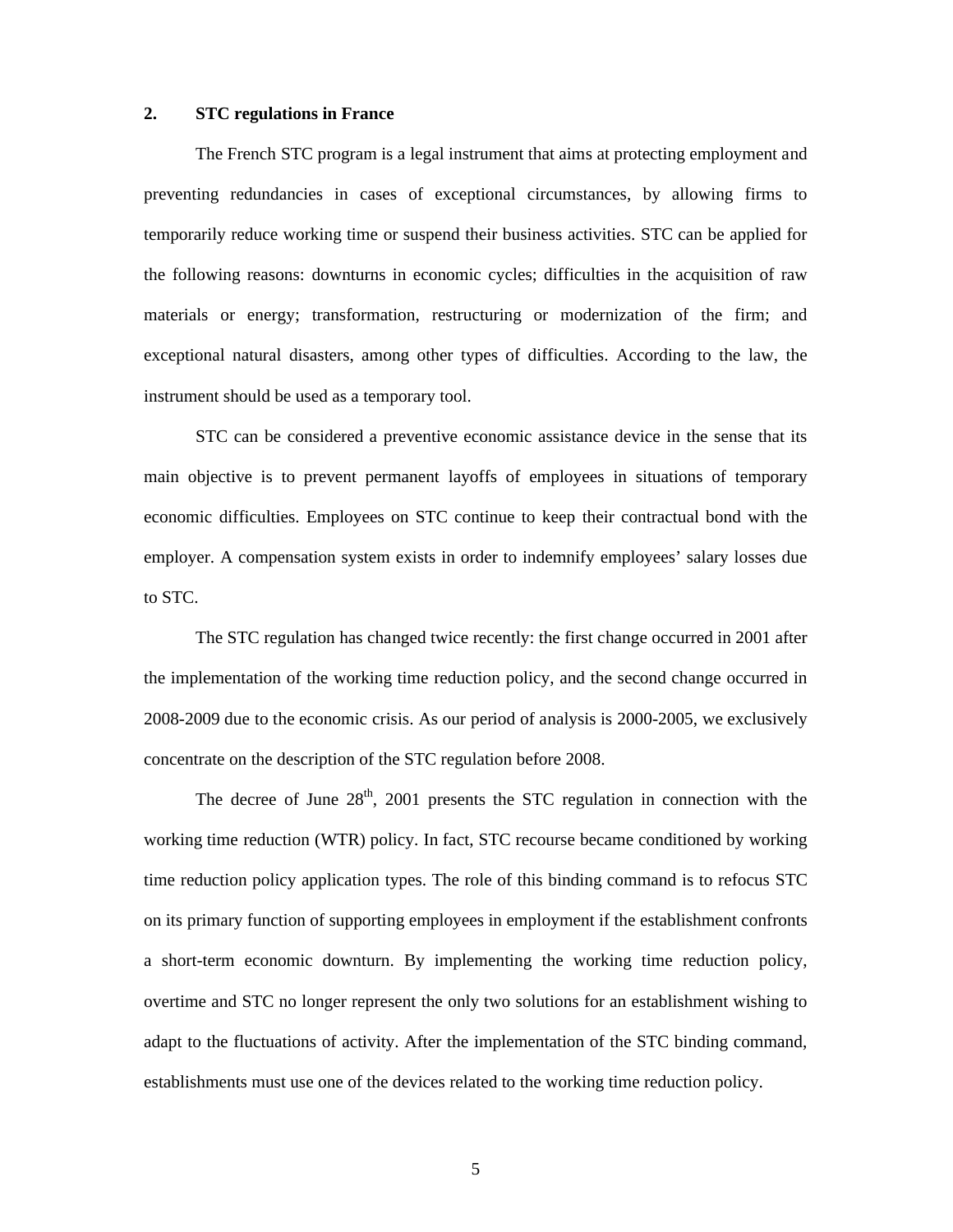The binding command of 2001 tries to clarify STC applicable procedures by changing three dimensions of the STC regulation: compensation (Section 2.1), allocation (Section 2.2) and refunds (Section 2.3).

#### **2.1 Compensation**

The binding command modifies three levels of the STC compensation: the number of compensated hours, the amount of government support and the creation of a specific quota of compensated hours.

In firms with fixed working hours, compensated hours are calculated as the difference between the number of hours that are supposed to be worked and the number of hours effectively worked during the month. With the decrease in legal working hours, the binding command of 2001 stipulates that STC is activated when hours worked are less than 35 hours per week, or below collective working hours (if it is inferior to the legal weekly limit). The binding command also defines the method for calculating compensated hours for the different devices of the working time reduction implementation. Thus the compensation varies according to the rules of WTR organization, for example, modulation of worked hours or "RTT days". Some "unworked" hours might not be compensated, depending on the form of implementation of the working time reduction policy.

The minimum hourly STC compensation was established on February  $21<sup>st</sup>$ , 1968. It is at least equal to 50% of the hourly gross pay. It corresponds to 4.42 euros per hour of STC compensation. The compensation for each hour on STC contains two elements. *The first one is government support*. The binding command of June  $28<sup>th</sup>$ , 2001 establishes a shifting rate for this support, according to firm size. This support rate didn't depend on firm size before the reform. Therefore, in firms with more than 250 employees, the government support is 2.13 euros per hour. For other firms, the rate is 2.44 euros per hour. A lower STC compensation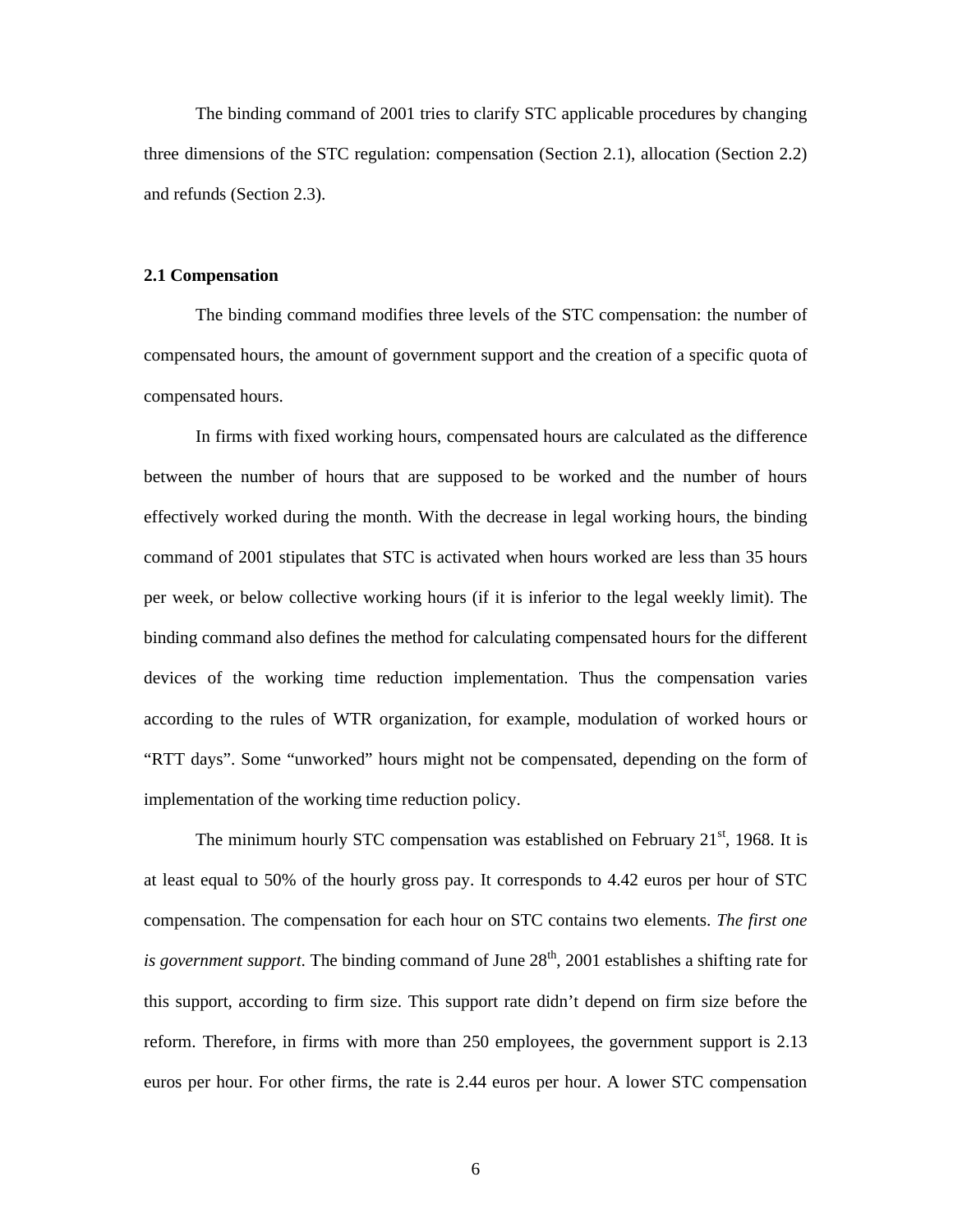rate for big firms with at least 250 employees can be explained by the fact that big firms can more easily allocate working hours. When strong threats to employment exist, the government can pay a higher compensation rate. In 2005, government spending on STC amounted to 16.6 million euros and generally fluctuated around 20 million euros during the years before 2005. *The second element is support paid by the employer*, which is the difference between the total amount of each STC hour (4.42 euros) and the government's subsidy. In general, the amount equals 1.98 euros per hour for firms with less than 250 employees and equals 2.29 euros per hour otherwise. The STC compensation is exempted of from employer social contribution taxes, but is subjected to the supplementary social security contribution and to the contribution to the repayment of social security debt.

Since the  $10<sup>th</sup>$  of April, 2001, the State has been refunding firms within the maximum quota of 600 STC hours per employee per year, for all professional branches. The binding command modifies the law, such that in cases where STC funds are used to modernize facilities and firm's buildings, the quota is lowered to 100 hours. This number of hours is ascribed from the total quota of compensated hours. This change in the legislation was made because using STC to modernize facilities was sometimes contrary to the intentions of the measure: this kind of situation might lead to long periods of interruption of the business activities of the firm, which could result in the firm reaching total (maximum)  $STC<sup>1</sup>$ , at which point work contracts end.

#### **2.2 Allocation**

-

The 2001 binding command contains a major change in terms of the allocation of  $STC<sup>2</sup>$ . Firms that wish to take advantage of STC have to consult the plant's works council and

<sup>&</sup>lt;sup>1</sup> Total STC is a special situation of STC in which an employee is on STC more than four consecutive weeks. At that point, the work contract ends.

<sup>&</sup>lt;sup>2</sup> Some categories of employees are not eligible for STC benefits (for example, seasonally unemployed workers).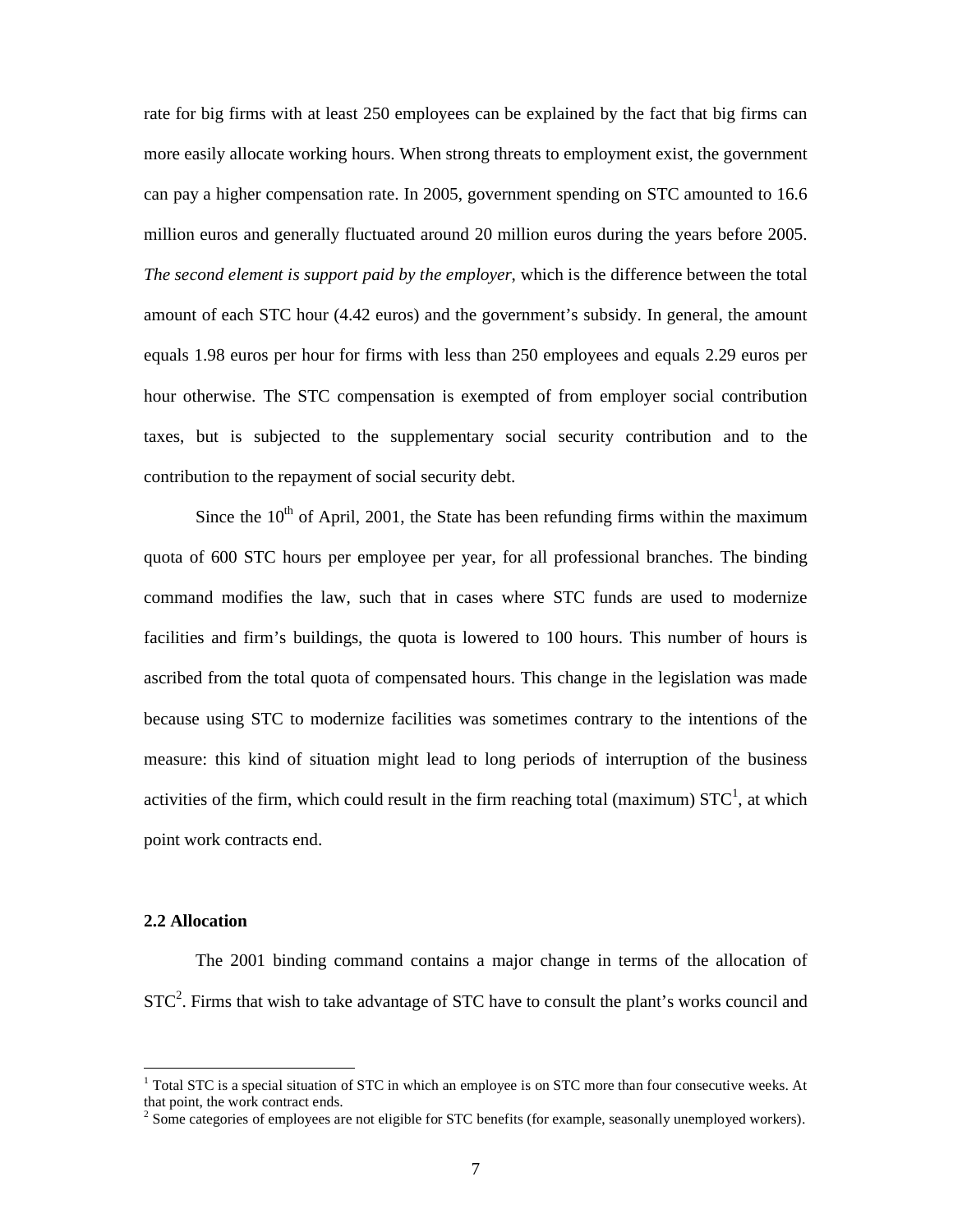then apply for an authorization with the French administration at the "department level"<sup>3</sup>. Asking for STC authorizations was not compulsory before the 2001 binding command. After using STC, employers must address a request for compensation to the French administration. On the other hand, the binding command stipulates that in case of inclement weather, the demand can be registered 30 days after the phenomenon. When the administration accepts the demand, each month the firm must send the administration the amount to be reimbursed (firms pay the employee the entire amount). The binding command provides a special procedure in the case where firms use modulating hours. In this special case, employers should inform the administration at the end of the year after having established accounting statements for modulating hours. If the firm does not comply with these procedures or if the administration rejects the request, the employer must pay "standard" wages.

# **2.3 Refunds**

-

After the change in the STC law, refund procedures contain new elements specifically related to the different forms of working time reduction implementation. The firm must indicate the main structure for allocation of work hours and must inform the administration if executives or migrant workers that have special working hour conditions are in the firm. In the case of using modulating hours, the firm has to provide a work schedule for each employee once the accounting statement for modulating hours has been made.

## **3 STC and establishment exit: a literature review**

In the economic literature, the relationship between STC and establishment exit is not addressed theoretically or empirically. The only mention to this topic is presented by Blyton (1985). The author makes the following hypothesis: using STC during a sustained economic

<sup>&</sup>lt;sup>3</sup> In France, the equivalent of the American county is called a "départment".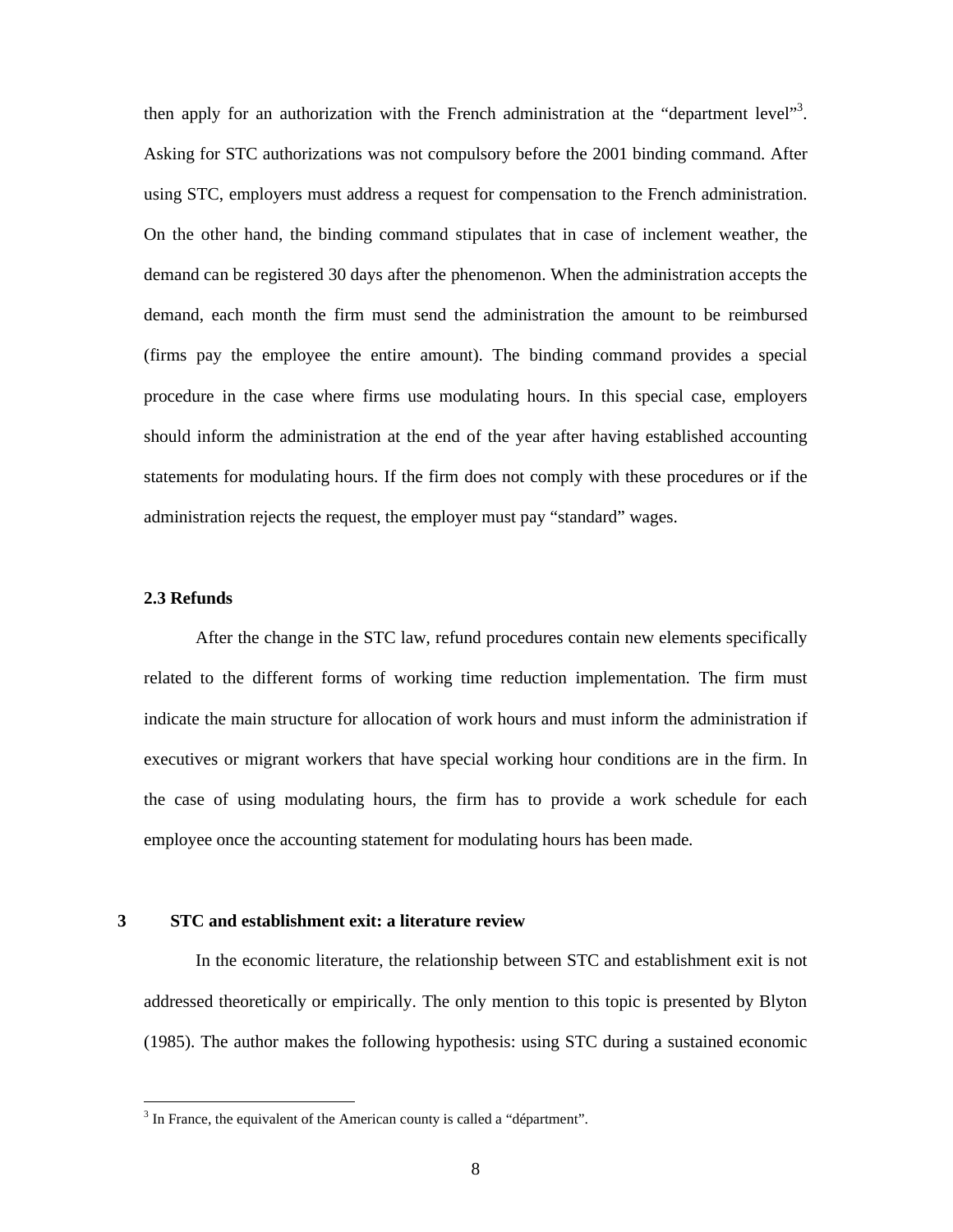recession might delay an employer's decisions, which can jeopardize the firm's chances to survive in the long run. The literature on STC is relatively scarce in France. Recently, Calavrezo (2009) presented a complete description of the functionality of STC between 1995 and 2005 in France. In the same vein, empirical studies concerning the effect of public policy devices on establishment exit or establishment survival are especially less developed, as related data is missing. Our description of the review of the literature is two-fold: on the one hand, we briefly describe analyses on the efficiency of STC in terms of employment protection (Section 3.1); on the other hand, we present some papers that underscore the relationship between public policy devices and establishment survival (Section 3.2).

#### **3.1 STC efficiency in terms of employment protection**

The international literature is both theoretically and empirically focused on STC's employment protection role (Wright, 1991; Abowd and Allain, 1997; Burdett and Wright, 1989; Needels et al., 1997; Gray, 1998). Indeed, most of these papers study the effect of STC on redundancies. They show that STC's effect is not identical among countries and even within the same country. In France, the few theoretical and/or empirical papers emphasize contrasting results with respect to the functions of the data, the period of analysis or the methods used. Abraham and Houseman (1994) and Gray (1998) show a "positive" effect of STC on redundancies. On the other hand, Calavrezo et al. (2009a) analyze the relationship between STC authorizations and redundancies for establishments with at least 50 employees during the period 1996-2004. They show that establishments that use STC more intensively lay off more employees. There are several ways to interpret this finding. The authors suppose that the resort to STC authorizations would be the ultimate (inefficient) solution before layoffs. From this point of view, STC authorizations and redundancies might complement each other in the face of economic difficulties. Another possible interpretation is that the STC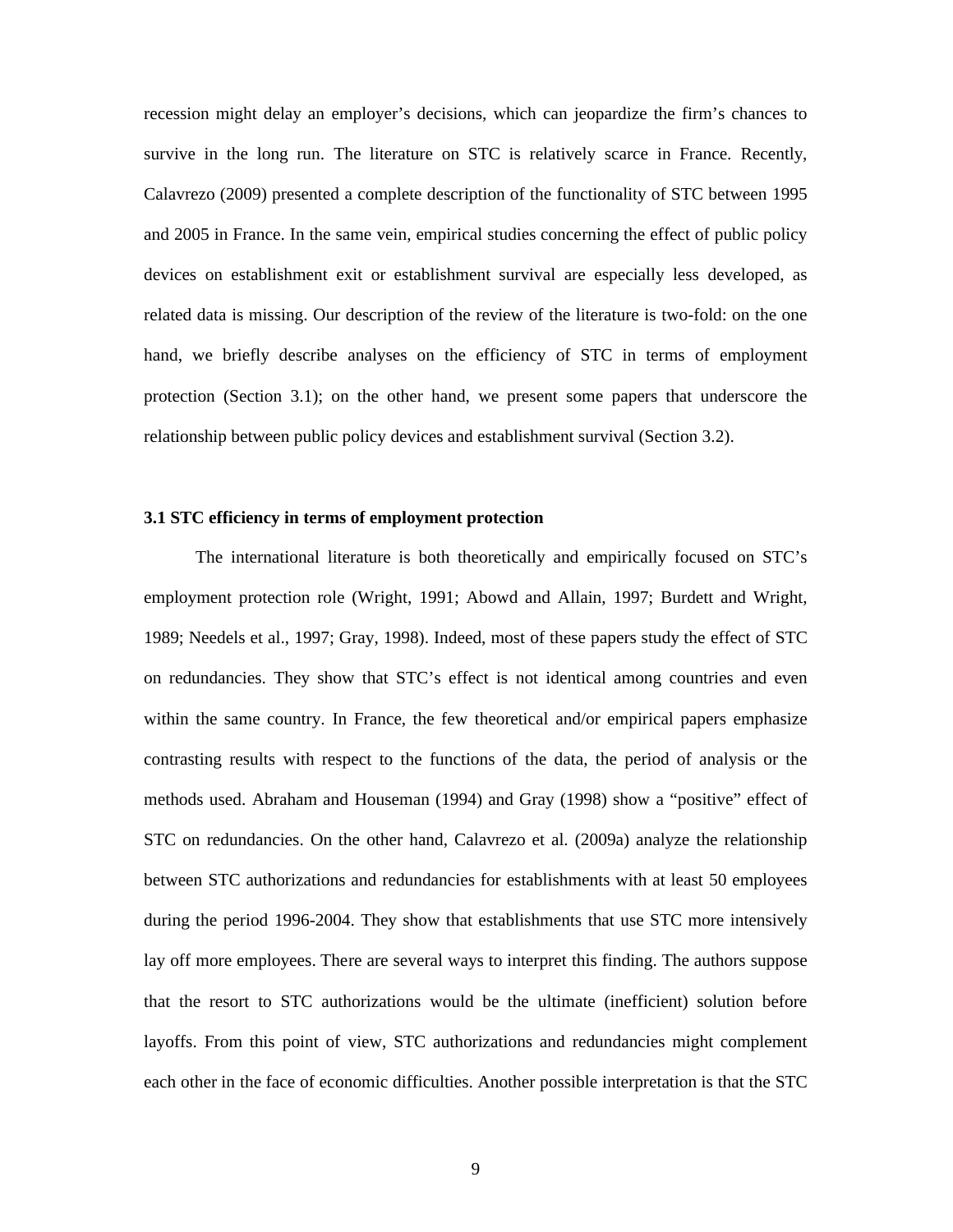program is a policy used to accompany establishments in structural decline (even if this is normally forbidden by law). These authors also consider that establishments would resort to STC to calm social tensions before a planned redundancy scheme, or to reassure the shareholders, as using STC might represent a sort of a guarantee from the State. Whatever the true interpretation, the STC program does not fulfill its role of protecting French establishments (with at least 50 employees) that face strong economic difficulties from redundancies. Nevertheless, this result cannot be interpreted as a signal of complete inefficiency of STC in terms of employment protection. Additional analysis is needed. For this reason, our paper studies the relationship between the use of STC and establishment exit. Even if STC does not protect all employees from redundancy, it can nevertheless assure the survival of the establishment and in this way, protect the remaining employees: in this case, establishment exit can be seen as an extreme case of redundancy.

#### **3.2 The effects of public policy devices on establishment exit**

Since the 1990's, the economic literature on firm survival has strongly developed (especially with the emergence of data permitting a better understanding of firm survival) and a particular attention has been paid to new firms entering the market (especially small firms). Firm survival is the conceptual opposite of firm exit. In a literature review, Caves (1998) describes the main determinants of the probability of firm survival. Firm features, such as age, size, and innovation (Dunne et al., 1989; Geroski, 1995; Agarwal and Gort, 1999), or entrepreneurial characteristics, such as sex, age, and professional trajectory before the creation of the firm, are the main determinants of firm survival. Papers analyzing the impact of public policy devices on firm survival generally deal with newly created firms and focus inevitably on small firms. Moreover, some of the literature studies the effects of government support for firm creation, especially firm creation designed for unemployed people (for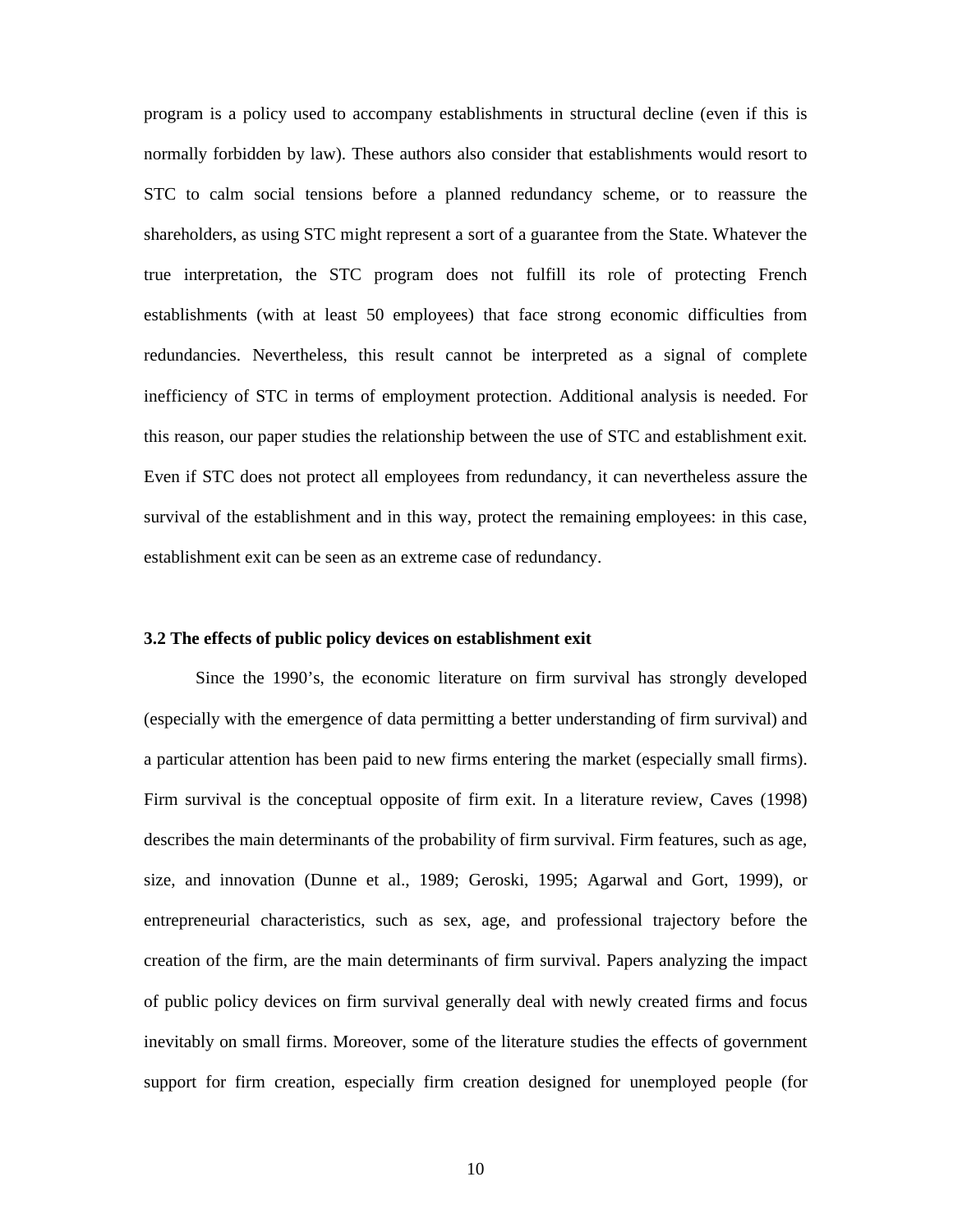Germany, Pfeiffer and Reize, 2000; for young entrepreneurs in Italy, Battistin et al., 2001). Gu et al. (2008) survey the main papers on public (and private) policy devices for small firms in the United States. Their analysis emphasizes the difficulty of measuring the impact of financial support on different firm performance indicators. This is due to the existence of very limited data and very simple techniques used in previous studies. Gu et al. (2008) encourage the use of experimental and quasi-experimental methods.

Our approach is slightly different. Generally, the literature analyzes the effect of public policy devices for encouraging firm creation and assuring newly created firm survival. In our case, we use establishments of all ages (newly created or old establishments) in an a priori economic downturn. We control exclusively for establishment and firm characteristics. Our data sources allow for a good identification of firm exit. Nevertheless, our analysis is close to the literature in terms of the methodology used. We use propensity score matching techniques, which are mostly recommended for this type of analysis.

## **4 Data**

To assess the impact of participation in the STC French program on establishment exit between 2000 and 2005, we use six different data sources. We construct for each year a different file. Finally, we work with six different files, according to the year. Some administrative data sets contain supplementary information on establishments or on firms to which establishments belong.

First, we use monthly STC authorization databases. They are produced by the Departmental Directions of Work and Employment and by the Statistical Department of the French Labor Ministry. When facing a strong economic downturn, an employer can request a specified number of STC days. If the request is justifiable, the Departmental Directions of Work and Employment provides an authorization for a specified number of STC days. The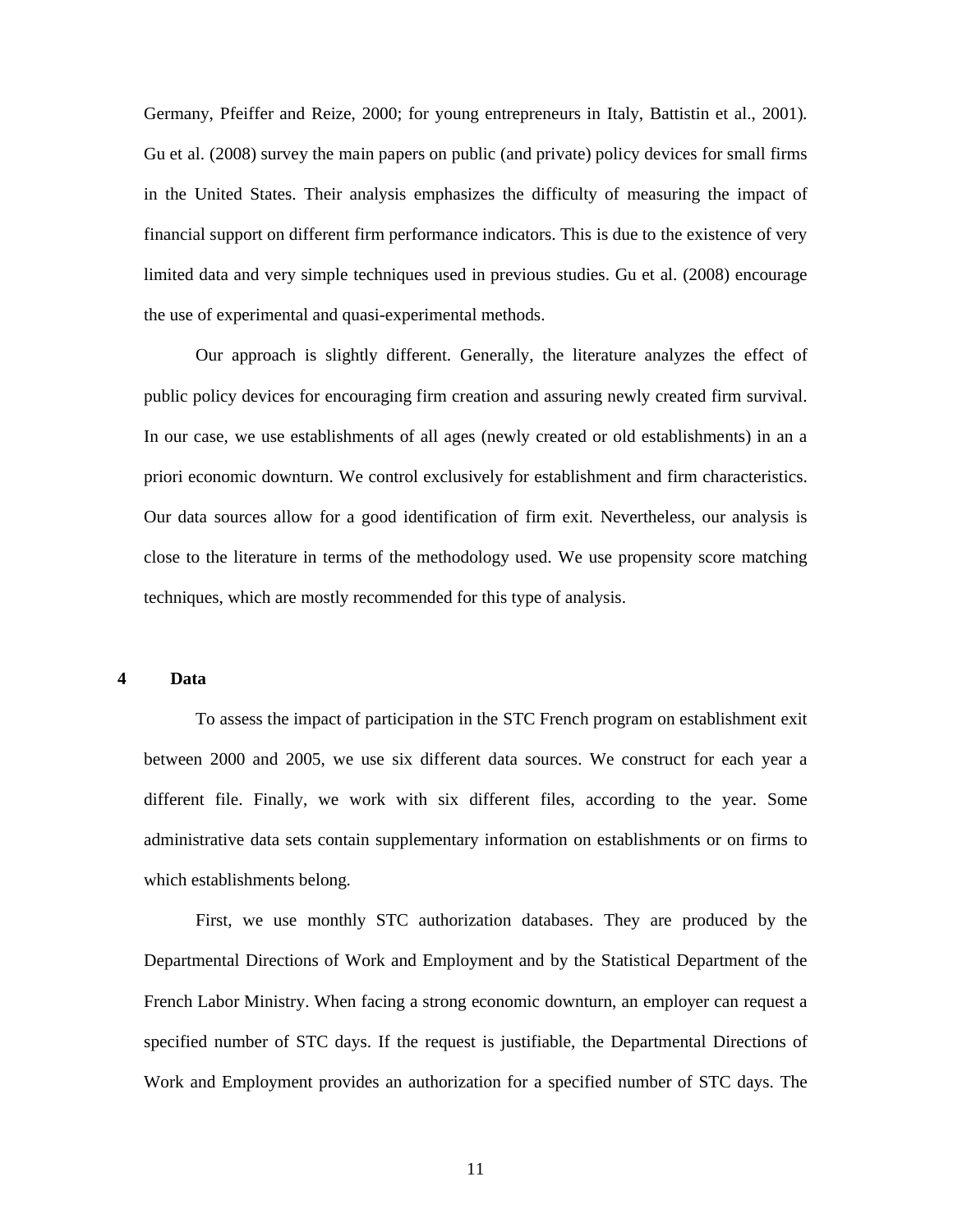files we use give information about the STC authorizations obtained by French establishments between 1995 and 2005. The authorized STC imperfectly measures the actual STC compensation received by establishments, for which they receive financial compensation from the State. Indeed, some establishments can decide not to use STC authorized days. In the database, the number of compensated days is not available at establishment or firm level. Thus we measure the number of authorized STC days. It is the maximum number of days to be compensated and it represents an indicator of business expectations. We analyze the STC behavior at the establishment level with yearly indicators. From these databases, we constituted an exhaustive STC panel. It covers more than 93,000 French establishments of all industries, which had at least one STC authorization between 1995 and 2005. Finally, we retain for our analysis only one measure of STC: for each establishment *i* and for each year *t* we construct a dummy variable indicating the participation in the STC program (denoted *STCit* ).

#### **[Insert Table 1]**

Second, we use the SIREN file, which is an administrative database produced by the French National Institute of Statistics indicating the status of French establishments in August 2007 (establishments are either active or have disappeared); it also gives information on the date of creation of establishments. This file permits us to calculate the age of the establishment (a continuous variable denoted  $AGE_{it}^{4}$ ) and six exit dummy indicators (see table 1). We use these establishment exit variables to control for potential lagged effects of STC recourse. With this data source, an establishment exit represents all types of suspension of activity in French territory: establishment shutdowns (for economic reasons, without appealing to the courts for bankruptcy; situations in which the establishment finds a buyer

<sup>4</sup> This variable is calculated as the difference between the year of interest and the year of creation of the firm. We do not take into account the month of creation of the establishment.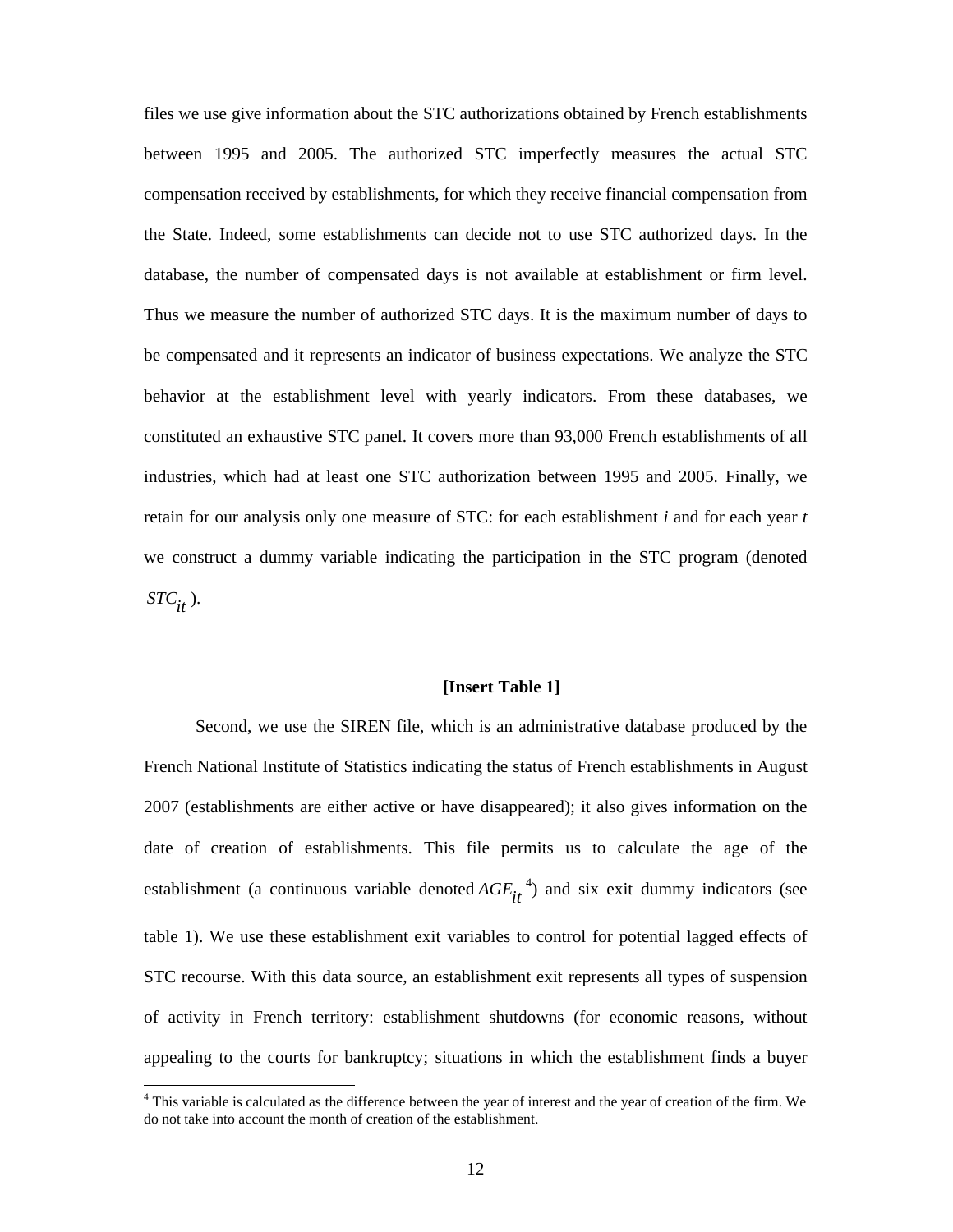without appealing to the courts), establishment failure (with a court-mandated recourse) or other situations in which the establishment is involved in a process of merger and acquisition (M&A). Nevertheless, the situation of M&A does not correspond exactly to the actual disappearance of an establishment and we must take into account this aspect when merging data sets. For each year, we construct four classes of establishment age, each corresponding to a quartile of the establishment age distribution. Finally, in our regressions we introduce only the dummy variable corresponding to the oldest establishments (the dummy variable for the fourth quartile of the establishment age distribution).

Third, we use annual administrative data sources relating to the establishments' unemployment insurance systems and covering the 1995-2003 period: the UNEDIC files. These give information about the size of the establishment  $SIZE_{it}$  (a continuous variable that indicates the number of employees in the establishment); the establishment's industry *INDUSTRYit* (which is captured by 14 dummy variables corresponding to the main 14 aggregated French industries, excepting agriculture and the public sector); and the number of women in the establishment ( $WOMEN_{it}$ ). For the  $WOMEN_{it}$  variable, we calculate the percentage of women in the establishment and we introduce the quartiles of this ratio in our estimations by taking as a reference the first quartile. For industry dummies, the industry's "education, health and social action" is our reference in the econometric model.

Fourth, additional information is obtained from the databases of the firms to which establishments belong (the FICUS files). They cover the period 1994-2005. We retain the following two firm indicators: the firm size  $(FIRM \_ SIZE_{it})$  and the firm's value added  $(VA<sub>i</sub>)$ . We calculate two indicators of the economic health of the firm to which the establishment belongs: the value-added variation rate  $(Var_{-}VA_{ii} = \frac{V A_{ii} + V A_{ii-1}}{V A_{ii}})$ 1  $\frac{V A_{it}}{V A_{it}} = \frac{V A_{it} V A_{it}}{V A_{it}}$ *it*  $Var\_VA_i = \frac{VA_{it} - VA_i}{V}$ *VA* ÷ - $=\frac{VA_{it} - VA_{it-1}}{A_{it-1}}$  and the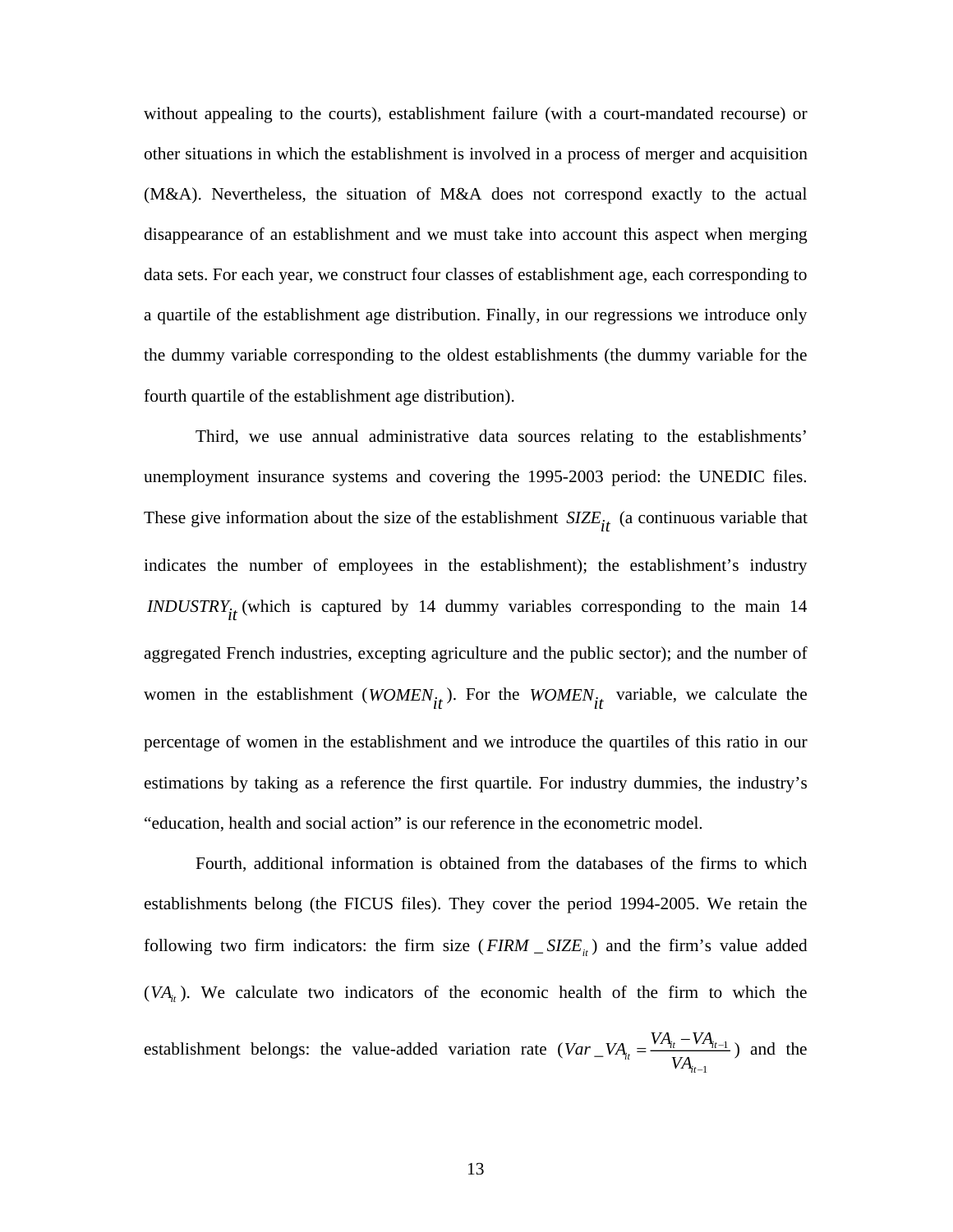apparent labor productivity ratio ( $LP_{ii} = \frac{V A_{ii}}{FIRM}$ *it*  $LP_{ii} = \frac{VA_{ii}}{FIRM - SIZE_{ii}}$ ). For the variable  $Var\_VA$ , we

calculate its values at time *t* and its values lagged by one year (*t-1*). For the *LP* variable, we only calculate its values at time *t*. Since 1998, the FICUS files have contained more information: the legal status of the firm (we construct a legal status variable  $LS_{it}$ , which equals 1 if the firm to which the establishment belongs is a for-profit firm and 0 otherwise), a variable indicating whether or not a firm was restructured (dummy variable -  $RESTRUCT_{it}$ ) and a variable indicating whether or not the establishment belongs to a financial group (dummy variable -  $GROUP$ <sub>it</sub>). Finally, the *GROUP* variable will not be retained in our estimation, as it does not have any impact on the propensity to take STC recourse. For the *RESTRUCT<sub>it</sub>* variable, we also calculate its values lagged by one year and by two years (*t-1* and *t-2*).

Fifth, some additional information is obtained from the DADS files (2002-2005), which are administrative files containing data at the establishment level. We mainly collect information about employee skill sets: *NOSKILL*<sub>it</sub> gives the number of employees having no skills and *HIGHSKILL<sub>it</sub>* gives the number of highly skilled employees. We then calculate the percentages of unskilled and highly skilled employees and dummy variables corresponding to the quartiles of their distributions. Finally, we use only the first quartile from the share of unskilled employees and the fourth quartile from the share of highly skilled employees. As UNEDIC files end in 2003, the variables  $SIZE_{it}$ , *INDUSTRY<sub>it</sub>* and  $WOMEN_{it}$  are taken from the 2004-2005 DADS files. To control for the geographical location of the establishment, we introduce dummies corresponding to the eight principal French regions, according to a definition from the National French Institute of Statistics:  $REG_{it}^{k}$  where *k=1,...,8*.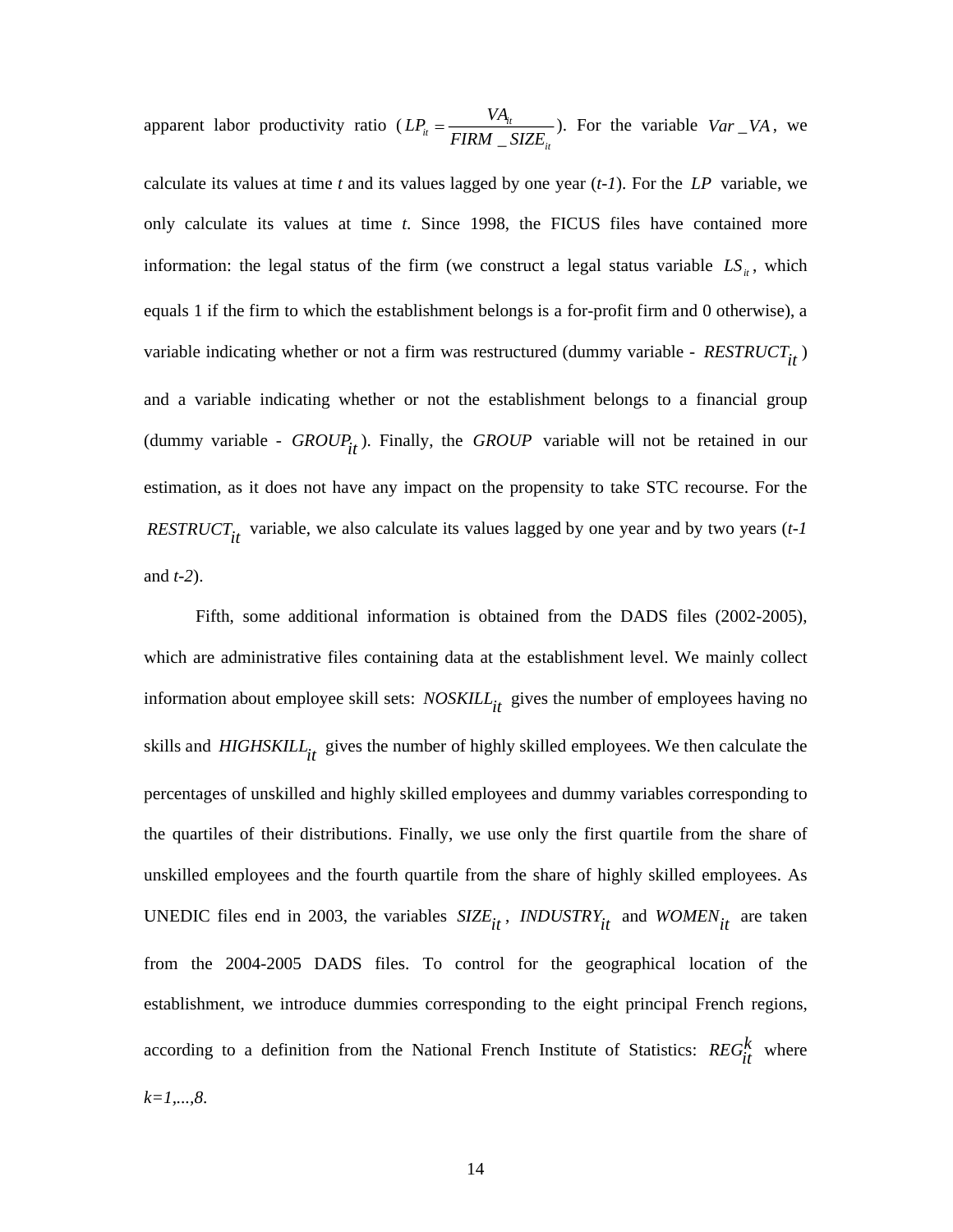Finally, we use the CITRUS database. It is produced by the National French Institute of Statistics and it contains firm data. CITRUS is a quasi-exhaustive dataset for listed companies and their subsidiary companies that have to release notifications of mergers, scissions and summons. Since its creation in 1998, the CITRUS file has been improved by integrating new sources of information. Nonetheless, the increase in information from the most recent period must be handled with caution. In CITRUS, the period 2000-2005 seems relatively homogenous in terms of the quality of data and firm coverage. We use this data source to control for the fact that establishment exits (identified with the SIREN file) are not due to M&As for the period 2000-2005. In other words, for each year of the period 2000- 2005, we check that firms to which establishments belong that disappear in  $t$ ,  $t+1$  or  $t+2$ according to the SIREN file are not associated with  $M&As^5$ . For each  $M&A$  in the CITRUS file, we can identify the merging company and the "absorbed company". We eliminate from our data set firms that appear as "absorbed firms" in the previous year or the year of interest (*t*) and disappear in *t*,  $t+1$  *or*  $t+2$ . For example, for 2002, we eliminate establishments that, according to the SIREN file, exited in 2002, 2003 or 2004 and that belonged to firms that, according to the CITRUS source, were "absorbed" by other firms in 2002. We do not impose any control on the type of M&A. As we concentrate on exit phenomena, establishments belonging to merging companies on the period of analysis are not eliminated. The use of the CITRUS data source means that for each year we eliminate approximately 20,000 establishments. We have to recall that the main bias introduced by this type of check is the difference between firm and establishment data: our data are at the establishment level and we eliminate establishments whose parent firms are in the process of an M&A. Even if the quality of the information from the SIREN file is sufficiently good to identify an establishment's exit, this type of check is nevertheless necessary. Henceforward, an

 $5$  CITRUS gives information through 2006. For the year 2005, we cannot control for potential M&As in 2007.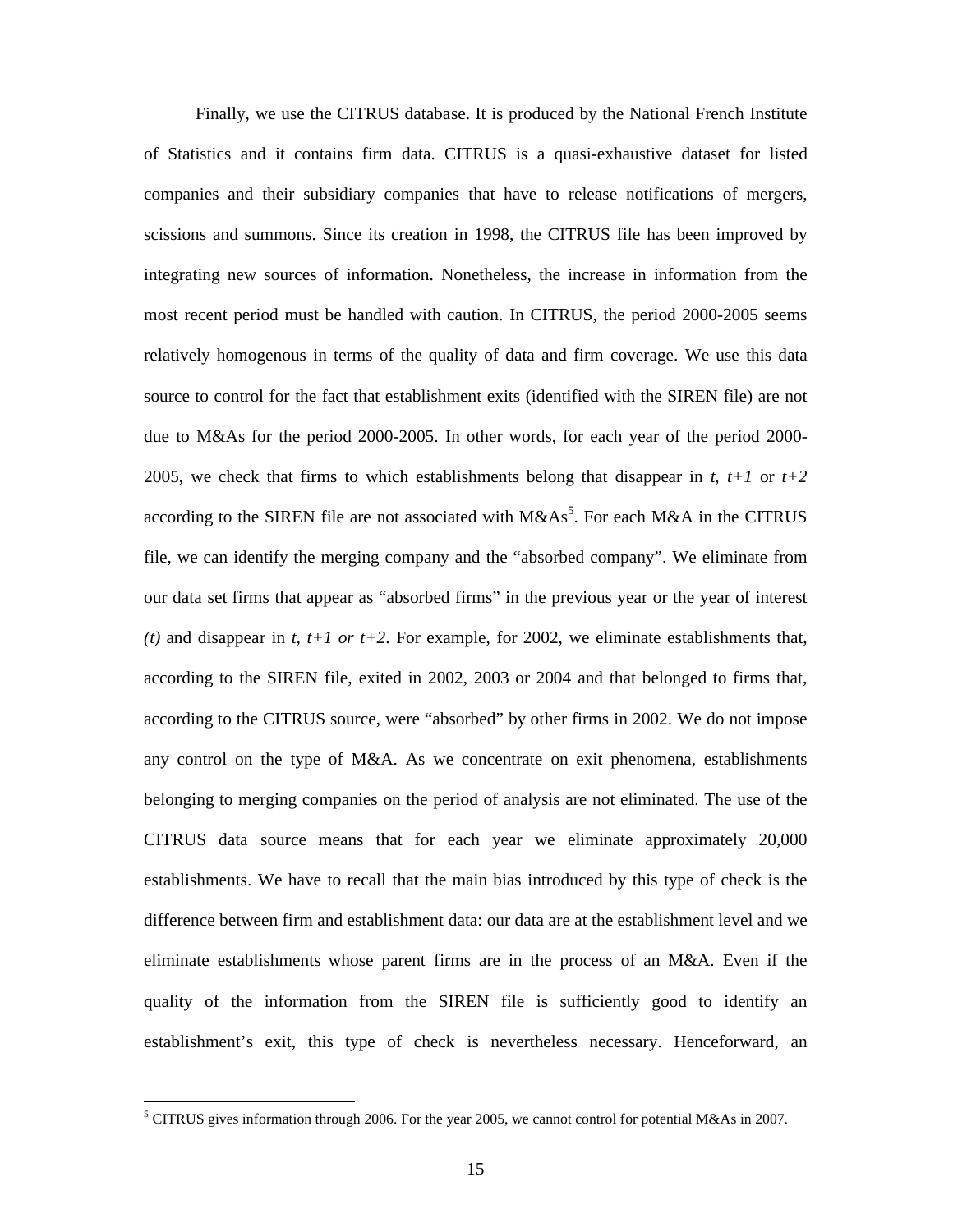establishment exit means all types of activity suspension in French territory, excepting situations of M&As (more precisely, excepting situations of "absorbed firms" in M&As).

#### **[Insert Figure 1]**

To obtain the yearly final samples, we imposed three stages in the data cleansing process. The first stage consists of erasing establishments that are supposedly inactive, establishments that disappear before the year of interest or are created after the year of interest (for example, for the year 2002, we erased establishments that "die" before 2002 or are created after 2002). In the second stage, we eliminated establishments and firms with 0 employees in order not to have incoherent values in terms of STC use. Finally, we erased all observations with missing values for our control variables<sup>6</sup>. For the period 1995-1999, the number of establishments that exited in  $t$ ,  $t+1$  or  $t+2$  is curiously small. This might be the consequence of the quality of data collection in the SIREN file, which seems of a better quality since 2000. For this reason, we decided to restrain our period of analysis to 2000- 2005.

Merging these six data sources allows us to use a very rich and original data set to study the relationship between STC and establishment exit. By merging the six databases and by imposing these data cleansing checks, we obtain a data set for each year that contains more than  $550,000$  observations<sup>7</sup>. Our purpose is to analyze the effects of STC on establishment exit varying in time (in  $t$ ,  $t+1$ ,  $t+2$ ). For example, for 2002, we study how the recourse to STC in 2002 affects establishment exit in 2002, 2003 and 2004 (as well as associated crosseffects). To analyze the effect of STC in 2002 on the establishment exit in 2003 or 2004, we must eliminate establishments that exit in 2002. If we do not eliminate them, we will

<sup>&</sup>lt;sup>6</sup> For continuous variables, we analyze their distributions and aberrant values. As the number of aberrant values was very small each time, we decided to work with deciles and quartiles, respectively, and in this way, avoid the influence of these aberrant values without excluding the establishments from the analysis.

 $<sup>7</sup>$  As we study the effect of STC on establishment exit, it is not possible to construct a panel of establishments.</sup> Each year, the final sample contains a different number of establishments.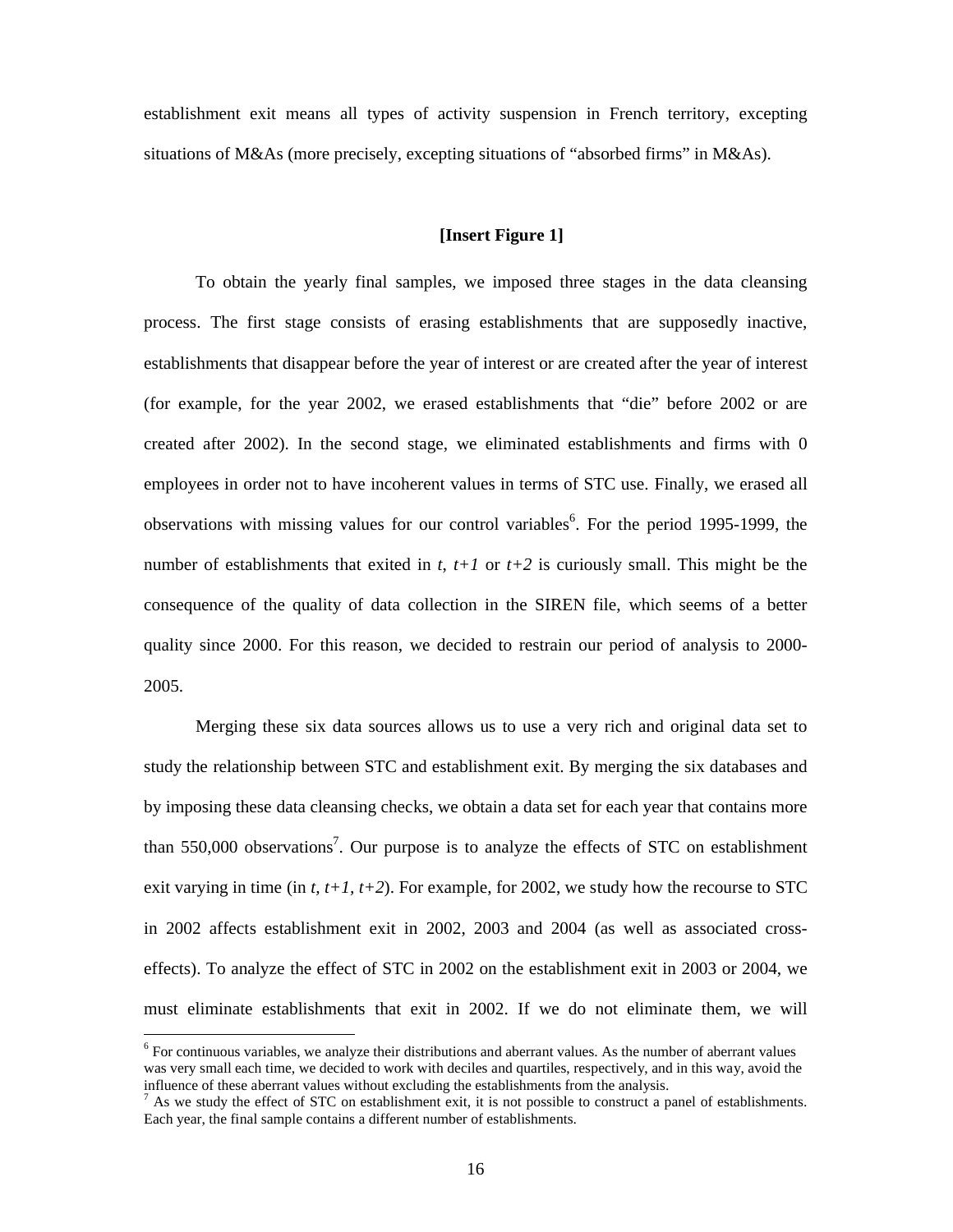introduce a bias, as these establishments are already "dead". For this reason, we assess each year with three different sample size files. The first file corresponds to the file obtained after merging the six data sets (*sample 1*). With this file, we analyze the effect of STC in *t* on the exit indicators *E0*, *E01* and *E012*. The second file is obtained by eliminating establishments that disappear in *t* (*sample 2*). In this situation, we analyze the effect of STC in *t* on the exit indicators *E1* and *E12*. Finally, we eliminate establishments that disappear in  $t+1$  and we obtain the last file (*sample 3*), which is used for analyzing the impact of STC in *t* on the *E2* indicator.

The recourse to STC stands for a "rare phenomenon." Between 1995 and 2005, we estimated that, on average, STC concerns less than 1% of the establishments from all industries, excepting agriculture (Calavrezo et al, 2009b). Besides, between 1995 and 2005, the number of establishments that had STC authorizations significantly decreased in metropolitan France (see figure 1). Between 1996 and 2005, the number of establishments with STC authorizations diminished from 34,000 establishments to 5,000 (a fall of 85%). For example, in 2002, approximately 7,000 establishments had STC authorizations. In our final sample for the year 2002, among our 650,000 establishments after several matching steps we identify around 3,600 establishments with STC authorizations. For this reason, we must implement an econometric strategy that takes into account the under-representation of STC recourse.

## **5 The econometric strategy**

In this study, we seek to evaluate the effect of the STC recourse on establishment exit. The interest in such an analysis is very high, as Calavrezo et al. (2009a) show that STC seems to be only "postponing" redundancies. Several factors are likely to explain establishment exit, and maybe to simultaneously affect establishment exit and STC recourse, producing a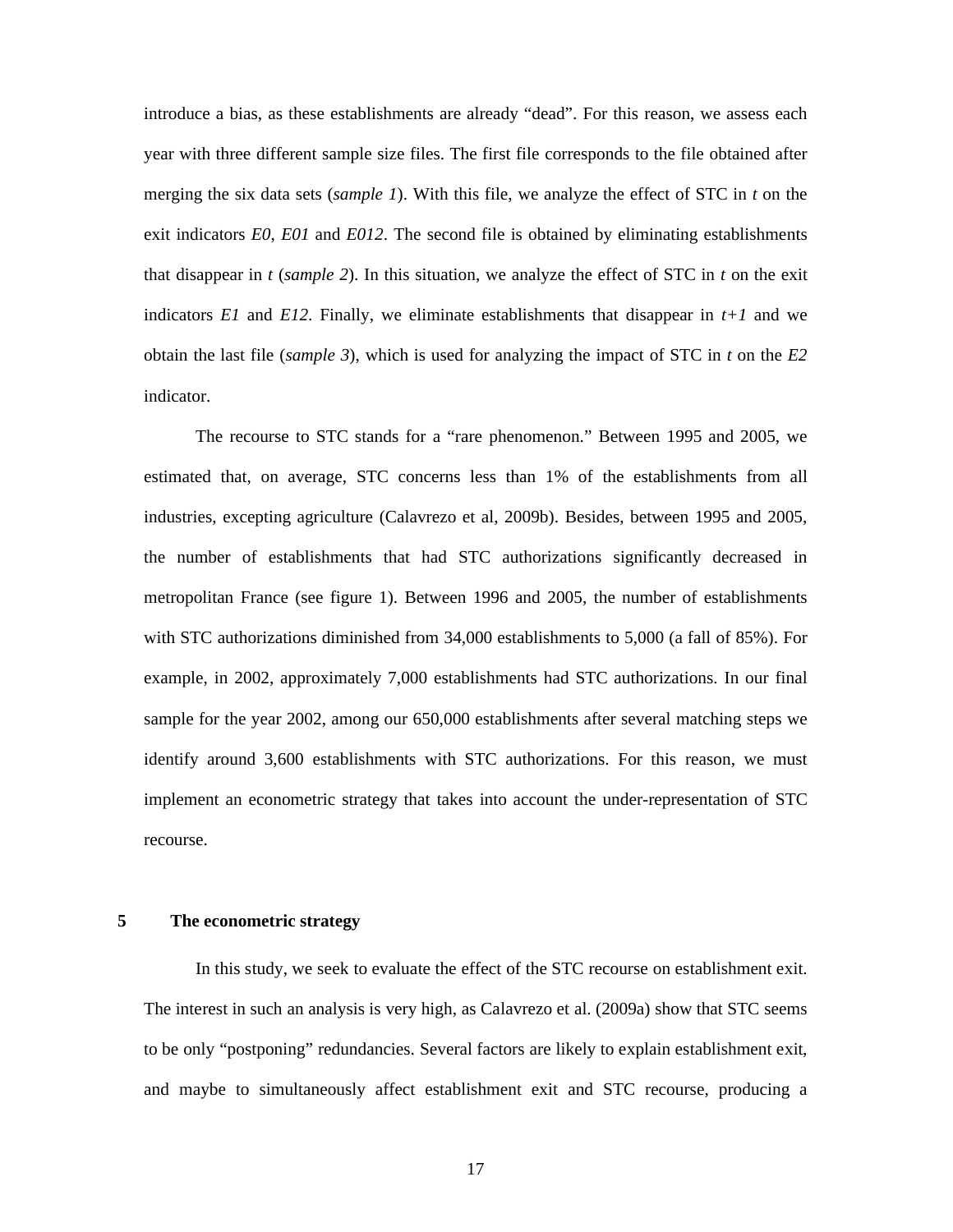selection bias. At the heart of our statistical evaluation, we must deal with the problem of selection bias. In our case, having STC authorizations is a decision that is based on the entrepreneur's choice being at least partly rational. This decision cannot be independent from the way the entrepreneur evaluates the consequences of his choice. Establishments having STC authorizations are subject to a non-random selection process (according to their economic performance, short-term downturns, and structural downturns, among others), or even an auto-selection process, if we consider that the recourse to STC is an element of their internal strategies. Not taking into account this factor can lead to biased results. On the other hand, having an STC authorization also contains a random component, as being STCauthorized depends on the department (the French county) where the entrepreneur requests authorizations from the administration (this aspect will be explained more precisely in section 6.4.3).

In order to analyze the effect of STC on establishment exit by controlling for the selection bias related to the STC recourse, we use propensity score models. These were initially developed by Rubin (1974) to study the efficiency of medical treatments. Since then, these models have been improved (see for example Heckman et al., 1998) and used in economics especially to test the efficiency of training programs (for a complete survey see Heckman, Smith and LaLonde, 1999). This method consists of comparing the "health" of each establishment that receives the treatment (uses STC) with the "health" of an identical counterfactual that does not receive the treatment (does not use STC). To identify statistically the counterfactual, the approach consists of building a counterfactual population for which the distribution of the propensity score, calculated according to a number of observable characteristics, is the same as for the group receiving the treatment. By comparing the exit rate of establishments using STC and of counterfactuals, we can determine the impact of STC on establishment exit.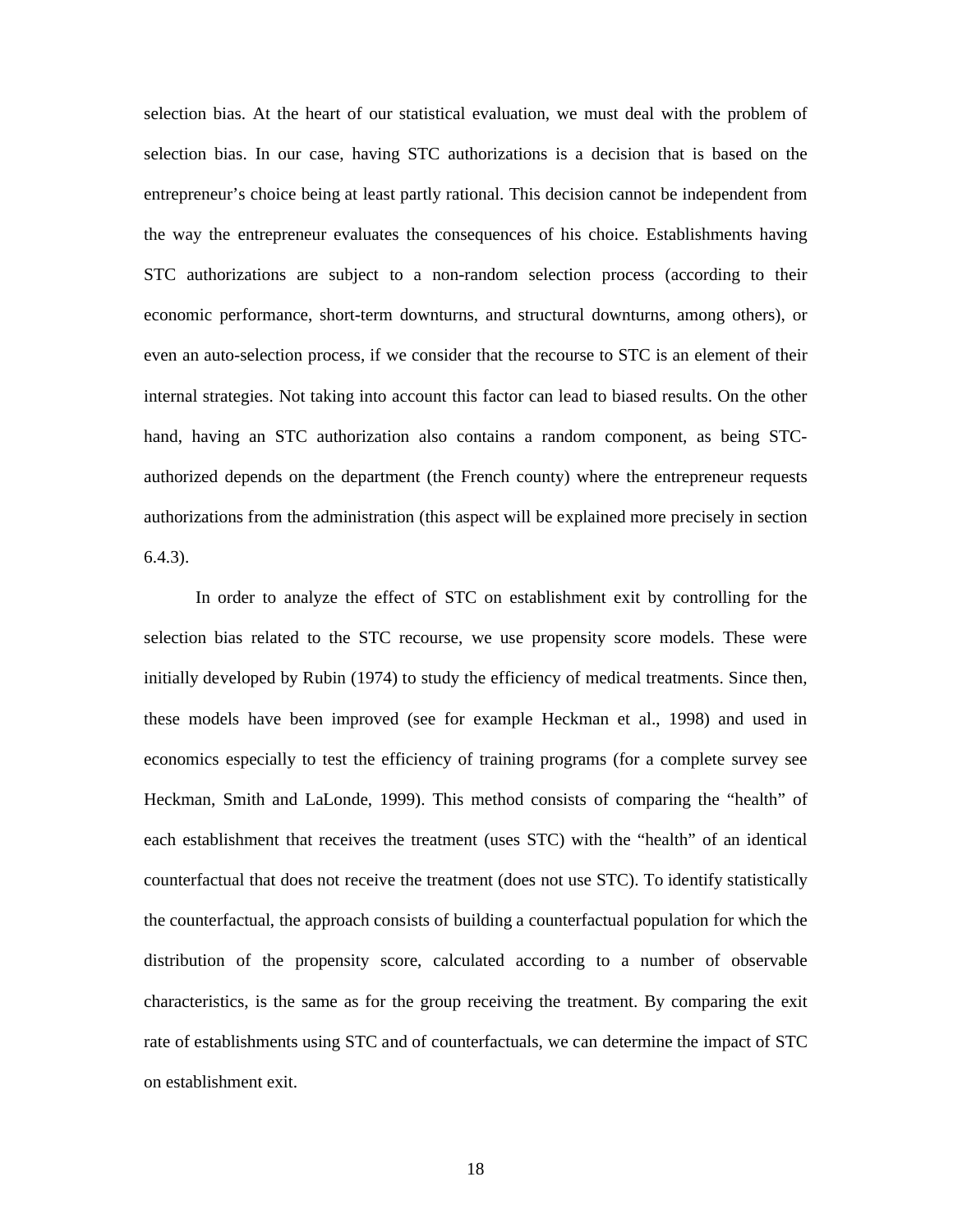Our annual files permit us to identify two types of establishments: establishments that take recourse in *t* to STC ( $STC = 1$ ) and those that do not use STC in *t* ( $STC = 0$ ). The efficiency of the treatment is measured through the result  $y_i$ . Thus each establishment has two potential results:  $y_0$  (if  $STC = 0$ ) and  $y_1$  (if  $STC = 1$ ). The effect of the recourse to STC on establishment exit  $(C = y_1 - y_0)$  is unobservable and individual (and consequently its distribution is not identifiable), as  $y_0$  and  $y_1$  are never observed simultaneously (because an individual is either treated or untreated, but never both at the same time). Only the "true" result (translated by the establishment exit and denoted Y) is observed:  $Y = y_1 STC + y_0 (1 - STC)$ .

 $Y_i$  is the vector of performance variables:  $Y_i = (E_i^j)$ . The variable *E* indicates if the establishments disappear (if they are "dead") after STC use. The index *j = 0, 1, 2, 01, 12, 012* indicates the temporal window in which we calculate the effect (see Table 1 for more details). Performance variables are calculated for the six years of analysis (*t = 2000,…2005*). Only the couple *(Y, STC)* is observed for each establishment. However, if performance variables are independent of the assignment to the treatment,  $(y_0, y_1) \perp STC$ . In other words, if the assignment to the treatment is random, then the average effect on the treated can be identified as  $C_{treated} = E(y_1 - y_0 | STC = 1)$ . In the majority of cases, the property of independence is invalid. A solution would be to compare the health of each individual who received the treatment with the health of an identical counterfactual who did not receive the treatment. To statistically identify the counterfactual, the approach consists of building a counterfactual population for which the distribution of a number of observable characteristics  $(X - \text{matching})$ variables) is the same as for the group receiving the treatment. In this way we can reduce the selection bias. Consequently, the property of independence must be respected conditional to matching criteria and is less restrictive: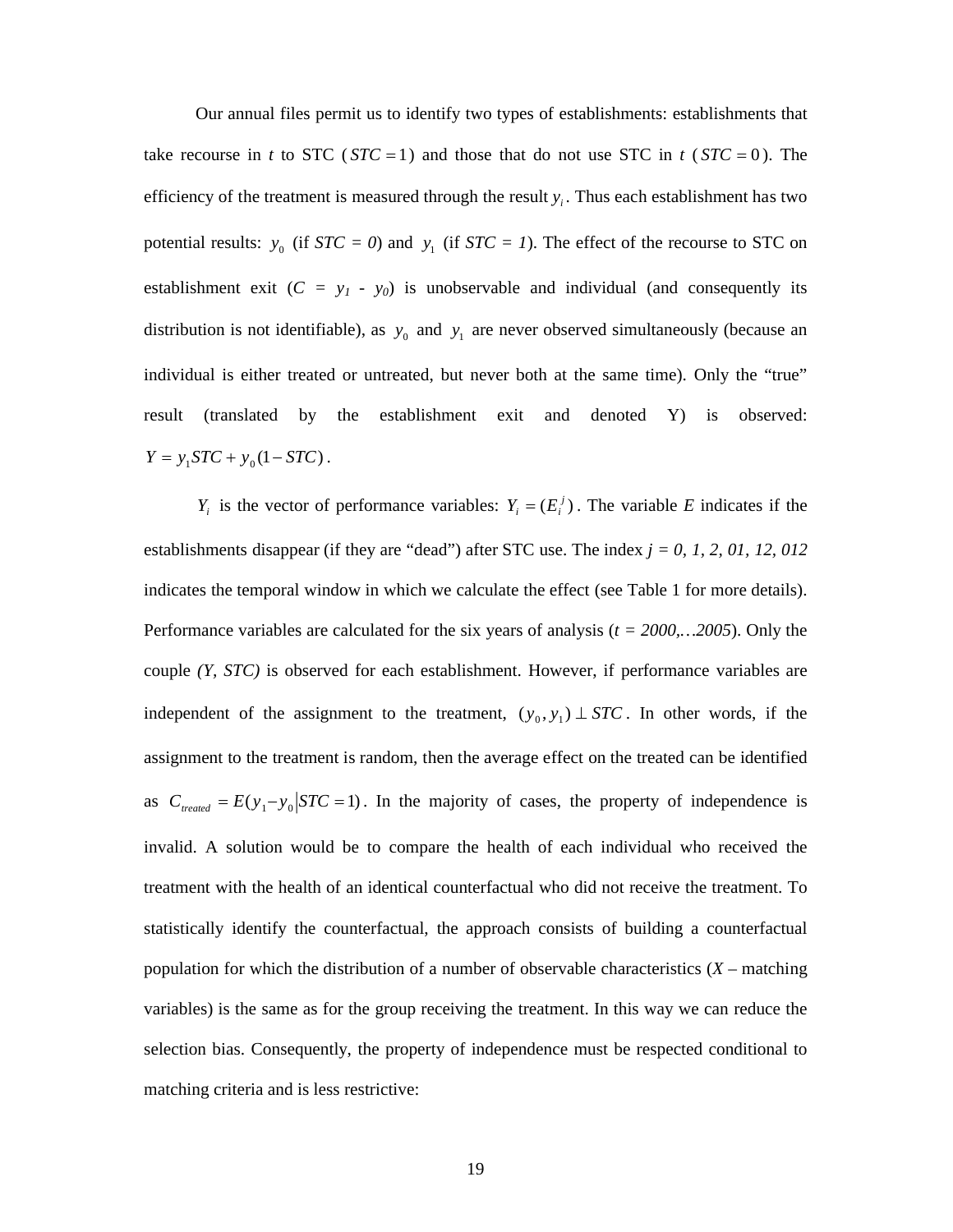$$
(y_0, y_1) \perp STC|X \tag{1}
$$

From the literature on STC and establishment exit, we retain three categories of control variables. First, we use "standard" establishment characteristics (size, industry, geographical location, age) and firm characteristics (legal status, restructuring). Second, we control for economic performance variables: the value-added variation rate in *t* and lagged by one year<sup>8</sup> and apparent labor productivity lagged by one year. Finally, we use variables that describe the structure of the labor force inside the establishment: the share of unskilled workers and the share of highly skilled workers, as well as the share of women.

When many matching criteria are taken into account (as in our case), finding a counterfactual can be problematic. Rosenbaum and Rubin (1983) solved this problem by showing that conditional independence with the *X* variables was equivalent to independence compared to the propensity score,  $P(X)$ :

$$
(y_0, y_1) \perp STC \big| P(X) \tag{2}
$$

The propensity score constitutes a one-dimensional summary of the matching variables and estimates the probability of being exposed to the treatment, conditional on these variables.

Propensity score matching models are two-step methods. In the first step, we have to estimate the propensity score. In our case, we estimate it with a logit model and we use two different specifications (depending on the variables that are available for each year). The first model (**Model A**) is estimated for all the years of the period 2000-2005 and contains the following explanatory variables: size, age, industry, department, percentage of women, apparent labor productivity, value-added variation rate, legal status and restructuring. The second model (**Model B**) is estimated for the period 2002-2005 and contains the following

 $8$  For example, in 1998, we use the value-added variation rate calculated for 1997 (the evolution between 1996 and 1997).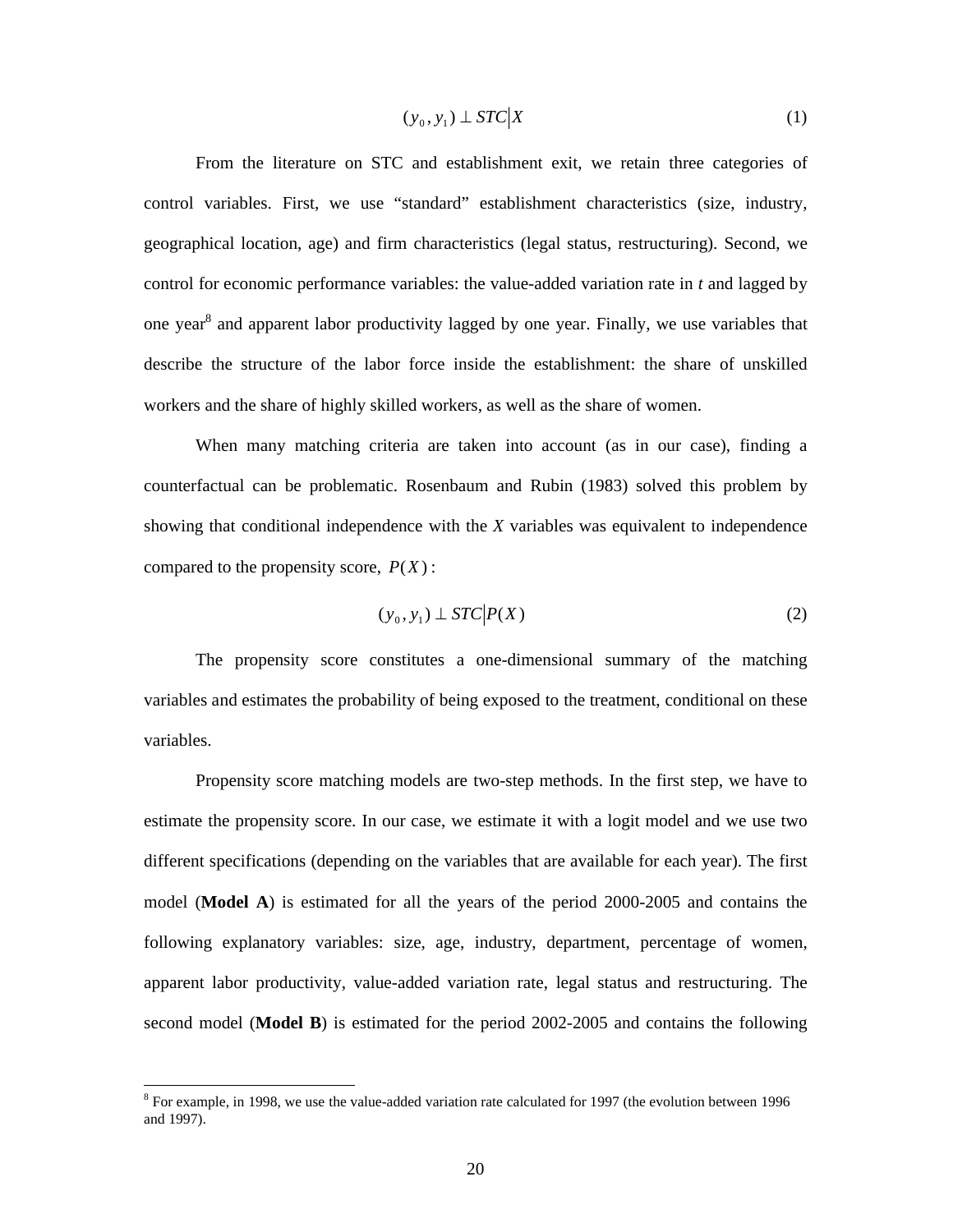additional explanatory variables: percentage of unskilled workers and of highly skilled workers.

In the second step, depending on the propensity scores of treated and untreated establishments, there are several matching techniques: kernel matching, nearest-neighbor matching, radius matching and stratification matching (see Caliendo and Kopeinig, 2008 for a complete presentation of these different estimators). In our data, the number of establishments that do not use STC is very high (the control group). For example, for the year 2002, the final sample contains 650,000 establishments and approximately 3,600 establishments participate in the STC program. Thus it seems appropriate that we perform matching using the nearestneighbor method. This estimation is the most simple among propensity score matching methods, as it consists of choosing for each treated establishment the counterfactual that is the nearest in terms of the propensity score value. There are several peformance types for this method. First, nearest-neighbor matching can be performed with replacement or without replacement. In the first case, an untreated establishment can be used several times as a counterfactual. In the second case, an establishment can only be used once for the construction of the counterfactual<sup>9</sup>. There is a trade-off between bias and variance: if replacement of establishments is permitted, the average quality of the matching will increase and the bias will decrease. Then, we can use more than one establishment to construct the counterfactual (the case of "oversampling"). In this case, there is also a trade-off between bias and variance: the variance decreases (as we use more information to construct counterfactuals) and the bias increases, being the result of average matching of inferior quality (Smith, 1997). In the case of "oversampling," one should establish first the number of partners to perform the matching and the weight affected to these partners. The method of nearest-neighbor can lead to bad quality matching if the nearest neighbor is far in terms of its

<sup>&</sup>lt;sup>9</sup> In the case of nearest-neighbor matching without replacement, the estimation depends on the order in which establishments are matched. Establishments should be first randomly sorted.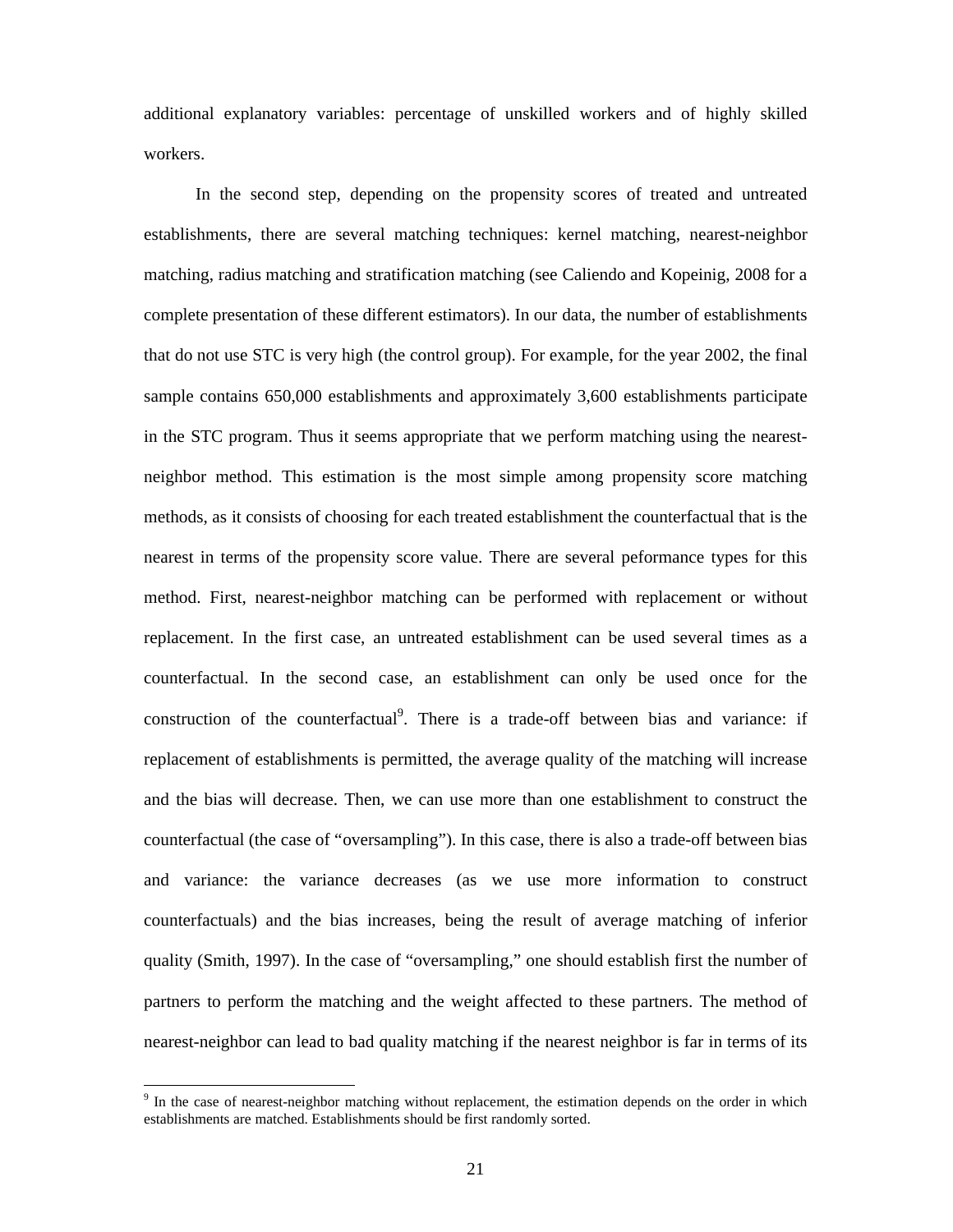propensity score value. As only 0.5% of the establishments of our sample receive the treatment, this indicates that the probability of finding a unique establishment without the treatment and with an almost identical propensity score is very high. Finally, we decide to implement nearest-neighbor matching without "oversampling" (called one-to-one matching) with replacement by restricting a maximum distance between propensity scores for the treated and their nearest neighbors (generally referred to in the economic literature as caliper) to  $0.0001<sup>10</sup>$ . We also impose the common support condition. Standard errors are calculated with the analytical expression of the variance of the nearest-neighbor estimator. Abadie and Imbens (2006) show that calculating standard errors with bootstrap techniques cannot be done for the nearest-neighbor estimator. A common problem in evaluation papers is that the sample used is particular (Smith and Todd, 2005). For example, participants in the program are overrepresented in comparison to the number of admissible people. This problem is called "choice-based sampling" and exists in this case. In our files, the number of STC beneficiaries is very weak (less than 1%). Heckman and Smith (1995) showed that to solve this problem, matching must be done on the odd-ratios. They also show that for matching with a unique nearest neighbor, matching on the propensity score or on the odd-ratios gives the same results. We also implement some tests that verify the quality of the matching.

To conclude, for each establishment exit variable, and for each of the two possible model specifications, we implement nearest-neighbor matching. For each sample during period 2000-2001, we apply one matching technique and for each sample during the period 2002-2005 we apply two matching techniques.

<sup>&</sup>lt;sup>10</sup> We tested several values for the caliper, but we finally choose the value 0.0001 because the values for the propensity score are very small in our case. Because of a large number of zeros associated with the recourse to STC and at the same time related to the fact that we control with categorical variables, the values of the propensity score are concentrated around 0.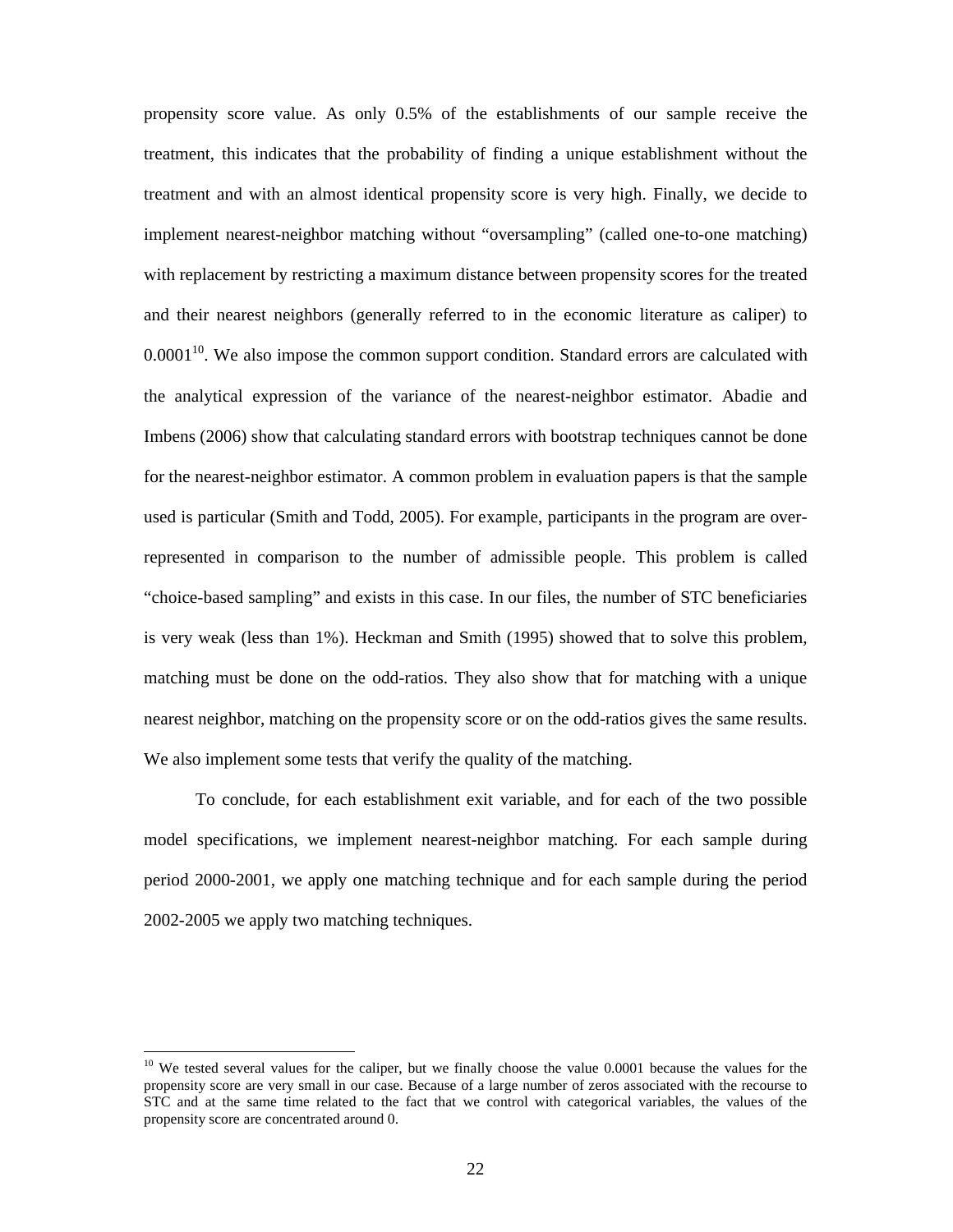# **6 The results**

We first present some descriptive statistics based on our final samples (Section 6.1). We then outline the determinants of the probability to benefit from STC authorizations (Section 6.2). Section 6.3 presents the results of the econometric strategy. Section 6.4 presents the results for establishments with at least 50 employees. Finally, we test the robustness of the relationship between STC and establishment exit variables by using alternative samples and methods (Section 6.5).

### **6.1 Descriptive statistics**

In Table 2, we present the different files we used for each year and for the three samples. We provide a "global picture" of STC recourse and establishment exit (establishment exit variables are presented in more detail in Table 1). Each year the files include around 650,000 establishments. Among them, approximately 3,500 use STC authorizations (0.6%) and 10-12% exit in *t, t+1* or *t+2* (*E012* dummy variable). For example, in 2002, approximately 6% of establishments exited by 2003 (*E01* dummy variable). This statistic is consistent with figures given generally in the literature: firms' average annual exit rate is between 5% and 10% (see Agarwal and Gort, 1999; Dunne et al., 1989).

## **[Insert Table 2]**

#### **6.2 The determinants of STC recourse**

In the first stage of the econometric strategy, we estimate the probability of using STC authorizations in a given year with a logit model. For 2000 and 2001, we only use Model A. For the period 2002-2005, we use the two specifications: Model A and Model B (see Section 5 for more details). Table 3 presents the results of the logit model only for the year 2002 (we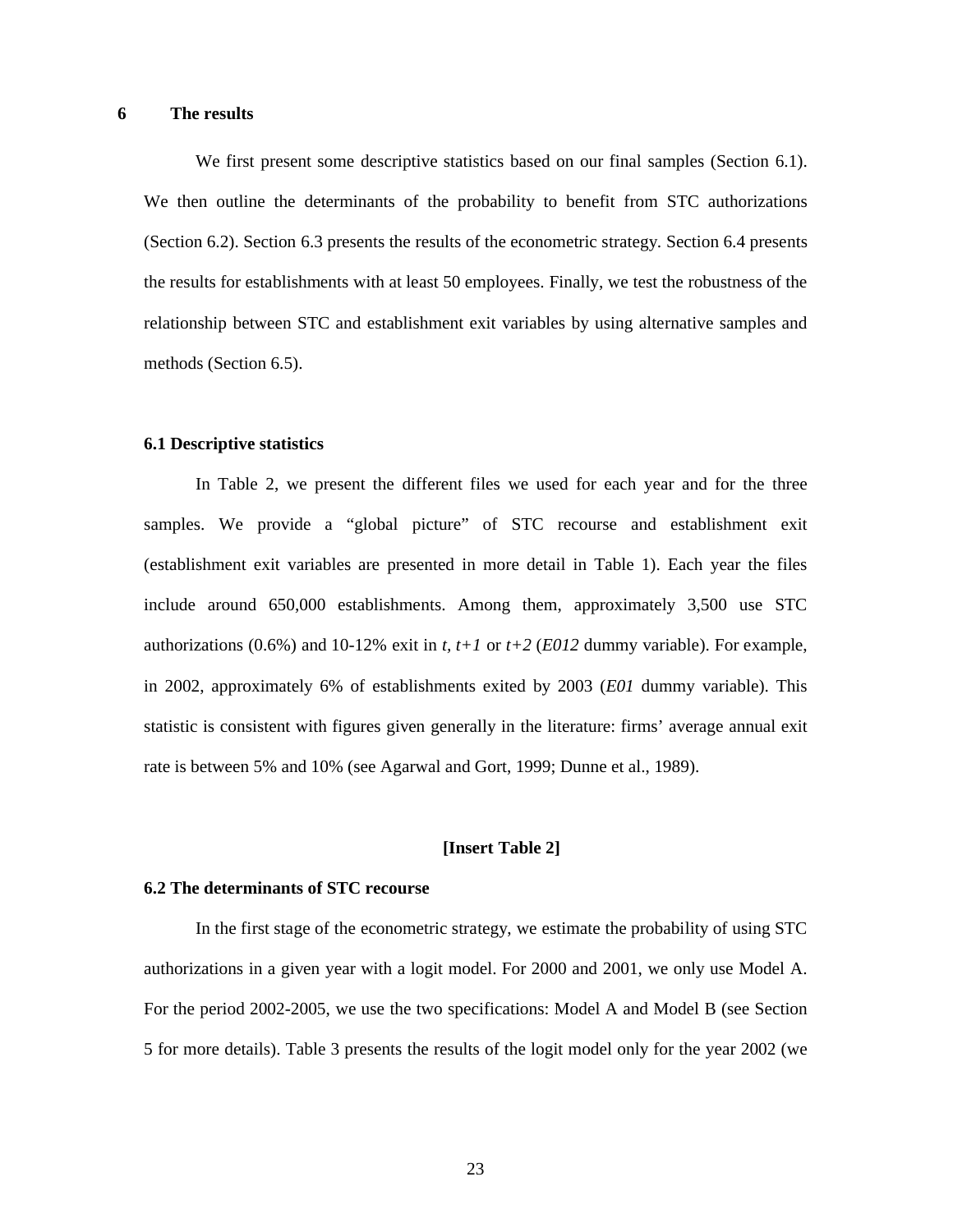retain only sample 1 and present the results for Model A and Model B $)^{11}$ . We find the same results for all the years of the study.

#### **[Insert Table 3]**

We analyze the correlation between the probability of using STC and establishments' and firms' characteristics. We use four "standard" variables: size, industry, age and geographic location.

We find quite "traditional" results in terms of STC use: the probability of benefitting from STC authorizations increases with the establishment's size (Gray, 1998). Industry dummies are strongly significant due to the sectoral dimension of STC use. Establishments from the following industries have a higher probability of benefitting from STC authorizations in comparison to the industry "education, health and social action" (which is the reference): manufacture of consumer goods, manufacture of motor vehicles, manufacture of capital equipment, manufacture of intermediate goods and the transportation industry. Regional dummies are always significant. This shows the importance of the geographical location for STC recourse. Being outside the Paris region (the "Ile-de-France" region) increases the probability of using STC in 2002. Finally, older establishments (belonging to the fourth quartile of establishment age distribution) have a higher probability of using STC, probably because of a better knowledge of the device.

We also introduce "standard" firm-level variables: the firm's legal status and a variable indicating whether or not a firm has been restructured. The fact that an establishment belongs to a for-profit firm is positively and significantly associated with the probability of benefitting from STC authorizations. The restructuring plans that we measure here do not involve the exit of the firm; in other words, they do not concern "absorbed companies" from

 $11$  In Appendix 1, we present the distribution of establishments' and firms' characteristics according to their use of STC for the year 2002 (sample 1 and Model B).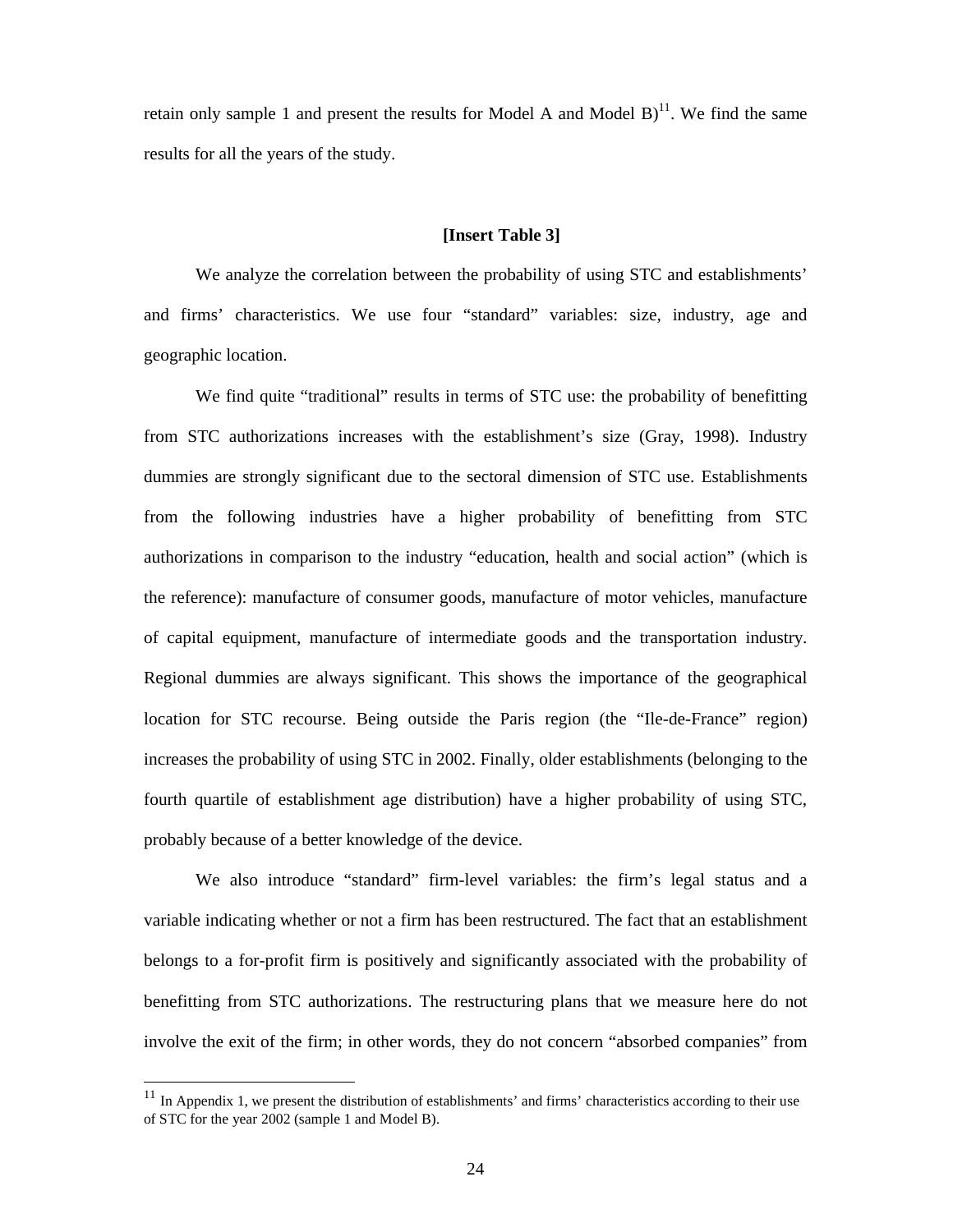M&As (see Section 4). Being restructured in 2002 decreases the probability of using STC during the year. However, being a restructured firm in 2001 increases the probability of benefitting from STC authorizations. This might be due to the fact that a restructuring in *t-1*  would involve a "negative" shock on the economic performance of the firm, involving additional requests for STC authorizations.

The economic performance of the establishment's parent firm plays a substantial role in STC use. To take into account the economic situation of the firm, we introduce the valueadded growth rate (in 2002 and 2001) and apparent labor productivity (in 2001). The introduction of these variables is absolutely necessary because STC use and establishment's exit depend strongly on the economic situation. Globally, the use of STC in *t* decreases with the level of apparent labor productivity in *t-1*. Similarly, the probability of STC use in *t* decreases with the value-added growth rate in *t* and *t-1*. This negative link between good economic performances and the use of STC authorizations was evidenced by Gray (1998) and by the papers of Calavrezo et al. (2009a and b) on STC in France. Moreover, according to the law, an establishment has to prove that it is in a bad economic situation in order to benefit from STC authorizations.

The last category of variables takes into account the structure of the labor force: the share of women, as well as the share of highly skilled and unskilled workers. We find the expected results: establishments that use the least STC authorizations are those with more highly skilled workers. Moreover, the probability of STC use increases when the share of women is high.

To estimate correctly the effect of the use of STC on establishment exit, we must have a sufficiently large common support for propensity scores: the probability of establishments using STC and the probability of establishments not using STC have to overlap at a maximum. In our case, the distributions of propensity scores of treated and non-treated groups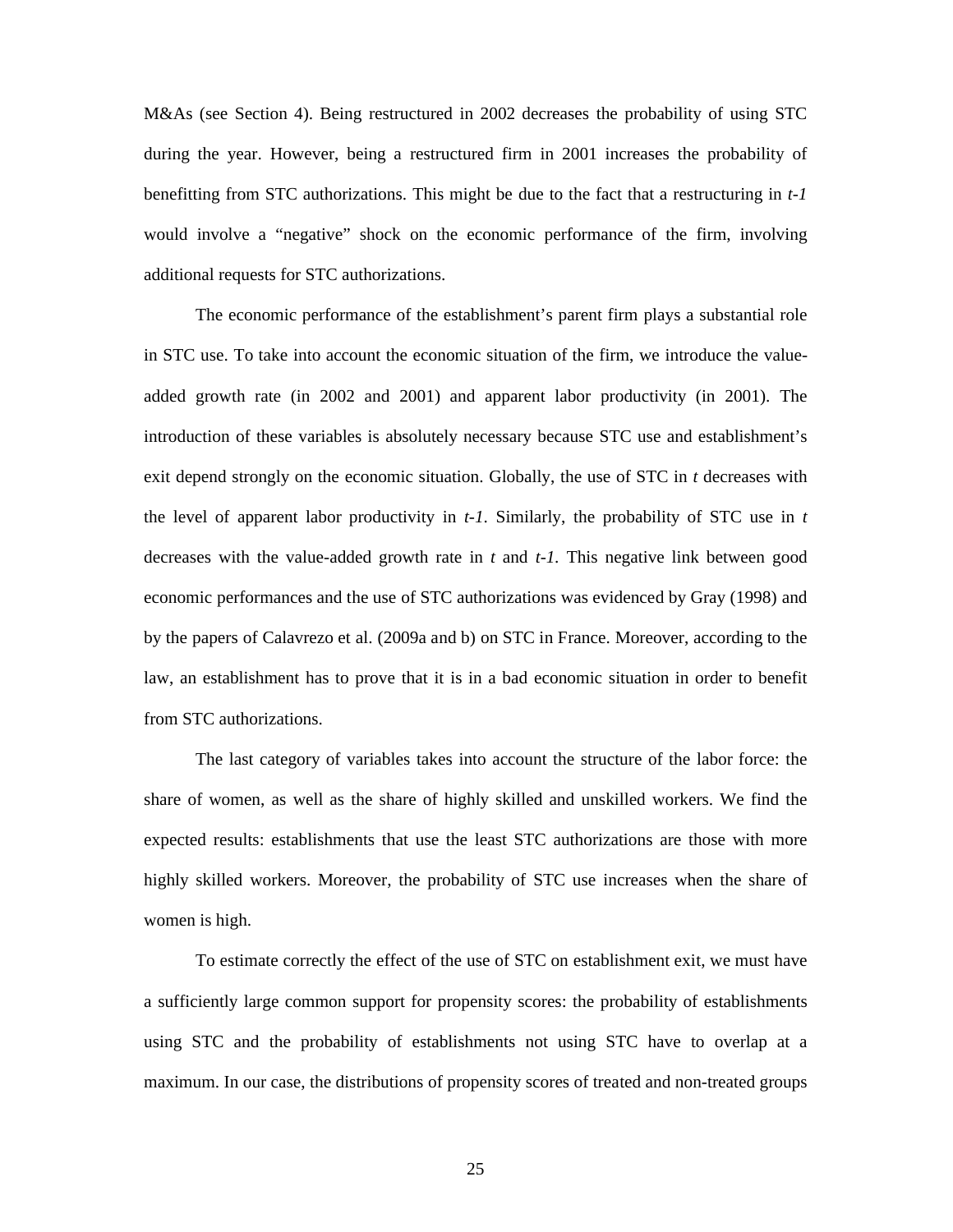almost completely overlap. We check if the two models that explain STC use are well specified by implementing a test that analyzes standardized differences<sup>12</sup>. This test was elaborated by Rosenbaum and Rubin (1985). It computes for each matching variable a measure of the diminution of the selection bias. It is easy to implement. It is equivalent to a test of equality of means of treated and non-treated groups, before and after matching. We compute the reduction of the bias associated with the difference of average differences before and after matching. We present the test for 2002 (sample 1, Model B) in Appendix 2. Thus we observe strong bias reductions. We conclude that variables that we introduced in the logit model determine well the probability of using STC.

#### **6.3 The effect of STC on establishment exit**

In the second stage of the econometric strategy, we use propensity scores previously estimated with the logit model. For each treated establishment, by comparing its propensity score, we determine a counterfactual establishment that is not treated. Then, we estimate the average effect of the treatment on the difference of means of the "performance" variable for the treated establishments and their counterfactuals. We have six "performance" variables (establishment exit variables). We only present the average effects of the treatment (STC use) on the treated establishments (the *ATT* effect).

For each year and each model (Models A and B), we implement a nearest-neighbor propensity score matching with replacement, by imposing the condition that the nearest neighbor has a propensity score in a radius inferior to 0.0001.

Regardless of what the model considers, the significance is the same with slightly different effects (Table 4). The principal result suggests that the STC does not prevent an establishment from exiting the following year (measured with the dummy variable *E1*): there

 $12$  We use a Stata procedure developed by Leuven and Sianesi (2003).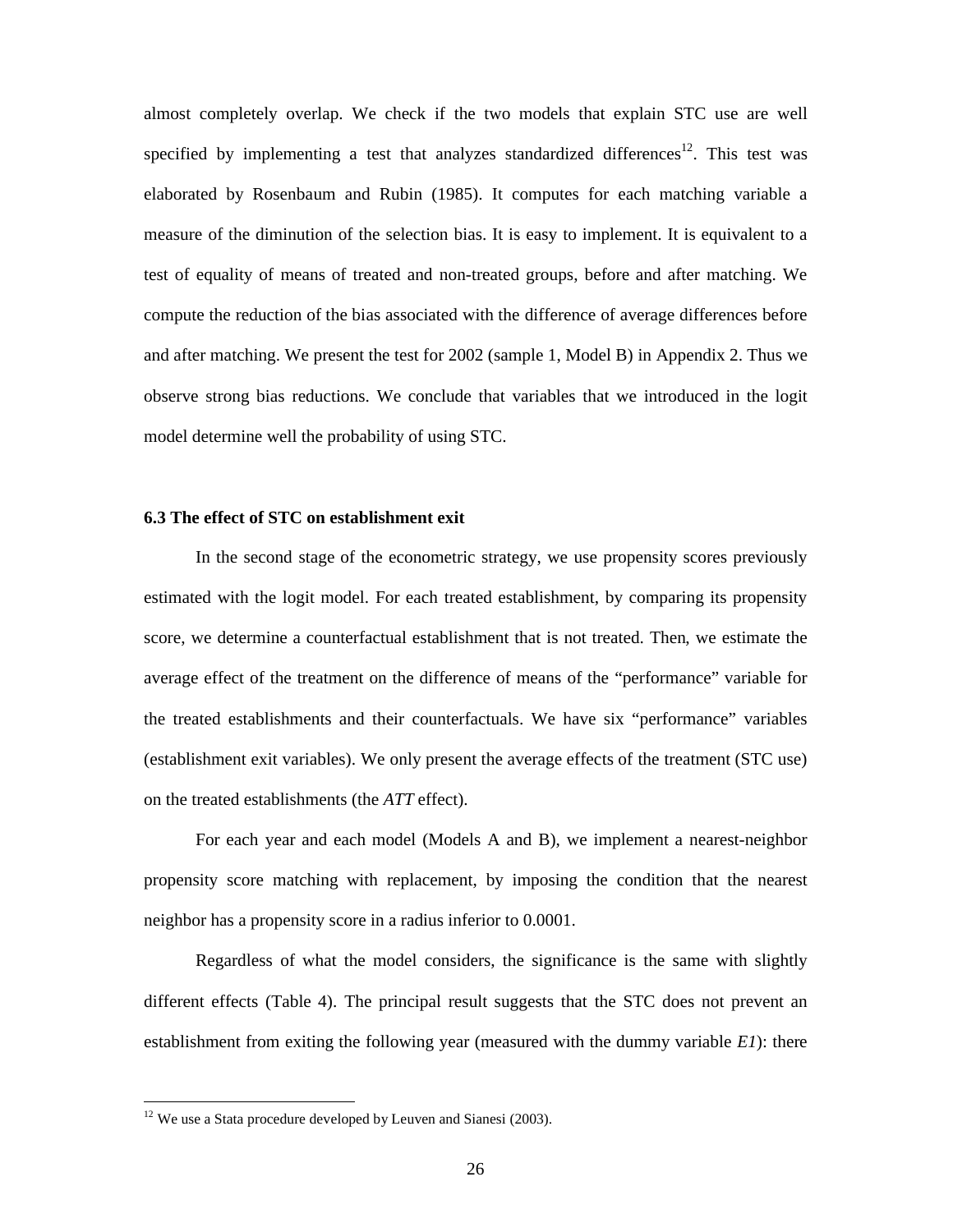is a significant and positive effect. For Model A, this effect takes values comprised between 0.4 and 3.6 points, according to the year of interest. For Model B, the effect varies between 1.4 and 3.3 points. For example, using Model B for 2002, the use of STC increases by 3.3 points the probability for an establishment to exit in 2003.

## **[Insert Table 4]**

With regards to the *E0* dummy (the exit of the establishment during the year of interest), STC use has no effect. This can be explained by the fact that for the current year, exit variables are not as well-observed, probably because of registration deadlines for the exit. In other words, it is difficult to observe establishment exits in the current year.

Regarding the exit of the establishment two years later  $(E2)$ , the effects are more "mixed": most of the time they are positive and sometimes they are equal to zero. When significant, these effects are less strong (than for *E1*) and at maximum they equal to 2.2 points. How can we explain this result? A priori, we expect that STC use has no effect two years later, as STC is a short-term device. Thus, firstly, the effects found on *E2* can perhaps be explained by registration deadlines. Moreover, these positive effects include establishments of different sizes that do not disappear at the same pace. Large establishments take longer to disappear because of constraints on collective redundancies (see Section 6.4).

As the temporality of the relationship between STC and establishment exit is not easily grasped, cross-variables of exit (*E01, E12* and *E012*) can provide a temporal margin to interpret the results. Our results show that the use of STC significantly increases the probability of an establishment exit. Excepting *E2*, the effects are larger when the "temporal dimension" is wider.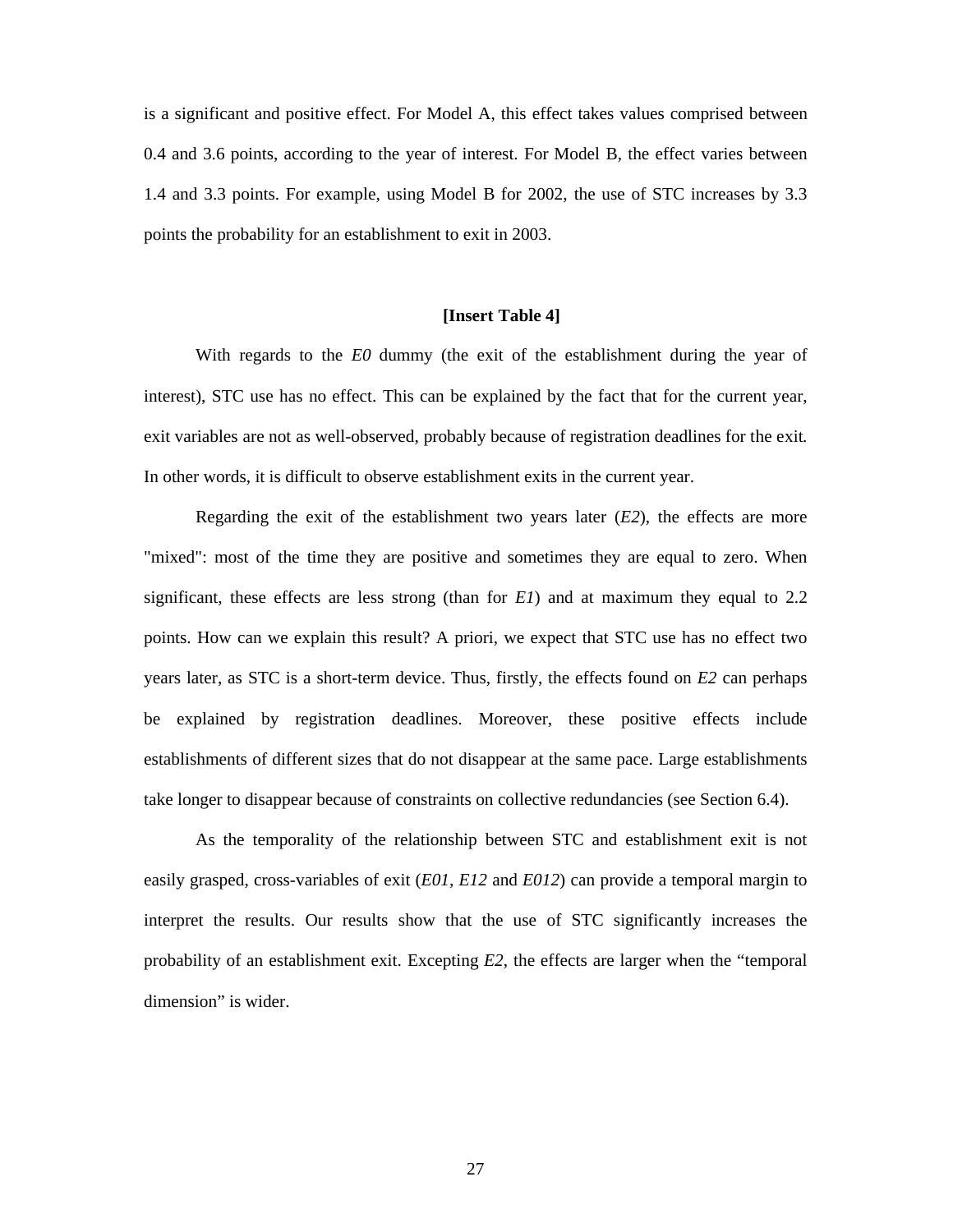### **6.4 Test on a subsample of establishments with at least 50 employees**

In this section, we want to test whether or not the demography of large establishments is the same as the demography of establishments of all sizes with regard to STC recourse. In addition, Calavrezo et al. (2009a) analyze the relationship between STC and redundancies in establishments with at least 50 employees. They find that establishments that use STC more intensively also have a larger number of redundancies. We focus on this population of establishments in order to more easily compare our results to the study of Calavrezo et al. (2009a). We present the results in Table 5 only for the year 2002. Several changes are necessary to implement this test.

#### **[Insert Table 5**]

When we focus on establishments with at least 50 employees, some industries do not use STC authorizations in 2002: energy, financial intermediation, real estate activities and the industry of education, health and social action<sup>13</sup>. We exclude these industries from the analysis. For this new population, we recalculate the quartiles for the following variables: the value-added variation rate (in 2001 and 2002), the labor productivity (in 2001 and 2002), the age of the establishment (its quartiles), the share of women and share of unskilled and highly skilled (their quartiles) workers. We work with quartiles rather than deciles, as the sample of establishments with at least 50 employees is much smaller (approximately 20,000 establishments, where only 500 are concerned with STC authorizations).

The main result of this robustness test shows no effect of STC on the *E1* dummy variable but, in contrast, shows the existence of a significant positive effect on *E2* (the exit of the establishment in  $t+2$ ). If we use the second model specification (Model B) and the estimator with replacement, where the nearest neighbor is within a radius less than 0.0001, the

<sup>&</sup>lt;sup>13</sup> In this industry, only one establishment with at least 50 employees has STC authorizations in 2002.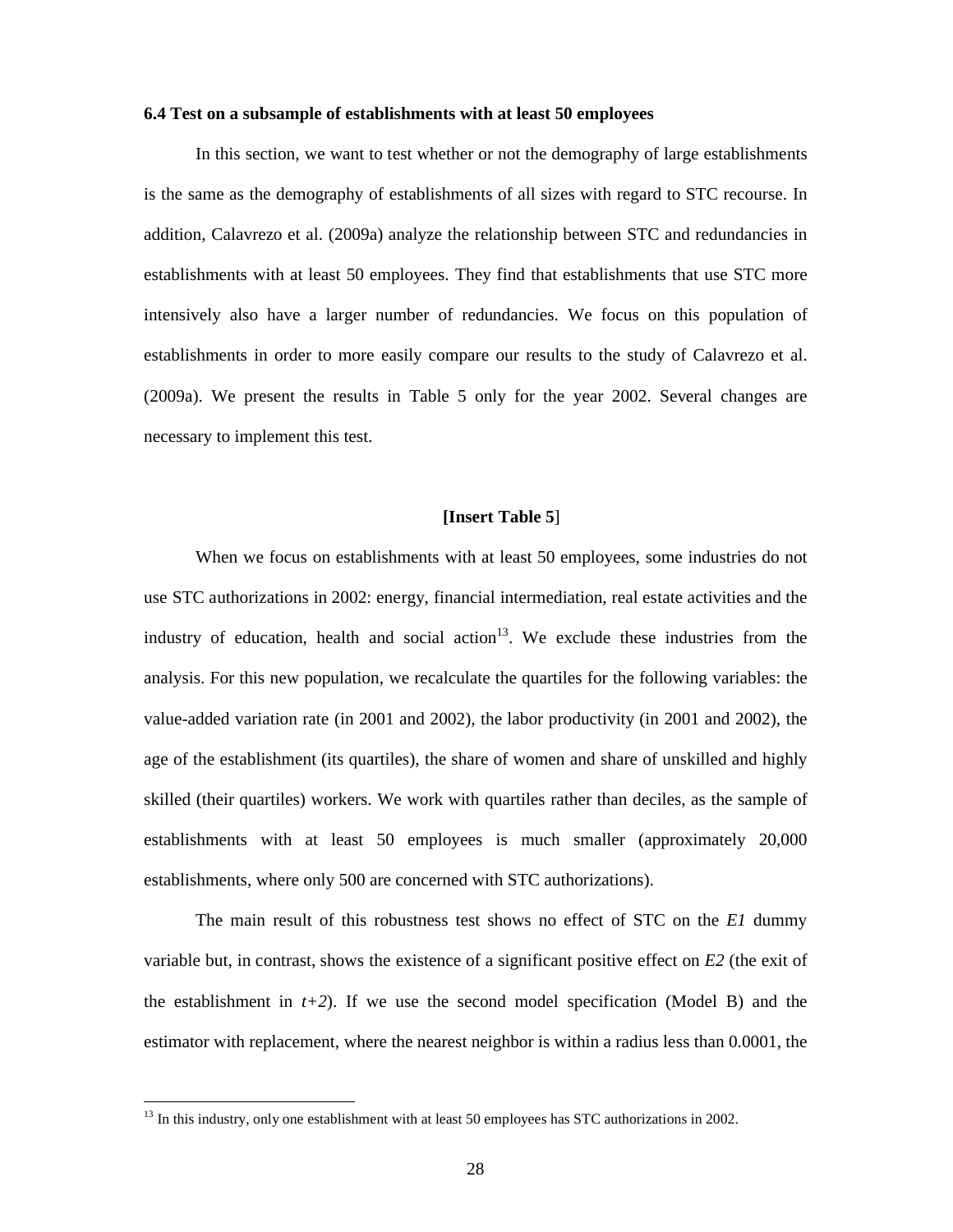effect of STC is much higher for the subsample of establishments with at least 50 employees (see Tables 4 and 5): on average, the exit of establishments with at least 50 employees using STC is higher by 4.8 points (it is 1.7 points for the initial sample).

For establishments with at least 50 employees, the relationship between STC use and the exit of establishments seems to be delayed. Behind this result lie two related aspects: an economic aspect (demography of large establishments is not the same) and a statistical aspect (on this subsample, there are fewer exits of establishments). Large firms have more substantial legal constraints. For example, a firm with at least 50 employees is obliged to implement a safeguard plan for employment if the employer wishes to dismiss at least 10 employees over a period of 30 days. Such procedures are probably more costly in terms of time when the size of the establishment is large. In addition, large firms are also involved in the development of training plans with employees, which can lengthen the time between STC use and their exit.

#### **6.5 Robustness tests**

To validate the robustness of our results, we do some checks by mobilizing additional samples and alternative methods.

#### *6.5.1. Tests with other nearest-neighbor estimators*

We implement three additional nearest-neighbor estimations in order to test whether or not the results change with replacement, without replacement, and without replacement by imposing that the nearest neighbor has the propensity score in a radius inferior to 0.0001. Table 6 presents the results for this test, only for 2002 (a randomly chosen year).

## **[Insert Table 6**]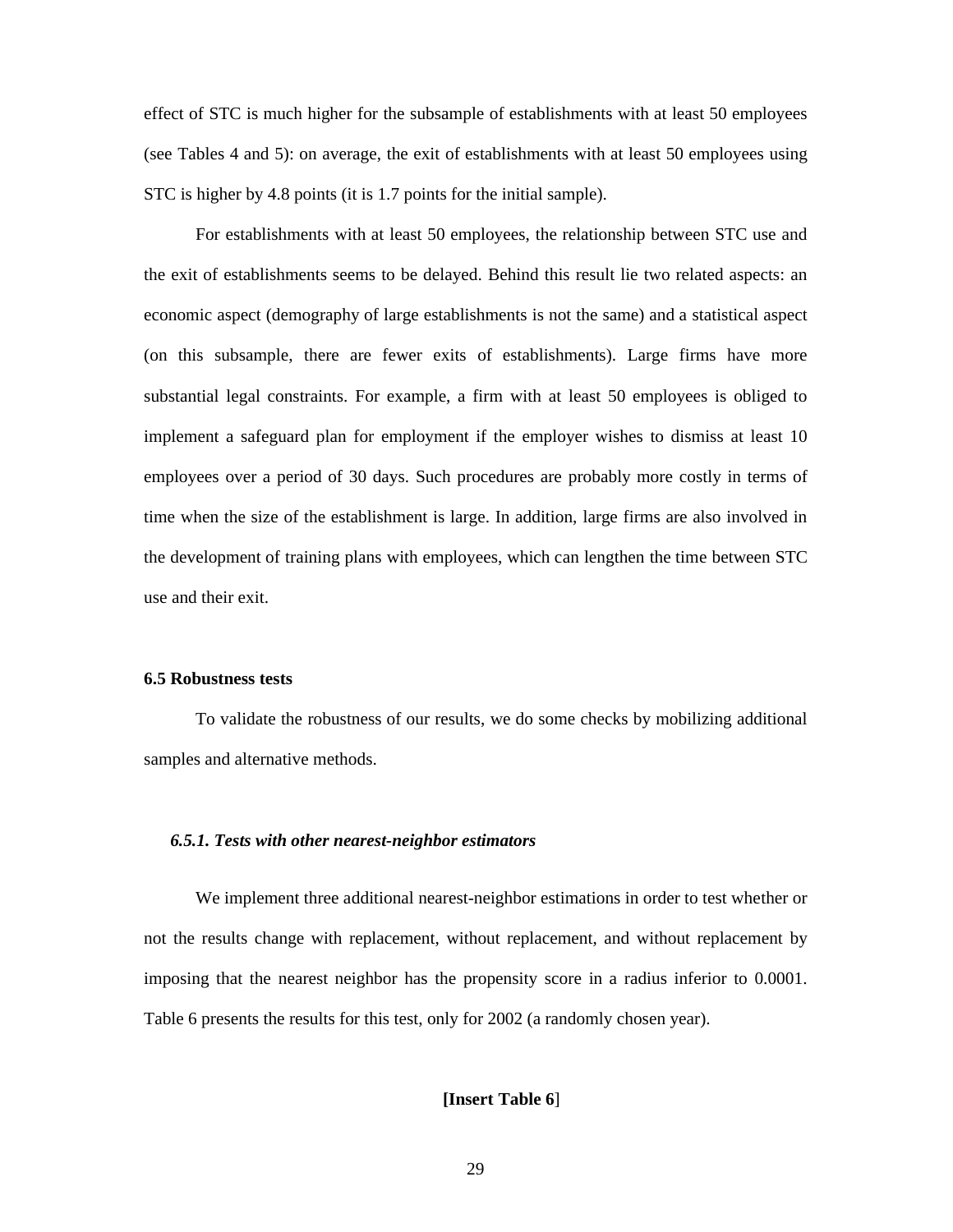For all the variants of the match, we always find the same significance with quite similar effects (see Table 6). For example, for the *E012* dummy variable, the effect varies from 4.7 points for the fourth variant to 5.3 points for the first variant of the match. For the variable *E1*, which concerns us particularly, the effects are almost identical and equal to 3.6 points for all four of the variants.

#### *6.5.2. Tests on subsamples constructed from French departments*

To take into account the heterogeneity of departmental behavior in terms of STC authorizations, we implement our econometric strategy on subsamples of establishments.

The methodology of propensity score matching allows us to measure the effect of STC use on establishment exit. If these effects are not biased, then STC use conditional on the retained observable characteristics must be independent of the exit of establishments. However, it is likely that unobservable characteristics influence STC use, as well as the exit of establishments. For this reason, even when conditioned on observable characteristics, there is always a suspicion that STC use is not independent of establishment exit. In Section 5, we explain that considering the nature of the observed phenomena (STC use and establishment exit), it is not possible to develop models that control unobservable characteristics, such as the DID models with propensity score matching or regression models with endogenous regimes<sup> $14$ </sup>. In this section, and in the next one, we set up tests to remove this uncertainty. Our test consists of implementing the initial econometric strategy on a subsample of establishments belonging to departments where STC use is more frequently authorized, and on a subsample of establishments belonging to departments where STC is less frequently authorized. A priori, given the econometric strategy and given the chosen observable characteristics, if we did not

<sup>&</sup>lt;sup>14</sup> This kind of model is alternately called a switching regression model with endogenous switching, a mover/stayer model, a Roy model or Tobit V. A first treatment of heterogeneous subsamples is due to Roy (1951).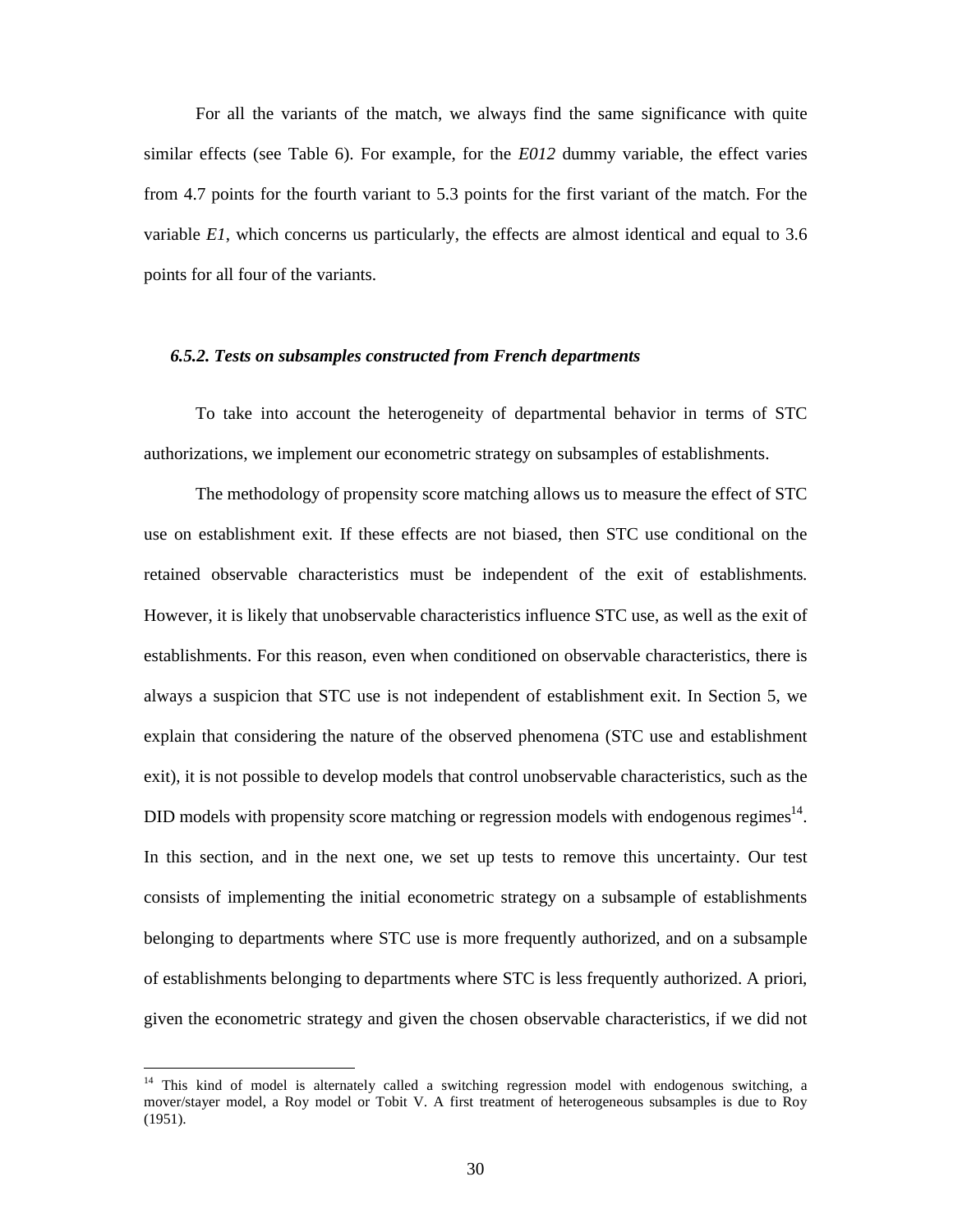make STC use independent of establishment exit, we would get different effects for the two subsamples. However, if outcomes are significantly different from zero and positive for both subsamples, it will be a sign of a good control of the selection bias associated with STC use. Therefore, we will confirm that the estimated effects of our main econometric strategy are not biased.

An employer who wishes to use STC must necessarily make a preliminary request to the French administration at the departmental level before the implementation of STC. The authorization has a geographic dimension (French departments correspond to US counties). In this paper, we use information on what is authorized by the French administration. Calavrezo (2009) shows that within French departments, beyond a "standard" application processing system to authorize STC (analysis of order books, visits to the firm, discussions with staff representatives, and verification of prior STC requests, among others), there is a subjective approach to authorizing STC that is specific to each departmental unit. We can imagine that the way STC is authorized may differ at the departmental level, beyond, of course, the industrial structure of the departments. For this reason, we want to test whether or not our results will change if we focus on different categories of establishments, built in terms of departmental STC authorizations. We perform this test only for the year 2002 using the second model specification (Model B). To simplify the presentation of the results, we decide to present only the average effects calculated on sample 2 for the *E1* dummy variable and for the *E12* dummy variable (establishment exit one or two years later). Because in 2002, STC cannot be authorized by two French departments, we dismiss them from the analysis. We conduct a two-stage approach.

*(i)* We are interested in how STC is authorized at the level of the department. Initially, we classify departments into two categories relative to the median of the proportion of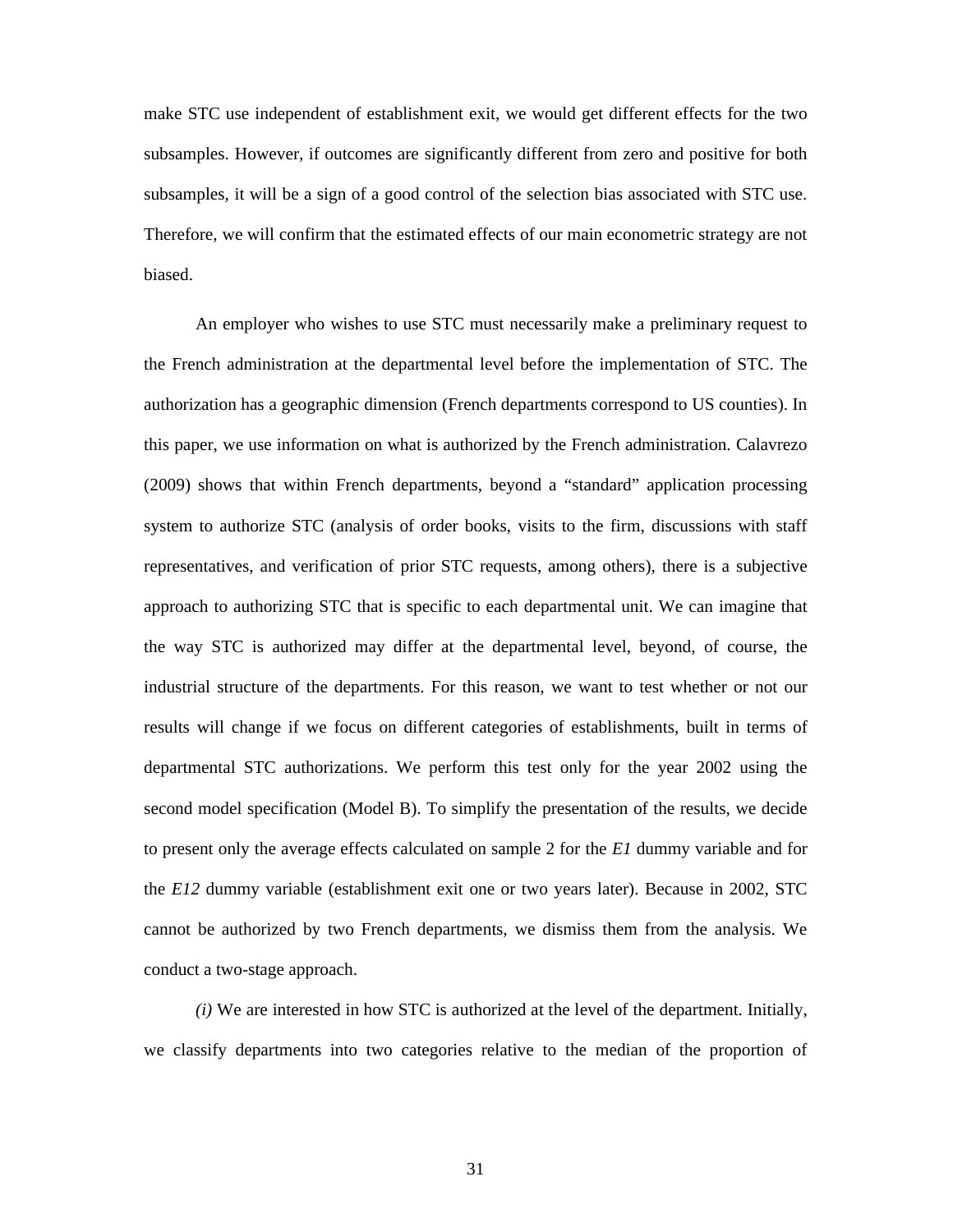establishments receiving STC authorizations in the department<sup>15</sup>: departments where STC is authorized more intensely, i.e., at levels exceeding the median (*category STC plus*) and departments where STC is authorized less intensively, that is to say, in proportions equal to or below the median (*category STC minus*).

For each category of departments (*categories STC plus* and *minus*), we set up our econometric strategy with the same control variables as described in section 5. The results for establishments belonging to the *category STC plus* and to the *category STC minus* are presented in Table 7.

#### **[Insert Table 7]**

For the *E1* variable, we find in both cases a significant positive effect of STC on the establishment exit in 2003. In the subsample of establishments with a more intensive STC use (*STC plus*), the average effect is 3.5 points. On the subsample *STC minus*, this average effect is slightly stronger: it takes values between 3.6 and 3.9 points. What conclusions can we draw from this test? Even while working on subsamples of establishments located in departments with different STC authorization behaviors, our results remain stable. This test is a check on our ability to correctly control for selection bias associated with STC authorizations.

*(ii)* In a second step, we construct two other categories of establishments according to the intensity at which STC authorizations are given by the French departments between 2000 and 2005. We construct a new variable *STC\_plus,* which equals 1 if for each year of the period 2000-2005, the department authorizes STC in larger proportions than the median share of authorizations (*category STC plus 2000-2005*) and the opposite variable *STC\_minus,* which equals 1 if for each year during the period 2000-2005, the department authorizes STC at

<sup>&</sup>lt;sup>15</sup> This indicator is constructed according to establishments that are in our final annual samples and not according to what happens in an exhaustive way in the French economy.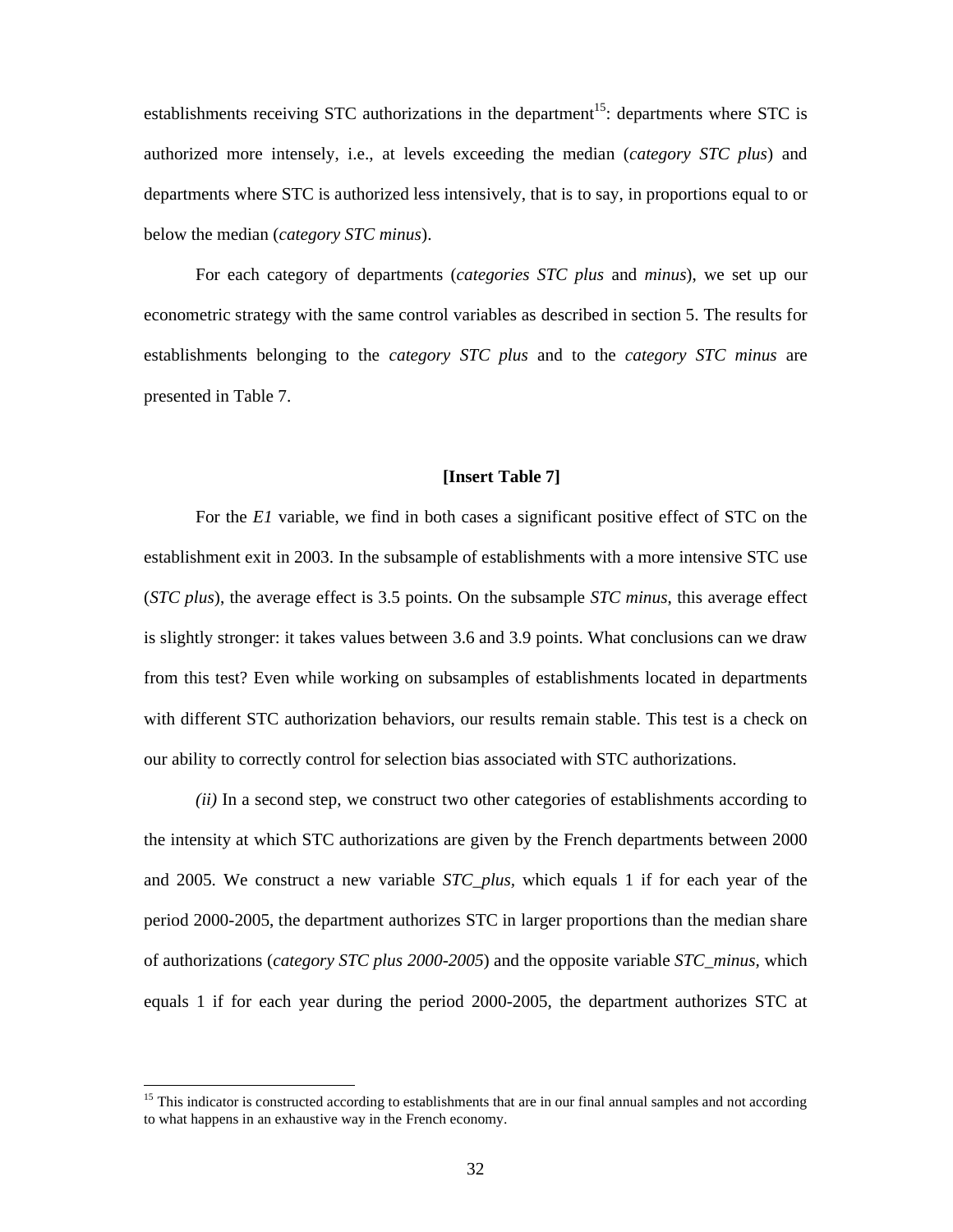levels lower than the median share of authorizations<sup>16</sup>. We introduce the same control variables as compared to the previous case<sup>17</sup>. The results for establishments in the categories *STC plus 2000-2005* and *STC minus 2000-2005* are presented in Table 8.

We find the same results as in the previous robustness test: there is always a positive and significant effect. The effects are somewhat larger for the subsample of establishments *STC minus 2000-2005* (between 3.8 and 4.7 points) than for establishments from the subsample *STC plus 2000-2005* (between 3.1 and 3.4 points). This new test confirms once again a good control of the selection bias associated with STC use.

#### **[Insert Table 8]**

# **7 Conclusion**

-

In this paper, we analyze the relationship between STC and establishment exit over the period 2000-2005 in France. The use of STC is not randomly distributed among establishments. Moreover, a particularly bad economic situation plays a crucial role in the decision to use STC and also in the exit of establishments. We propose a method of matching on the propensity score that takes into account several important economic health indicators (value-added variation rate and apparent labor productivity). We consider that, conditional on establishment and firm characteristics (chosen according to the economic literature), STC use is independent of establishment exit. Thus, the average effects of STC on establishment exit indicators are not *a priori* biased.

<sup>&</sup>lt;sup>16</sup> The construction of these two variables is made according to establishments that are in our final annual samples and not according to what happens in an exhaustive way in the French economy.

 $17$  However, as we work with fewer departments than in the previous test, some regions (among the eight aggregated regions) are excluded from the analysis.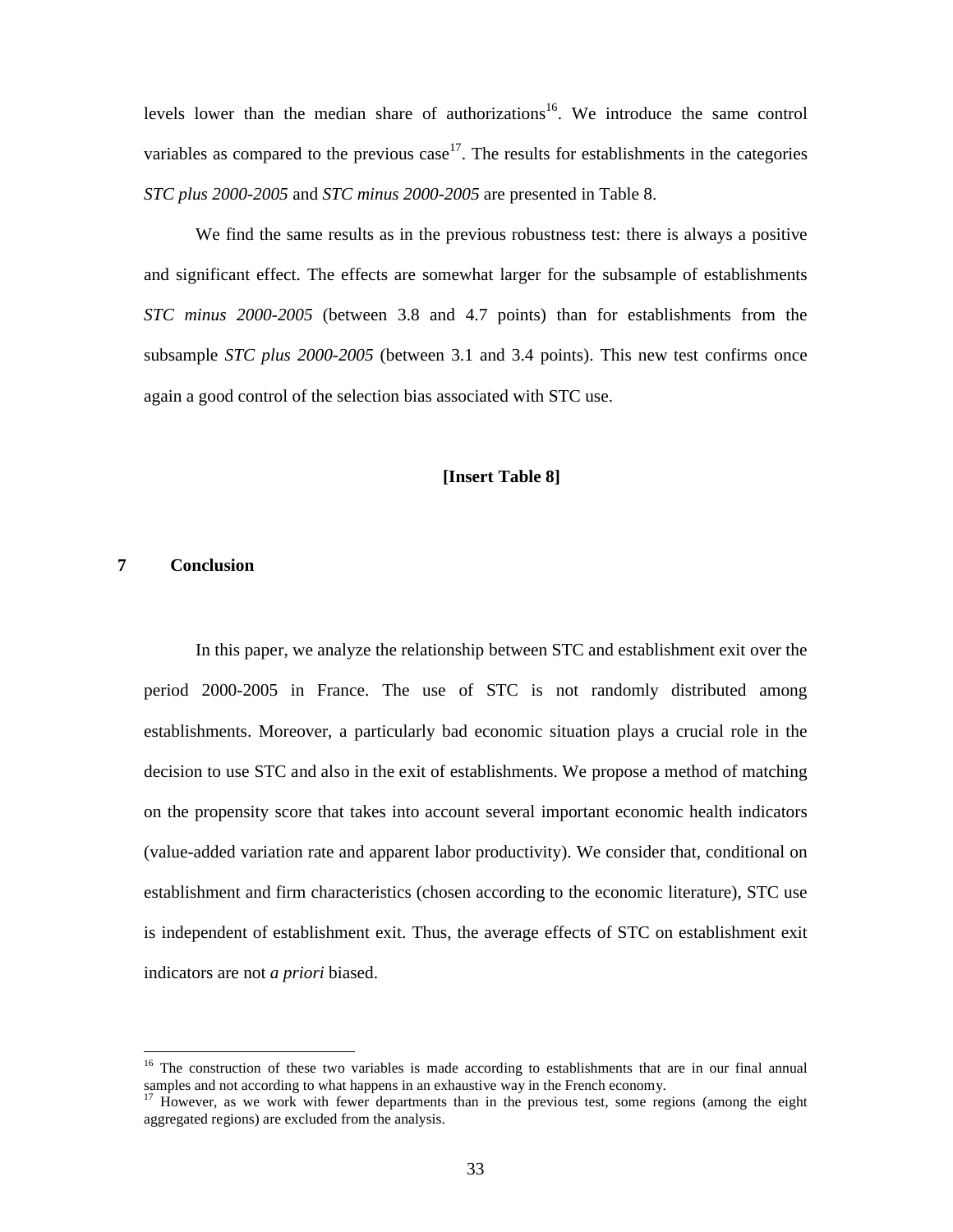Our main result points out that, considering the initial samples, having STC authorizations in the current year impacts positively and significantly the probability for an establishment to exit the market the following year. We also show the absence of a simultaneous relationship between STC use and the exit of establishments (because of registration deadlines). Our results also outline a smaller net effect of STC use on the exit of the establishment two years later. As the temporality of the relationship between STC and establishment exit is not obvious, we introduce "crossed" exit dummies (on temporal windows of different lengths) to give us more information.

By focusing on large establishments (with at least 50 employees), we again find a time lag in the link between STC use and the exit of establishments: larger establishments have a different demography.

As unobservable characteristics may affect STC use and the exit of establishments, even when controlling for a rich set of observables, there can be a suspicion that STC use is not independent of establishment exit. There can always be a doubt that establishments that use STC are also those who inherently are less likely to survive. Tests of robustness are achieved on additional subsamples of establishments and with an alternative methodology to demonstrate a good control of the selection bias. On the one hand, we implement supplementary nearest-neighbor estimators and we obtain the same results. On the other hand, we focus on subsamples of establishments with opposite behaviors in terms of STC at the departmental level. As we find the same effects for establishments belonging to departments with intense STC authorizations and for establishments belonging to departments with weak STC authorizations, this confirms a good control of the selection bias.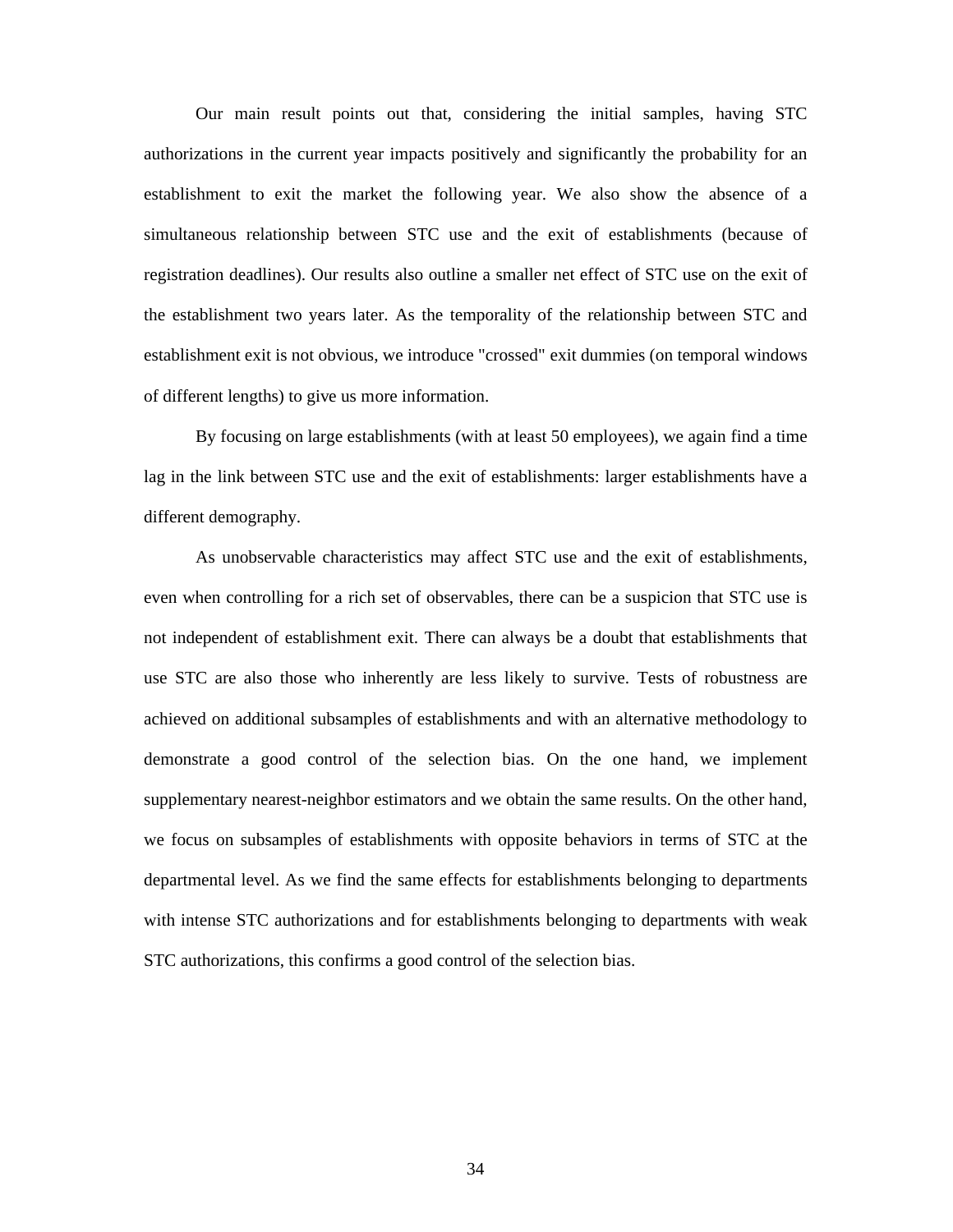#### **References**

Abadie, Alberto, and Guido W. Imbens. 2006. On the failure of bootstrap for matching estimators. Technical Working Paper no. 0325, National Bureau of Economic Research, Cambridge, MA.

Abowd, John M., and Laurence Allain. 1997. The Washington State Short-Time Compensation Program and its Implication for European Work Share Programs. Unpublished manuscript, Cornell University.

Abraham, Katherine G., and Susan N. Houseman. 1994. Does Employment Protection Inhibit Labor Market Flexibility? Lessons from Germany, France and Belgium. In *Social Protection vs. Economic Flexibility: Is there a Trade-Off?*, ed. Rebecca M. Blank. Chicago: University of Chicago Press.

Agarwal, Rajshree, and Michael Gort. 1999. The Determinants of Firm Survival. Unpublished manuscript, Department of Economics, University of Central Florida.

Battistin, Erich, Andrea Gavosto, and Enrico Rettore. 2001. Why do subsidized firms survive longer ? An evaluation of a program promoting youth entrepreneurship in Italy. In *Econometric Evaluation of Labor Market Policies,* ed. Michael Lechner and Friedhelm Pfeiffer. Heidelberg, Germany: Physica Verlag.

Blyton, Paul. 1985. *Changes in Working Time : An International Review*. London: Croom Helm.

Burdett, Kenneth, and Randall Wright. 1989. Unemployment Insurance and Short-Time Compensation: The Effects on Layoffs, Hours per Worker, and Wages, *Journal of Political Economy* 97, no. 6: 1479-96.

Calavrezo, Oana. 2009. Entre flexibilité et sécurité: l'accompagnement des entreprises et des mobilités professionnelles. Essais empiriques de microéconométrie du marché du travail. PhD diss., University of Orleans, France.

Calavrezo, Oana, Richard Duhautois, and Emmanuelle Walkowiak. 2009a. The Short-Time Compensation Program in France: An Efficient Measure against Redundancies? Working Paper no. 114, Centre d'Etudes de l'Emploi, Noisy-le-Grand, France.

Calavrezo, Oana, Richard Duhautois, and Emmanuelle Walkowiak. 2009b. The Substitution of Worksharing and Short-Time Compensation in France: A Difference-indifferences Approach. *Economics Bulletin* 29, no. 2: 821-34.

Caliendo, Marco, and Sabine Kopeinig. 2008. Some Practical Guidance for the Implementation of Propensity Score Matching. *Journal of Economic Surveys* 22, no. 1: 31-72.

Caves, Richard E. 1998. Industrial Organization and New Findings on the Turnover and Mobility of Firms. *Journal of Economic Literature* 36, no. 4: 1974-82.

Dunne, Timothy, Mark J. Roberts, and Larry Samuelson. 1989. The Growth and Failure of U.S. Manufacturing Plants. *Quarterly Journal of Economics* 104, no. 4: 671-98.

Ekos Research Associates, Inc. 1993. Work Sharing Evaluation. Technical Report. Ottawa, Canada: Insurance Programs Directorate, Program Evaluation Branch, Strategic Policy and Planning.

Geroski, Paul A. 1995. What do we know about entry? *International Journal of Industrial Organization* 13, no. 4: 421-40.

Gray, David M. 1998. When Might a Distressed Firm Share Work? Evidence from the Short-Time Compensation Programme in France. *British Journal of Industrial relations* 36, no. 1: 43-72.

Gu, Qian, Lynn A. Karoly, and Julie M. Zissimopoulos. 2008. Small Business Assistance Programs in the United States: An Analysis of What They Are, How Well They Perform, and How We Can Learn More About Them. Working Paper no. WR-603-EMKF, Kauffman – RAND Institute for Entrepreneurship Public Policy, Santa Monica, CA.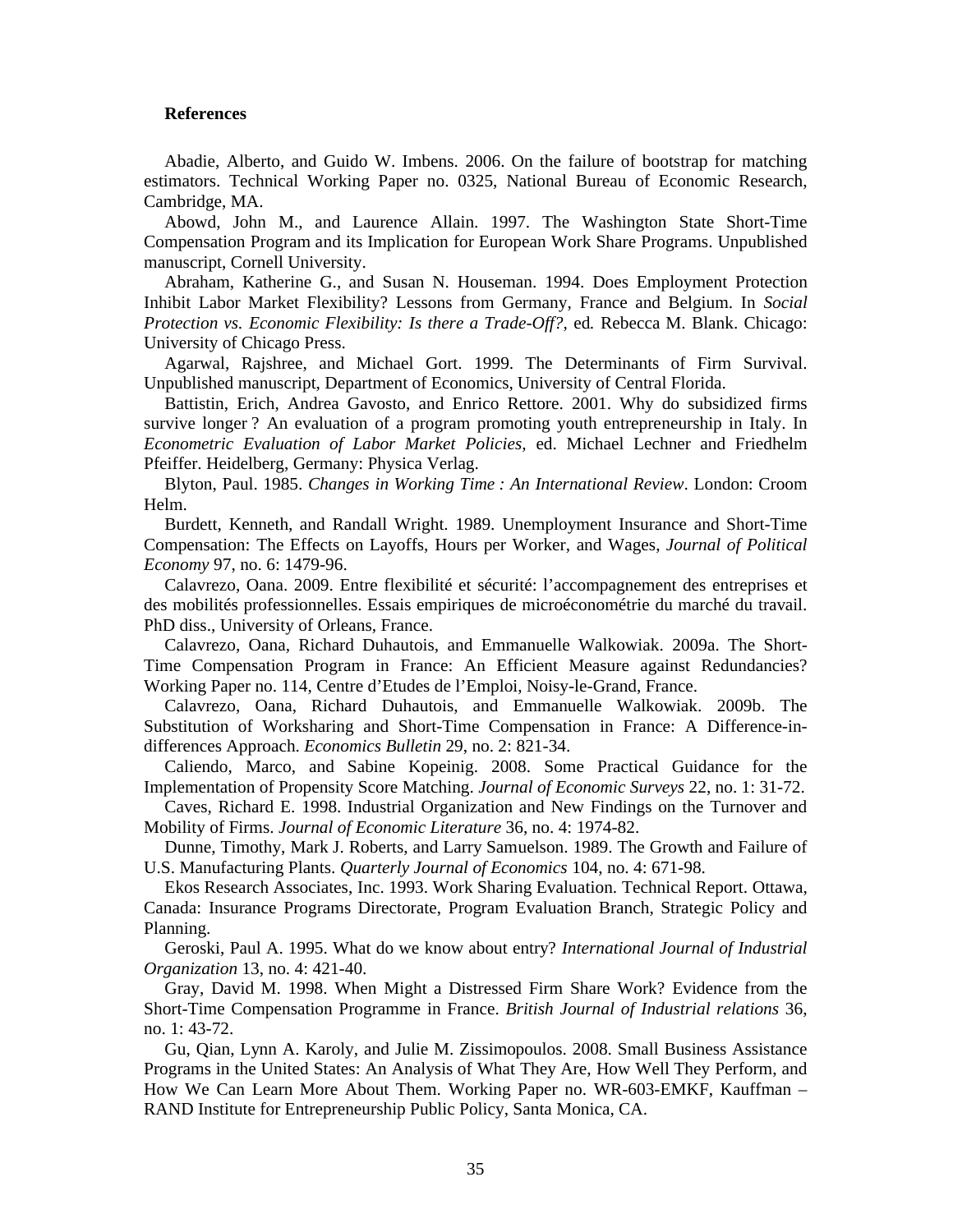Heckman, James J., Hidehiko Ichimura, and Petra E. Todd. 1998. Matching as an econometric evaluation estimator. *Review of Economic Studies* 65, no. 2: 261-94.

Heckman, James J., and Jeffrey A. Smith. 1995. Assessing the Case for Social Experiments. *Journal of Economic Perspective* 9, no. 2: 85-110.

Heckman, James J., Jeffrey A. Smith, and Robert J. LaLonde. 1999. The Economics and Econometrics of Active Labor Market Programs. In *Handbook of Labor Economics 3,* ed. Orley Ashenfelter and David E. Card. Amsterdam: North-Holland.

Leuven, Edwin, Barbara Sianesi. 2003. PSMATCH2: Stata module to perform full Mahalanobis and propensity score matching, common support graphing, and covariate imbalance testing. Statistical Software Components n° S432001, Department of Economics, Boston College.

Needels, Karen, Walter Nicholson, Stuart Kerachsky, Stephen Walsh, Rebecca London, and Deana McCanne. 1997. Evaluation of the Short-Time Compensation Programs. Final report for the U.S. Department of Labor, Mathematica Policy Research and Berkeley Planning Associates.

Pfeiffer, Friedhelm, and Reize Frank. 2000. Business start-ups by the unemployed: an econometric analysis based on firm data. *Labour Economics* 7, no. 5: 629-63.

Rosenbaum, Paul R., and Donald B. Rubin. 1983. The Central Role of the Propensity Score in Observational Studies for Causal Effects, *Biometrika* 70, no. 1: 41-55.

Rosenbaum, Paul R., and Donald B. Rubin. 1985. Constructing a Control Group Using Multivariate Matched Sampling Methods that Incorporate the Propensity Score. *The American Statistician* 39, no. 1: 33-38.

Roy, Andrew D. 1951. Some Thoughts on the Distribution of Earnings. *Oxford Economic Paper* 3, no. 2: 135-46.

Rubin, Donald B. 1974. Estimating causal effects of treatments in randomized and non randomized studies. *Journal of Educational Psychology* 66, no. 5: 688-701.

Smith, Herbert L. 1997. Matching with Multiple Controls to Estimate Treatment Effects in Observational Studies, *Sociological Methodology* 27, no. 1: 325-53.

Smith, Jeffrey A., and Petra E. Todd. 2005. Does Matching Overcome LaLonde's Critique of Nonexperimental Estimators? *Journal of Econometrics* 125, no.1-2: 305-53.

Van Audenrode, Marc A. 1994. Short-Time Compensation, Job Security, and Employment Contracts: Evidence from Selected OECD Countries. Journal of Political Economy 102, no. 1: 76-102.

Vroman, Wayne. 1992. Short-Time Compensation in the U.S., Germany, and Belgium. Working paper, The Urban Institute, Washington, D.C.

Wright, Randall. 1991. The Labor Market Implications of Unemployment Insurance and Short-Term Compensation. *Quarterly Review*, no. 1532, Federal Reserve Bank of Minneapolis.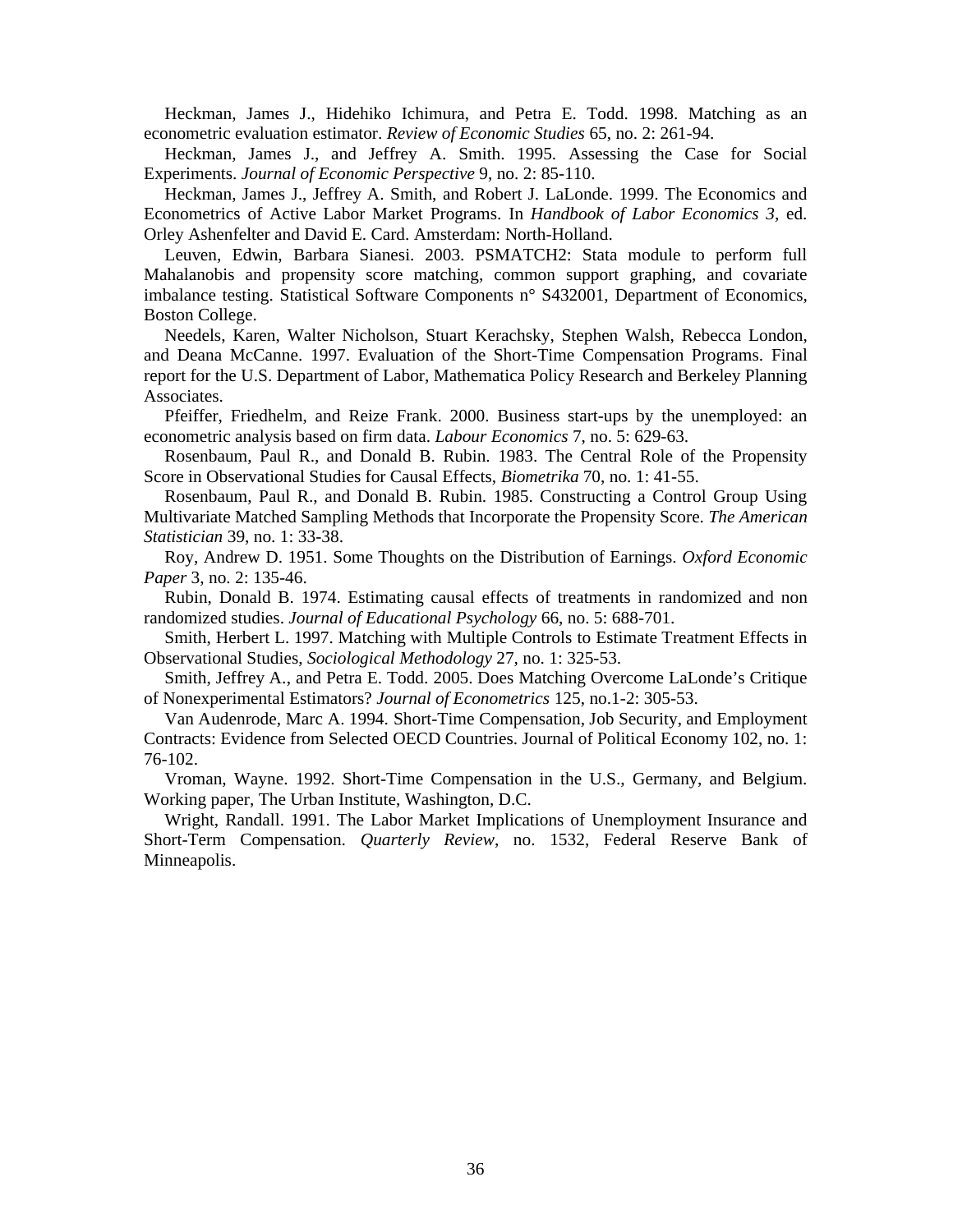|                                                      | Table 1: Establishment exit dummy variables                                                                 |  |  |  |  |
|------------------------------------------------------|-------------------------------------------------------------------------------------------------------------|--|--|--|--|
| Dummy<br>variable                                    | <b>Description</b>                                                                                          |  |  |  |  |
| $E_{\scriptscriptstyle{it}}^{\scriptscriptstyle{0}}$ | Dummy variable which equals to 1 if the<br>establishment exits in $t$ and to 0 otherwise                    |  |  |  |  |
| $E_{\scriptscriptstyle{it}}^{\scriptscriptstyle{1}}$ | Dummy variable which equals to 1 if the<br>establishment exits in $t+1$ and to 0 otherwise                  |  |  |  |  |
| $E_{ii}^2$                                           | Dummy variable which equals to 1 if the<br>establishment exits in $t+2$ and to 0 otherwise                  |  |  |  |  |
| $E_{\scriptscriptstyle{it}}^{01}$                    | Dummy variable which equals to 1 if the<br>establishment exits in t or $t+1$ and to 0<br>otherwise          |  |  |  |  |
| $E_{\scriptscriptstyle{it}}^{12}$                    | Dummy variable which equals to 1 if the<br>establishment exits in $t+1$ or $t+2$ and to 0<br>otherwise      |  |  |  |  |
| $E_{_{\it it}}^{\rm 012}$                            | Dummy variable which equals to 1 if the<br>establishment exits in t or $t+1$ or $t+2$ and to 0<br>otherwise |  |  |  |  |

**Table 1: Establishment exit dummy variables**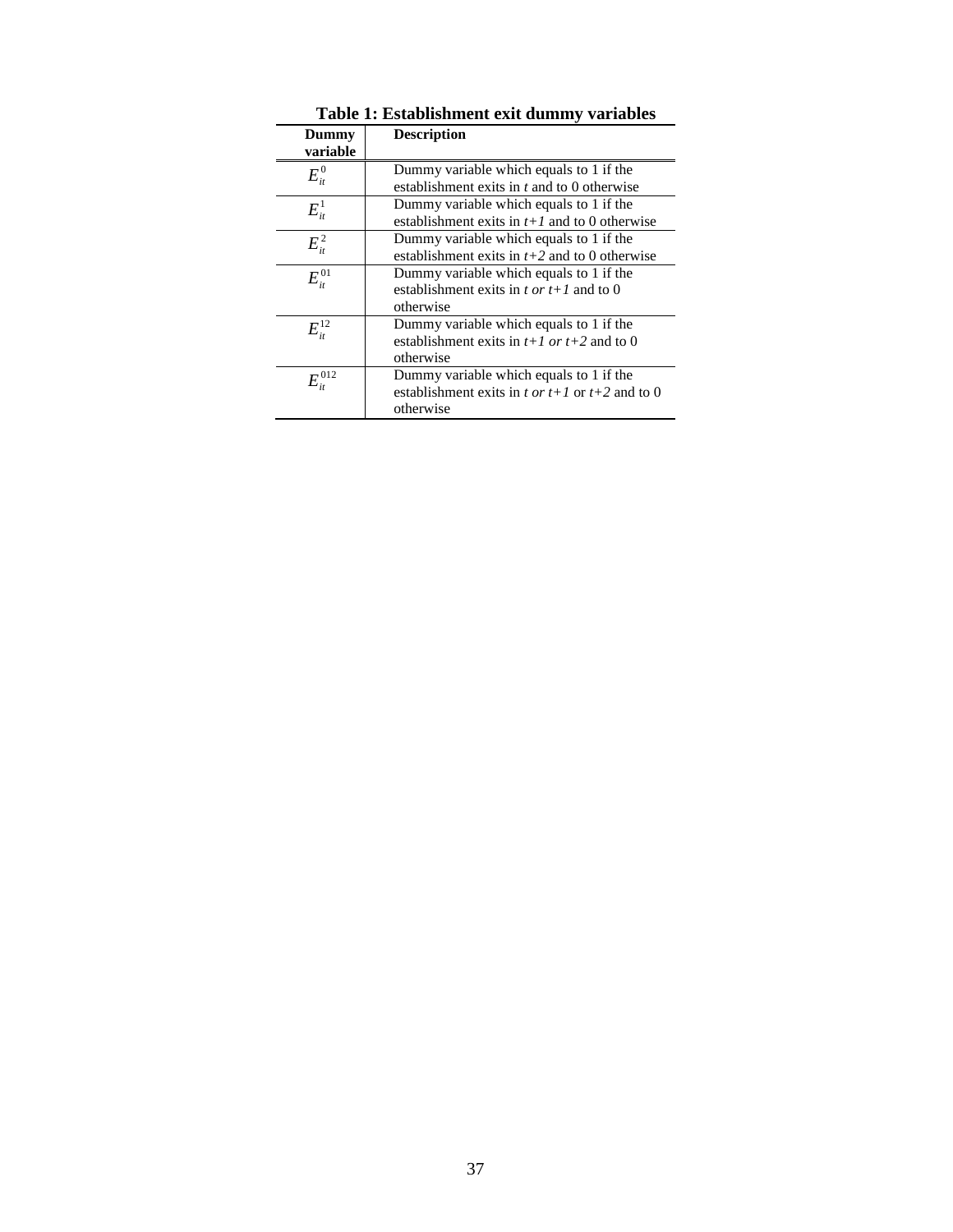

**Figure 1: Number of establishments with STC authorizations**

*Source: Exhaustive panel of annual STC authorizations covering the period 1995 - 2005 (DARES, DDTEFP). Field: French establishments with STC authorizations (all industries, all classes of establishment size).*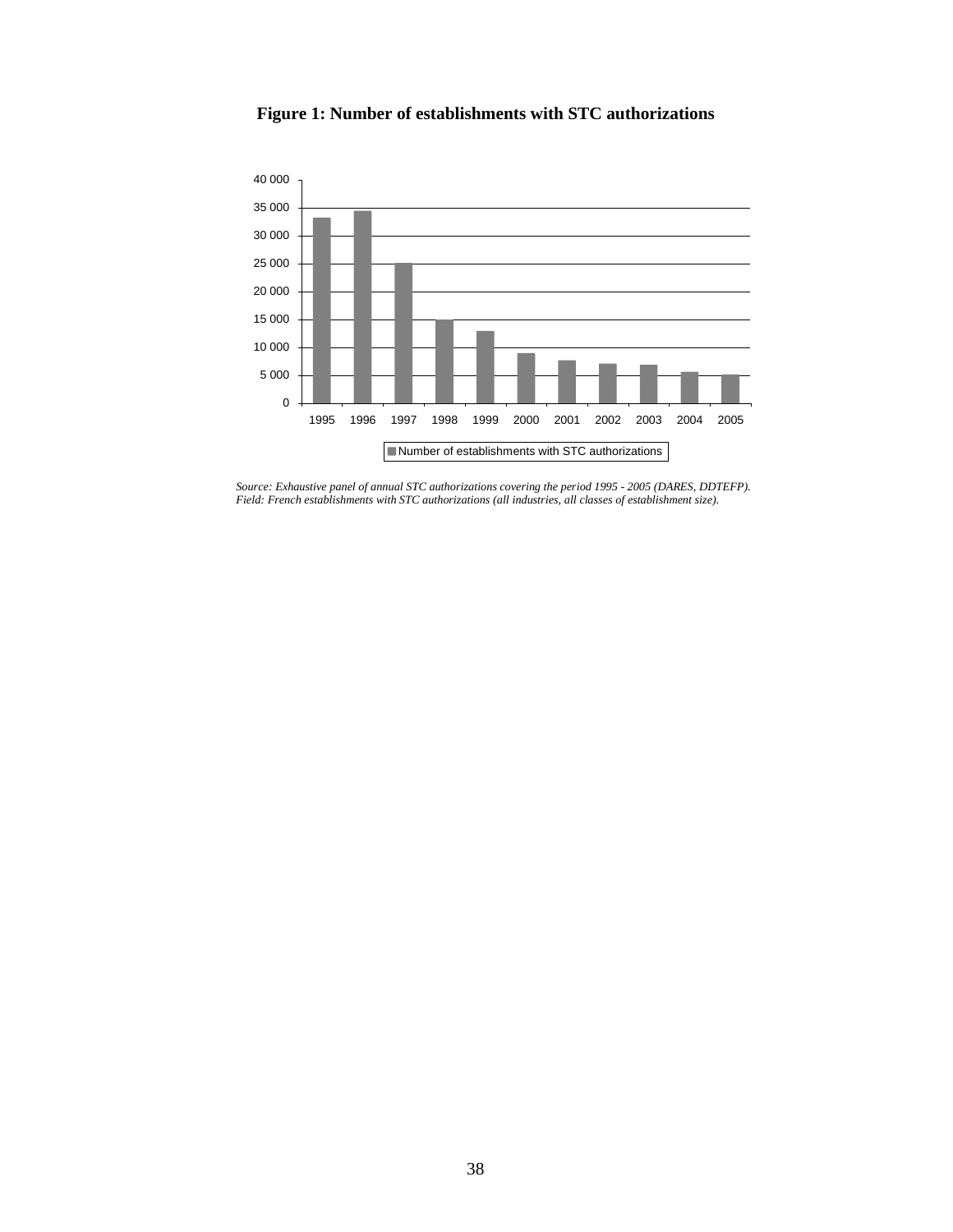|                                       | 2000      |                  |           |           | 2001      |           |           |                  |           |           |           |           |
|---------------------------------------|-----------|------------------|-----------|-----------|-----------|-----------|-----------|------------------|-----------|-----------|-----------|-----------|
| Variable                              |           | Sample1          |           | Sample2   |           | Sample3   |           | Sample1          | Sample2   |           |           | Sample3   |
| % column                              | $STC = 0$ | $STC=1$          | $STC = 0$ | $STC=1$   | $STC = 0$ | $STC=1$   | $STC = 0$ | $STC=1$          | $STC = 0$ | $STC=1$   | $STC = 0$ | $STC=1$   |
| $E0=1$                                | 0.06      | 0.08             |           |           |           |           | 0.20      | 0.3              |           |           |           |           |
| $E01 = 1$                             | 0.47      | 0.79             |           |           |           |           | 4.51      | 7.17             |           |           |           |           |
| $E012=1$                              | 5.20      | 6.91             |           |           |           |           | 9.73      | 14.63            |           |           |           |           |
| $E1 = 1$                              |           |                  | 0.41      | 0.71      |           |           |           |                  | 4.32      | 6.96      |           |           |
| $E12=1$                               |           |                  | 5.14      | 6.83      |           |           |           |                  | 9.55      | 14.44     |           |           |
| $E2=1$                                |           |                  |           |           | 4.75      | 6.16      |           |                  |           |           | 5.47      | 8.04      |
| $Nb. est. E0=1$                       |           | 359              |           |           |           |           |           | 1.265            |           |           |           |           |
| $Nb. est. E01=1$                      |           | 2,676            |           |           |           |           |           | 28,872           |           |           |           |           |
| $Nb. est. E012=1$                     |           | 39,311           |           |           |           |           |           | 62,306           |           |           |           |           |
| $Nb. est. El=1$                       |           |                  |           | 2.317     |           |           |           |                  |           | 27,607    |           |           |
| $Nb. est. E12=1$                      |           |                  |           | 28,952    |           |           |           |                  | 61,041    |           |           |           |
| $Nb. est. E2=1$                       |           |                  |           |           |           | 26,635    |           |                  |           |           |           | 33,434    |
| $Nb. est. STC=1$                      |           | 3.649            |           | 3.646     |           | 3.620     |           | 3.499            | 3,491     |           |           | 3.248     |
| <b>Observations</b>                   |           | 562,785          |           | 562,426   |           | 560.109   |           | 638.452          | 637,187   |           |           | 609.580   |
| Variable                              |           |                  |           | 2000      |           |           |           |                  | 2001      |           |           |           |
|                                       |           | Sample1          |           | Sample2   |           | Sample3   |           | Sample1          | Sample2   |           |           | Sample3   |
| % column                              | $STC = 0$ | $STC=1$          | $STC = 0$ | $STC=1$   | $STC = 0$ | $STC=1$   | $STC = 0$ | $STC=1$          | $STC = 0$ | $STC=1$   | $STC = 0$ | $STC=1$   |
| $E0=1$                                | 0.98      | 1.15             |           |           |           |           | 1.10      | 1.44             |           |           |           |           |
| $E01=1$                               | 5.98      | 9.88             |           |           |           |           | 6.66      | 9.93             |           |           |           |           |
| $E012=1$                              | 11.75     | 17.54            |           |           |           |           | 12.53     | 17.26            |           |           |           |           |
| $E1 = 1$                              |           |                  | 5.05      | 8.83      |           |           |           |                  | 5.62      | 8.62      |           |           |
| $E12=1$                               |           |                  | 10.87     | 16.58     |           |           |           |                  | 11.56     | 16.05     |           |           |
| $E2=1$                                |           |                  |           |           | 6.13      | 8.50      |           |                  |           |           | 6.29      | 8.13      |
| $Nb. est. E0=1$                       |           | 6.476            |           |           |           |           |           | 7.710            |           |           |           |           |
| $Nb. est. E01=1$                      |           | 39,523           |           |           |           |           |           | 46,800           |           |           |           |           |
| $Nb. est. E012=1$                     |           | 77,591           |           |           |           |           |           | 88,003           |           |           |           |           |
| $Nb. est. El=1$                       |           |                  |           | 33.047    |           |           |           |                  |           | 39.090    |           |           |
| $Nb. est. E12=1$                      |           |                  |           | 71,115    |           |           |           |                  |           | 80,293    |           |           |
| $Nb. est. E2=1$                       |           |                  |           |           |           | 38,068    |           |                  |           |           |           | 41,203    |
| $Nb. est. STC=1$                      |           | 3,643            |           | 3,601     |           | 3.283     |           | 3,755            | 3,701     |           |           | 3,382     |
| <b>Observations</b>                   |           | 658.793          |           | 652,317   |           | 619.270   |           | 701,032          | 693,322   |           |           | 654,232   |
| Variable                              |           |                  |           | 2000      |           |           |           |                  | 2001      |           |           |           |
|                                       |           | Sample1          |           | Sample2   |           | Sample3   |           | Sample1          | Sample2   |           |           | Sample3   |
| % column                              | $STC = 0$ | $STC = 1$        | $STC = 0$ | $STC = 1$ | $STC = 0$ | $STC = 1$ | $STC{=}0$ | $STC = 1$        | $STC = 0$ | $STC = 1$ | $STC = 0$ | $STC = 1$ |
| $E0=1$                                | 1.18      | 1.98             |           |           |           |           | 1.18      | 2.07             |           |           |           |           |
| $E01=1$                               | 6.84      | 11.10            |           |           |           |           | 6.33      | 9.97             |           |           |           |           |
| $E012=1$                              | 12.36     | 18.14            |           |           |           |           | 9.22      | 13.34            |           |           |           |           |
| $EI=1$                                |           |                  | 5.73      | 9.31      |           |           |           |                  | 5.21      | 8.07      |           |           |
| $E12=1$                               |           |                  | 11.31     | 16.49     |           |           |           |                  | 8.14      | 11.51     |           |           |
| $E2=1$                                |           |                  |           |           | 5.92      | 7.92      |           |                  |           |           | 3.09      | 3.74      |
| $Nb. est. E0=1$                       |           | 8,430            |           |           |           |           |           | 7,887            |           |           |           |           |
| $Nb. est. E01=1$<br>$Nb. est. E012=1$ |           | 48,902<br>88,245 |           |           |           |           |           | 42,437<br>61,806 |           |           |           |           |
| $Nb. est. E1=1$                       |           |                  |           | 40.472    |           |           |           |                  |           | 34,550    |           |           |
| $Nb. est. E12=1$                      |           |                  |           | 79,815    |           |           |           |                  |           | 53,919    |           |           |
| $Nb. est. E2=1$                       |           |                  |           |           |           | 39,343    |           |                  |           |           |           | 19,369    |
| $Nb. est. STC=1$                      |           | 3,026            |           | 2,966     |           | 2,690     |           | 2,759            | 2,702     |           |           | 2,484     |
| <i><b>Observations</b></i>            |           | 712,603          |           | 704.173   |           | 663.701   |           | 669.107          |           | 661,220   |           | 626.670   |
|                                       |           |                  |           |           |           |           |           |                  |           |           |           |           |

**Table 2: Global statistics**

*Source: Samples obtained by matching six data sets. Field: Establishments from metropolitan France (all industries excepting agriculture and public sector).*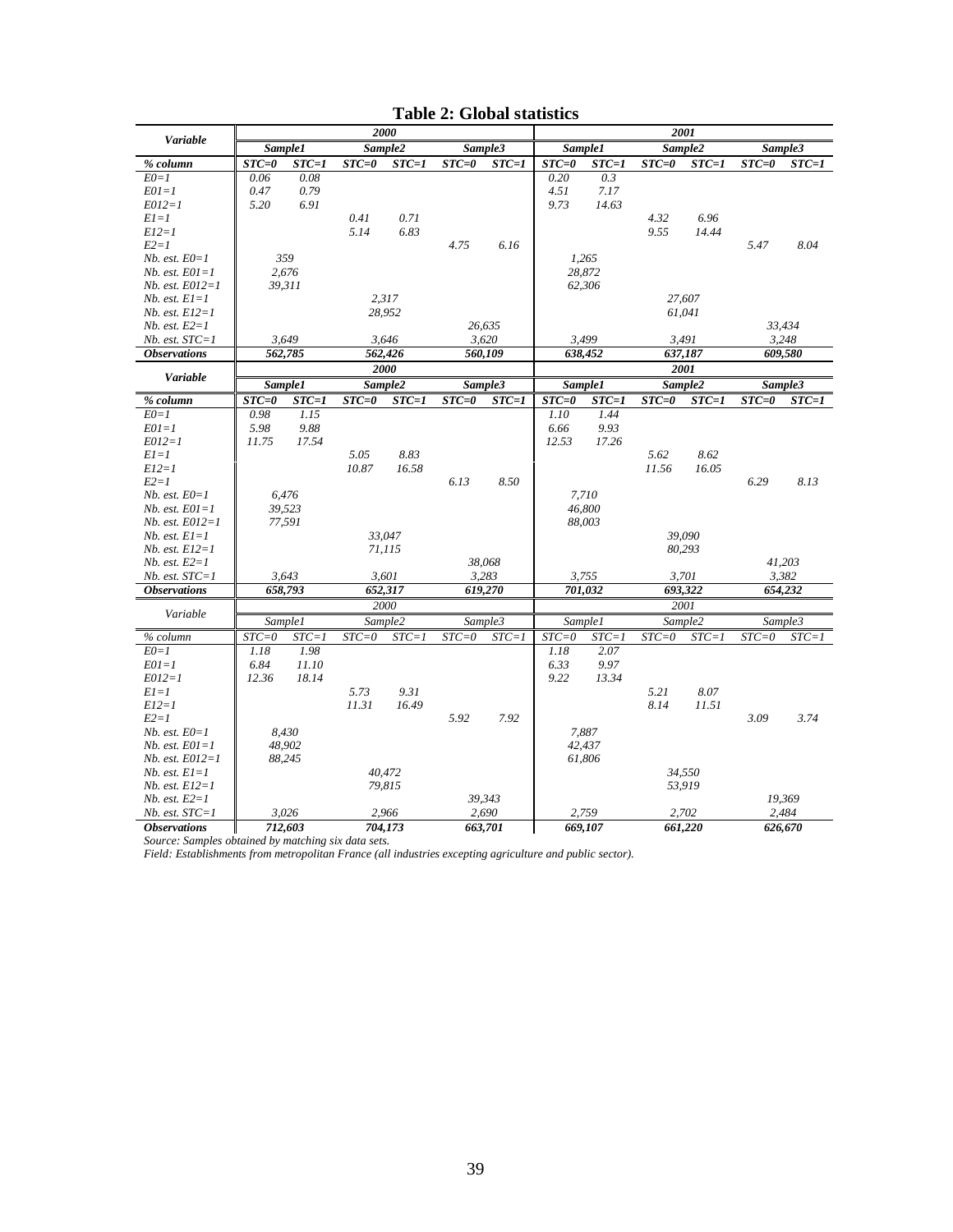|                                     | <b>Model A</b>  |                 | <b>Model B</b>  |                 |
|-------------------------------------|-----------------|-----------------|-----------------|-----------------|
| <b>Variable</b>                     |                 | <b>Standard</b> |                 | <b>Standard</b> |
|                                     | <b>Estimate</b> | error           | <b>Estimate</b> | error           |
| <b>Size</b>                         |                 |                 |                 |                 |
| Less than 20 employees              | Ref.            |                 | Ref.            |                 |
| 20-49 employees                     | $0.5634$ ***    | 0.0489          | $0.5146$ ***    | 0.0501          |
| 50-499 employees                    | $1.0128$ ***    | 0.0538          | $0.9552$ ***    | 0.0553          |
| 500 employees and more              | 1.2084 ***      | 0.2259          | $1.1516$ ***    | 0.2265          |
| For-profit firm                     | $0.1495$ ***    | 0.0506          | $0.1513$ ***    | 0.0510          |
| <b>Restructuring in 2002</b>        | $-0.7566$ ***   | 0.2303          | $-0.7460$ ***   | 0.2303          |
| <b>Restructuring in 2001</b>        | $0.4049$ ***    | 0.1354          | $0.4146$ ***    | 0.1355          |
| Establishment age                   |                 |                 |                 |                 |
| 4th quartile                        | $0.2133$ ***    | 0.0369          | $0.2057$ ***    | 0.0369          |
| Geographic location                 |                 |                 |                 |                 |
| Ile-de-France                       | Ref.            |                 | Ref.            |                 |
| Centre North                        | 0.9896 ***      | 0.0728          | $0.9627$ ***    | 0.0732          |
| Nord-Pas-de-Calais                  | $1.0476$ ***    | 0.0898          | $1.0178$ ***    | 0.0902          |
| East                                | $0.7620$ ***    | 0.0836          | $0.7372$ ***    | 0.0839          |
| North West Atlantic                 | $0.6969$ ***    | 0.0808          | $0.6744$ ***    | 0.0812          |
| South West                          | $0.6147$ ***    | 0.0845          | $0.5925$ ***    | 0.0848          |
| Centre South                        | $1.1340$ ***    | 0.0729          | $1.1139$ ***    | 0.0732          |
| Midi Mediterranean                  | $1.1785$ ***    | 0.0774          | 1.1585 ***      | 0.0776          |
| Value added variation rate in 2002  |                 |                 |                 |                 |
| $1st$ decile                        | Ref.            |                 | Ref.            |                 |
| $2nd$ decile                        | $-0.5429$ ***   | 0.0520          | $-0.5472$ ***   | 0.0521          |
| $3rd$ decile                        | $-0.9692$ ***   | 0.0612          | $-0.9743$ ***   | 0.0612          |
| $4th$ decile                        | $-1.0273$ ***   | 0.0609          | $-1.0319$ ***   | 0.0609          |
| $5th$ decile                        | $-1.1795$ ***   | 0.0738          | $-1.1845$ ***   | 0.0738          |
| $6th$ decile                        | $-1.5971$ ***   | 0.0802          | $-1.6016$ ***   | 0.0802          |
| $7th$ decile                        | $-1.6668$ ***   | 0.0824          | $-1.6711$ ***   | 0.0824          |
| $8th$ decile                        | $-1.6942$ ***   | 0.0831          | $-1.6980$ ***   | 0.0831          |
| $9th$ decile                        | $-1.7498$ ***   | 0.0851          | $-1.7545$ ***   | 0.0850          |
| $10th$ decile                       | $-1.5411$ ***   | 0.0777          | $-1.5390$ ***   | 0.0777          |
| Value added variation rate in 2001  |                 |                 |                 |                 |
| $1st$ decile                        | Ref.            |                 | Ref.            |                 |
| $2nd$ decile                        | $-0.1224$ **    | 0.0651          | $-0.1306**$     | 0.0651          |
| $3rd$ decile                        | $-0.2016$ ***   | 0.0688          | $-0.2112$ ***   | 0.0688          |
| $4th$ decile                        | $-0.2372$ ***   | 0.0712          | $-0.2477$ ***   | 0.0712          |
| $5th$ decile                        | $-0.3449$ ***   | 0.0741          | $-0.3563$ ***   | 0.0742          |
| $6th$ decile                        | $-0.3027$ ***   | 0.0737          | $-0.3140$ ***   | 0.0738          |
| $7th$ decile                        | $-0.3408$ ***   | 0.0740          | $-0.3554$ ***   | 0.0741          |
| $8th$ decile                        | $-0.4660$ ***   | 0.0757          | $-0.4812$ ***   | 0.0758          |
| $9th$ decile                        | $-0.3523$ ***   | 0.0724          | $-0.3648$ ***   | 0.0725          |
| $10^{th}$ decile                    | $-0.5161$ ***   | 0.0764          | $-0.5273$ ***   | 0.0765          |
| Apparent labor productivity in 2001 |                 |                 |                 |                 |
| $1st$ decile                        | Ref.            |                 | Ref.            |                 |
| $2nd$ decile                        | $-0.1910$ ***   | 0.0721          | $-0.1900$ ***   | 0.0721          |
| $3rd$ decile                        | $-0.0972$       | 0.0700          | $-0.0939$       | 0.0700          |
| $4th$ decile                        | $-0.1906$ ***   | 0.0705          | $-0.1835$ ***   | 0.0706          |
| $5th$ decile                        | $-0.3208$ ***   | 0.0726          | $-0.3105$ ***   | 0.0726          |
| $6th$ decile                        | $-0.5000$ ***   | 0.0751          | $-0.4819$ ***   | 0.0753          |
| $7th$ decile                        | $-0.5753$ ***   | 0.0771          | $-0.5518$ ***   | 0.0773          |
| $8th$ decile                        | $-0.7505$ ***   | 0.0811          | $-0.7212$ ***   | 0.0814          |

| Table 3: The determinants of the STC recourse (2002, sample 1) |  |  |  |
|----------------------------------------------------------------|--|--|--|
|----------------------------------------------------------------|--|--|--|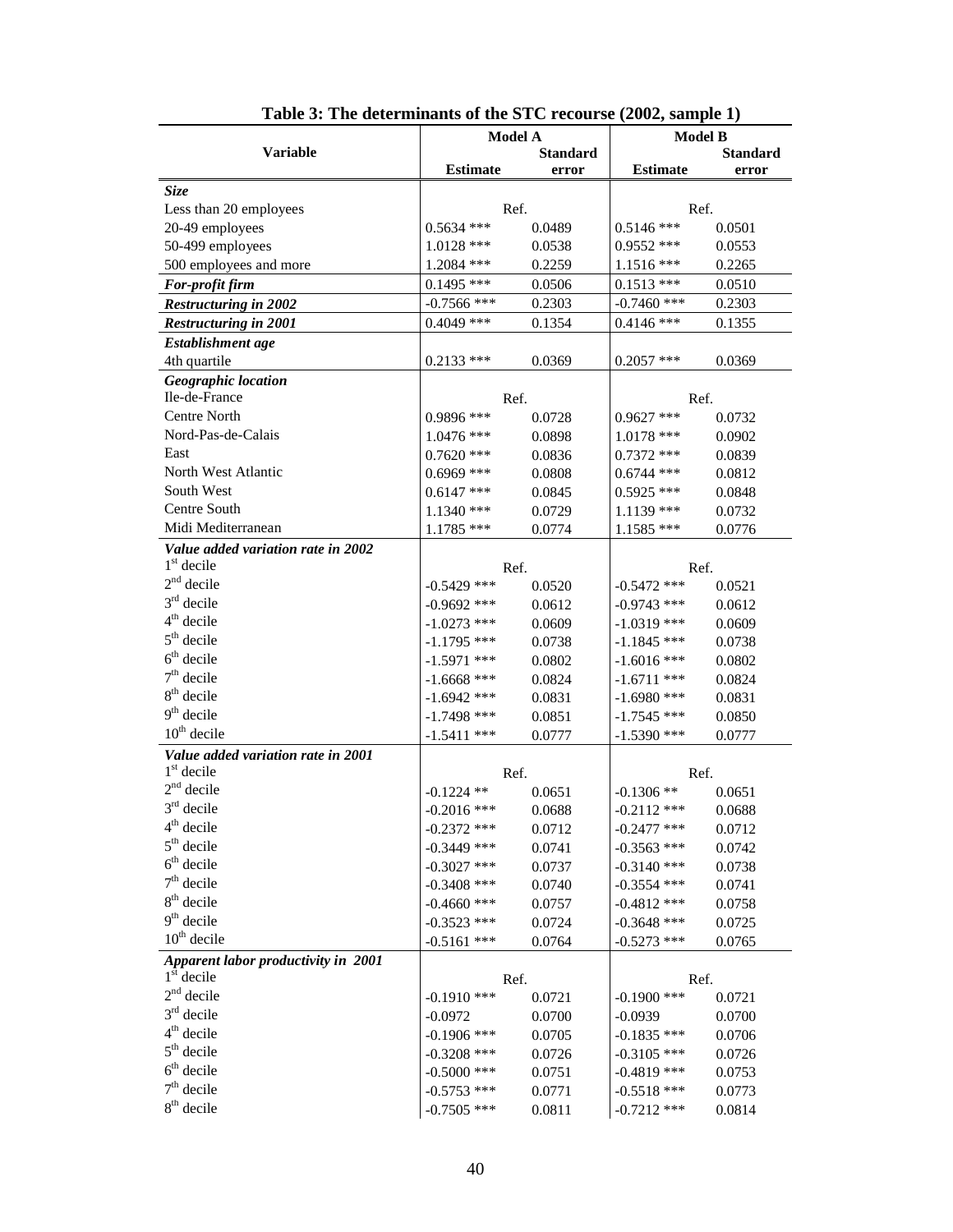| $9th$ decile                          | $-0.9623$ *** | 0.0873 | $-0.9206$ *** | 0.0879 |
|---------------------------------------|---------------|--------|---------------|--------|
| $10th$ decile                         | $-1.3672$ *** | 0.1033 | $-1.3156$ *** | 0.1040 |
| Part of women in 2002                 |               |        |               |        |
| $1st$ quartile                        | Ref.          |        | Ref.          |        |
| $2nd$ decile                          | $0.2505$ ***  | 0.0465 | $0.2393$ ***  | 0.0468 |
| $3rd$ decile                          | $0.3696$ ***  | 0.0531 | $0.3625$ ***  | 0.0535 |
| $4th$ quartile                        | $0.3872$ ***  | 0.0626 | $0.3690$ ***  | 0.0629 |
| <b>Industry</b>                       |               |        |               |        |
| Manufacture of food products          | $-0.2274$ *   | 0.1336 | $-0.3027$ **  | 0.1346 |
| Manufacture of consumer goods         | $1.2365$ ***  | 0.1109 | $1.2157$ ***  | 0.1112 |
| Manufacture of motor vehicles         | 1.3698 ***    | 0.2062 | $1.3265$ ***  | 0.2066 |
| Manufacture of capital equipment      | $1.2909$ ***  | 0.1158 | $1.2749$ ***  | 0.1161 |
| Manufacture of intermediate goods     | $1.8575$ ***  | 0.1054 | $1.8131$ ***  | 0.1061 |
| Energy                                | $-0.0727$     | 0.5886 | $-0.0503$     | 0.5886 |
| Construction                          | 0.0704        | 0.1145 | 0.0480        | 0.1152 |
| Wholesale and retail trade; repairing | $-0.9376$ *** | 0.1104 | $-0.9800$ *** | 0.1108 |
| Transportation                        | $0.3665$ ***  | 0.1267 | $0.3798$ ***  | 0.1278 |
| Financial intermediation              | $-2.4868$ *** | 0.5103 | $-2.3642$ *** | 0.5110 |
| Real estate activities                | $-1.7358$ *** | 0.3311 | $-1.6984$ *** | 0.3313 |
| Services to firms                     | $-0.2324$ **  | 0.1193 | $-0.1937$     | 0.1197 |
| Services to individuals               | $-0.3932$ *** | 0.1106 | $-0.4712$ *** | 0.1118 |
| Education, health and social action   | Ref.          |        | Ref.          |        |
| Part of unskilled workers in 2002     |               |        |               |        |
| $1st$ quartile                        |               |        | $-0.1547$ *** | 0.0433 |
| Part of high-skilled workers in 2002  |               |        |               |        |
| $4th$ quartile                        |               |        | $-0.1141**$   | 0.0508 |
| <b>Intercept</b>                      | $-5.0545$ *** | 0.1433 | $-4.9118$ *** | 0.1465 |
| Pseudo $\mathbb{R}^2$                 | 0.1637        |        | 0.1642        |        |
| <b>Observations</b>                   | 658,793       |        |               |        |

*Source: Samples obtained by matching six data sets.* 

*Field: Establishments from metropolitan France (all industries excepting agriculture and public sector).*

*\* indicates statistical significance at the 10% level.*

*\*\* indicates statistical significance at the 5% level.*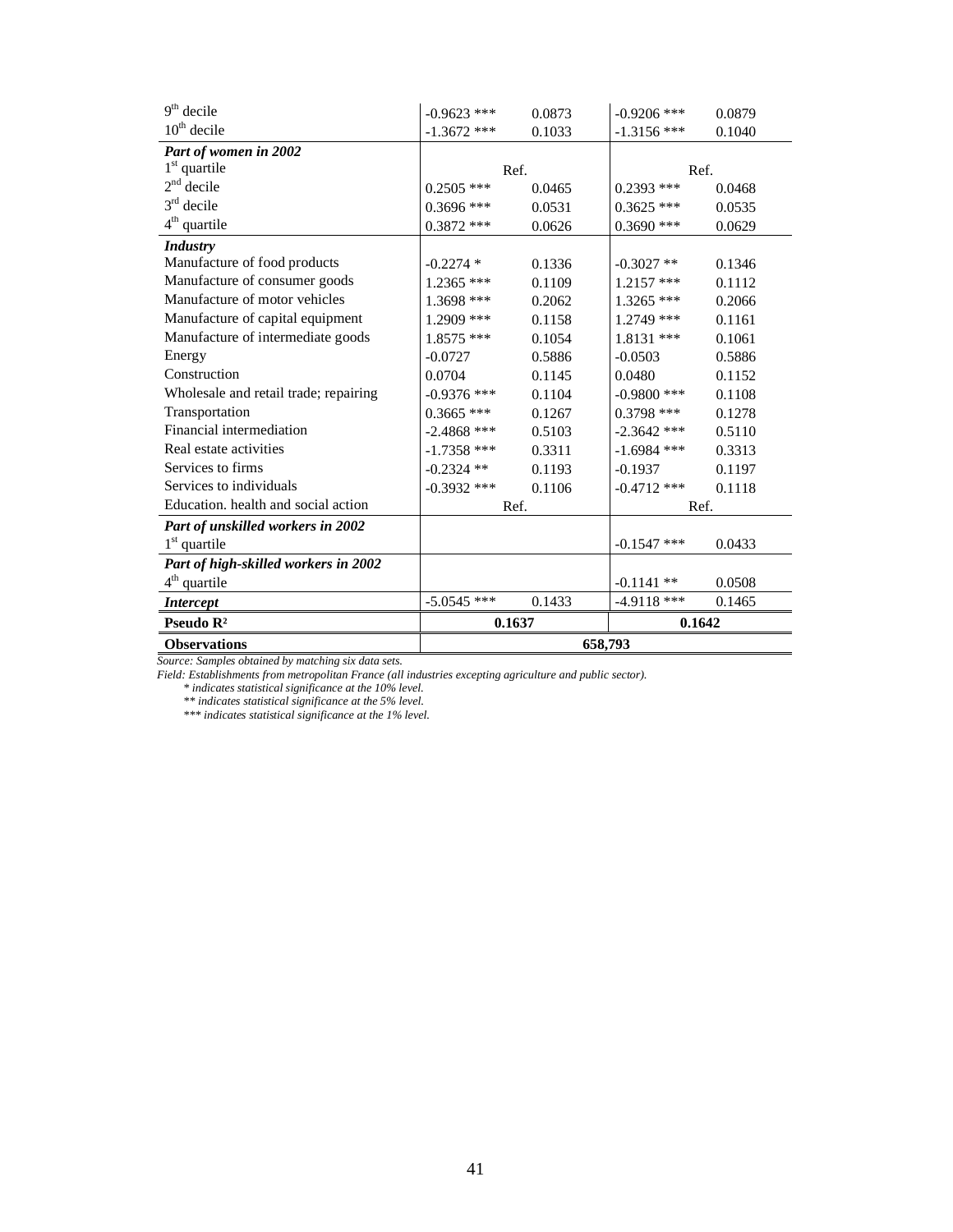|                      | 2000         | 2001         | 2002           | 2003         | 2004         | 2005         |
|----------------------|--------------|--------------|----------------|--------------|--------------|--------------|
|                      |              |              | Model A        |              |              |              |
| Performance variable |              |              |                |              |              |              |
| Sample 1             |              |              |                |              |              |              |
| E <sub>0</sub>       | $0.0008 *$   | 0.0002       | $-0.0013$      | 0.0005       | 0.0010       | 0.0058       |
|                      | (0.0004)     | (0.0011)     | (0.0027)       | (0.0028)     | (0.0034)     | (0.0036)     |
| <b>E01</b>           | $0.0060$ *** | $0.0214$ *** | $0.0362$ ***   | $0.0189$ *** | $0.0315$ *** | $0.0220$ *** |
|                      | (0.0016)     | (0.0057)     | (0.0066)       | (0.0068)     | (0.0076)     | (0.0077)     |
| E012                 | $0.0097*$    | $0.0393$ *** | $0.0479$ ***   | $0.0317$ *** | $0.0442$ *** | $0.0276$ *** |
|                      | (0.0058)     | (0.0080)     | (0.0086)       | (0.0086)     | (0.0095)     | (0.0088)     |
| Sample 2             |              |              |                |              |              |              |
| E1                   | $0.0038**$   | $0.0211$ *** | $0.0361$ ***   | $0.0242$ *** | $0.0301$ *** | $0.0147*$    |
|                      | (0.0017)     | (0.0057)     | (0.0062)       | (0.0062)     | (0.0070)     | (0.0071)     |
| E12                  | 0.0066       | $0.0348$ *** | $0.0406$ ***   | $0.0360***$  | $0.0455$ *** | 0.0139       |
|                      | (0.0058)     | (0.0081)     | (0.0085)       | (0.0084)     | (0.0092)     | (0.0085)     |
| Sample 3             |              |              |                |              |              |              |
| E2                   | $-0.0002$    | $0.0211$ *** | $0.0124*$      | $0.0181$ *** | $0.0226$ *** | 0.0053       |
|                      | (0.0057)     | (0.0064)     | (0.0067)       | (0.0064)     | (0.0069)     | (0.0053)     |
|                      |              |              | <b>Model B</b> |              |              |              |
| Sample 1             |              |              |                |              |              |              |
| E <sub>0</sub>       |              |              | $-0.0013$      | $-0.0032$    | 0.0020       | 0.0055       |
|                      |              |              | (0.0026)       | (0.0030)     | (0.0035)     | (0.0036)     |
| <b>E01</b>           |              |              | $0.0315$ ***   | $0.0149**$   | $0.0325$ *** | $0.0306$ *** |
|                      |              |              | (0.0066)       | (0.0068)     | (0.0075)     | (0.0076)     |
| E012                 |              |              | $0.0435$ ***   | $0.0274$ *** | $0.0450$ *** | $0.0328$ *** |
|                      |              |              | (0.0086)       | (0.0087)     | (0.0094)     | (0.0088)     |
| Sample 2             |              |              |                |              |              |              |
| E1                   |              |              | $0.0327$ ***   | $0.0145**$   | $0.0304$ *** | $0.0207$ *** |
|                      |              |              | (0.0062)       | (0.0064)     | (0.0070)     | (0.0070)     |
| E12                  |              |              | $0.0378$ ***   | $0.0269$ *** | $0.0386$ *** | $0.0260$ *** |
|                      |              |              | (0.0085)       | (0.0084)     | (0.0092)     | (0.0083)     |
| Sample 3             |              |              |                |              |              |              |
| E2                   |              |              | $0.0170**$     | $0.0183$ *** | $0.0147$ *** | 0.0028       |
|                      |              |              | (0.0066)       | (0.0064)     | (0.0070)     | (0.0054)     |

# **Table 4: The effect of STC on establishment exit**

*Source: Samples obtained by matching six data sets.* 

*Field: Establishments from metropolitan France (all industries excepting agriculture and public sector).*

 *\* indicates statistical significance at the 10% level.*

 *\*\* indicates statistical significance at the 5% level.*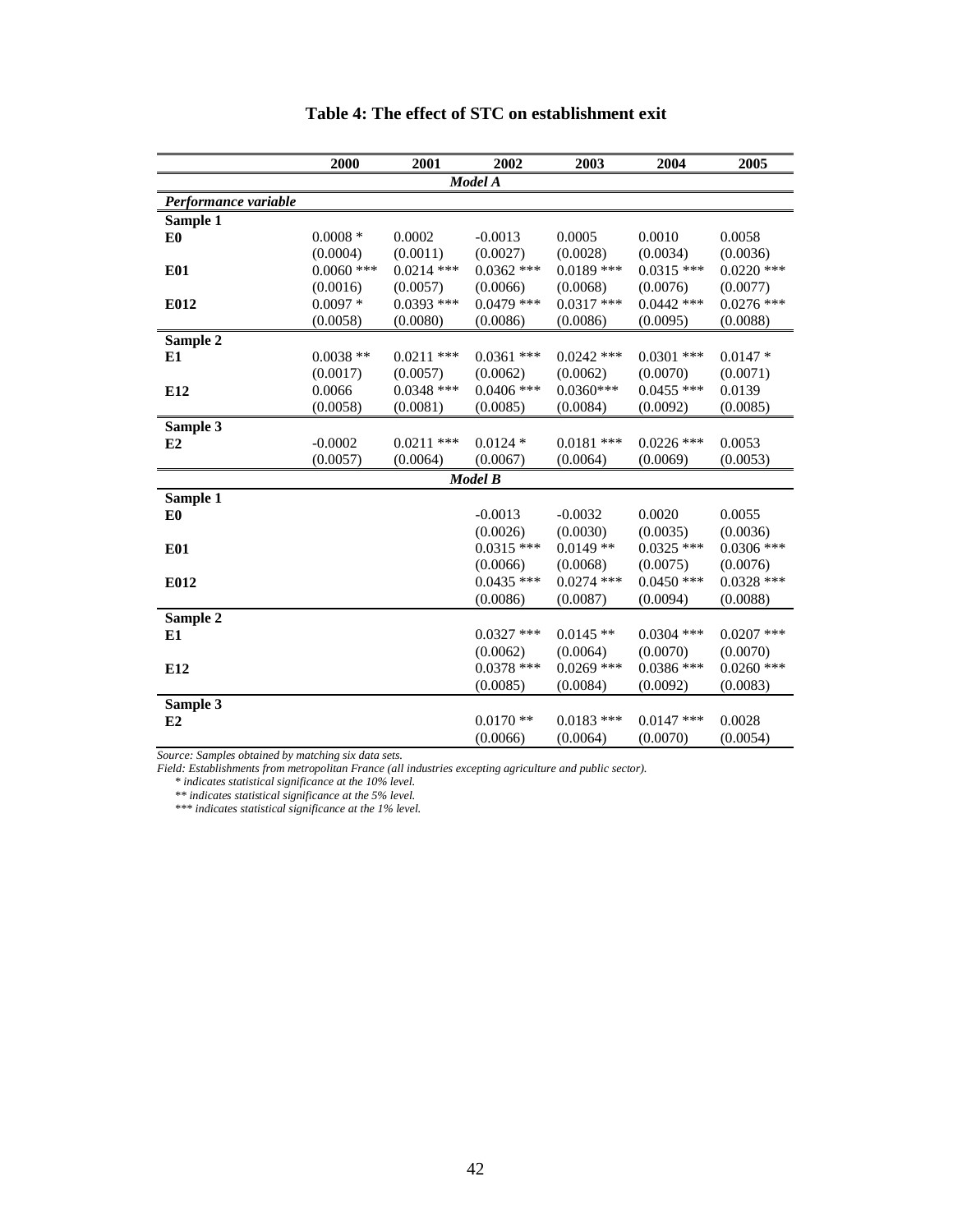| Performance<br>variable | Without<br>replacement | With<br>replacement | Without<br>replacement and<br>the nearest<br>neighbor in a<br>radius <0.0001 | With replacement<br>and the nearest<br>neighbor in a<br>radius <0.0001 |
|-------------------------|------------------------|---------------------|------------------------------------------------------------------------------|------------------------------------------------------------------------|
|                         |                        | Model A             |                                                                              |                                                                        |
| Sample 1                |                        |                     |                                                                              |                                                                        |
| E <sub>0</sub>          | $-0.0054$              | $-0.0072$           | $-0.0079$                                                                    | $-0.0078$                                                              |
|                         | (0.0047)               | (0.0054)            | (0.0048)                                                                     | (0.0057)                                                               |
| <b>E01</b>              | 0.01073                | 0.0107              | 0.0020                                                                       | 0.0039                                                                 |
|                         | (0.0128)               | (0.0136)            | (0.0130)                                                                     | (0.0136)                                                               |
| E012                    | $0.0483$ ***           | $0.0465$ **         | $0.0376$ **                                                                  | $0.0427$ **                                                            |
|                         | (0.0174)               | (0.0183)            | (0.0174)                                                                     | (0.0184)                                                               |
| Sample 2                |                        |                     |                                                                              |                                                                        |
| E1                      | $0.0233**$             | $0.0215*$           | 0.0179                                                                       | 0.0156                                                                 |
|                         | (0.0115)               | (0.0119)            | (0.0119)                                                                     | (0.0121)                                                               |
| E12                     | $0.0664$ ***           | $0.0718$ ***        | $0.0636$ ***                                                                 | $0.0643$ ***                                                           |
|                         | (0.0163)               | (0.0164)            | (0.0166)                                                                     | (0.0167)                                                               |
| Sample 3                |                        |                     |                                                                              |                                                                        |
| E2                      | $0.0454$ ***           | $0.0472$ ***        | $0.0412$ ***                                                                 | $0.0469$ ***                                                           |
|                         | (0.0127)               | (0.0128)            | (0.0127)                                                                     | (0.0128)                                                               |
|                         |                        | <b>Model B</b>      |                                                                              |                                                                        |
| Sample 1                |                        |                     |                                                                              |                                                                        |
| E0                      | $-0.0089$              | $-0.0072$           | $-0.0101$                                                                    | $-0.0079$                                                              |
|                         | (0.0053)               | (0.0058)            | (0.0060)                                                                     | (0.0061)                                                               |
| <b>E01</b>              | 0.0089                 | 0.0179              | 0.0081                                                                       | 0.0138                                                                 |
|                         | (0.0129)               | (0.0129)            | (0.0134)                                                                     | (0.0130)                                                               |
| E012                    | $0.0447$ ***           | 0.0572              | $0.0423$ **                                                                  | $0.0511$ ***                                                           |
|                         | (0.0176)               | (0.0179)            | (0.0181)                                                                     | (0.0180)                                                               |
| Sample 2                |                        |                     |                                                                              |                                                                        |
| E1                      | 0.0162                 | 0.0180              | 0.0121                                                                       | 0.0157                                                                 |
|                         | (0.0120)               | (0.0125)            | (0.0122)                                                                     | (0.0124)                                                               |
| E12                     | $0.0575$ ***           | $0.0628$ ***        | $0.0544$ ***                                                                 | $0.0626$ ***                                                           |
|                         | (0.0167)               | (0.0172)            | (0.0173)                                                                     | (0.0175)                                                               |
| Sample 3                |                        |                     |                                                                              |                                                                        |
| E2                      | $0.03781$ ***          | $0.0416$ ***        | $0.0397$ ***                                                                 | $0.0488$ ***                                                           |
|                         | (0.0133)               | (0.0136)            | (0.0133)                                                                     | (0.0138)                                                               |

# **Table 5: Test for establishments with at least 50 employees (2002)**

*Source: Samples obtained by matching six data sets.*

*Field: Establishments from metropolitan France (all industries excepting agriculture and public sector).*

*\* indicates statistical significance at the 10% level.*

*\*\* indicates statistical significance at the 5% level.*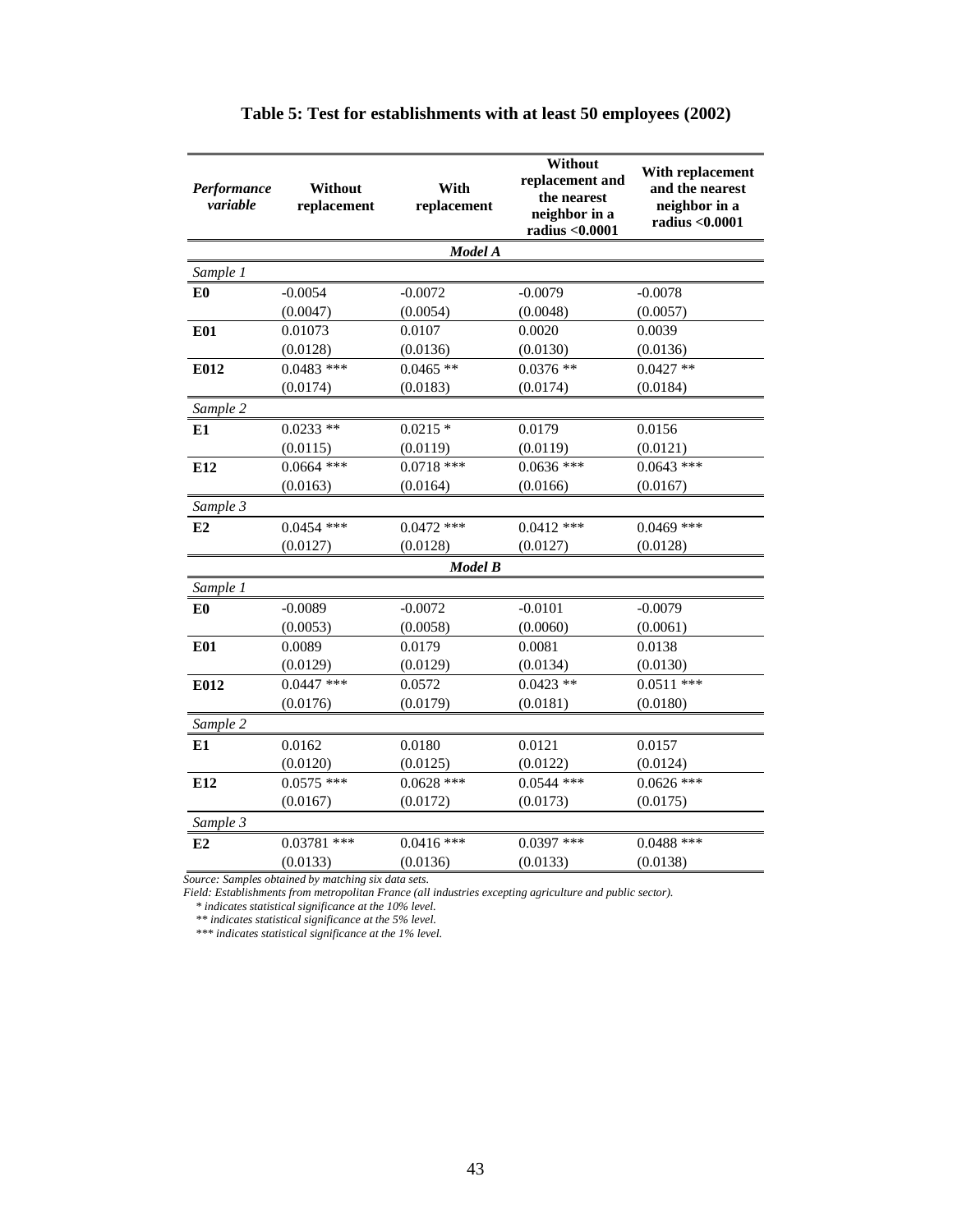| Performance<br>variable | Without<br>replacement | With<br>replacement | Without<br>replacement and<br>the nearest<br>neighbor in a<br>radius <0.0001 | With replacement<br>and the nearest<br>neighbor in a<br>radius <0.0001 |
|-------------------------|------------------------|---------------------|------------------------------------------------------------------------------|------------------------------------------------------------------------|
|                         |                        | Model A             |                                                                              |                                                                        |
| Sample 1                |                        |                     |                                                                              |                                                                        |
| E <sub>0</sub>          | $-0.0011$              | $-0.0008$           | $-0.0017$                                                                    | $-0.0014$                                                              |
|                         | (0.0026)               | (0.0027)            | (0.0026)                                                                     | (0.0027)                                                               |
| <b>E01</b>              | $0.0354$ ***           | $0.0368$ ***        | $0.0355$ ***                                                                 | $0.0362$ ***                                                           |
|                         | (0.0063)               | (0.0066)            | (0.0064)                                                                     | (0.0066)                                                               |
| E012                    | $0.0530$ ***           | $0.0499$ ***        | $0.0512$ ***                                                                 | $0.0480$ ***                                                           |
|                         | (0.0083)               | (0.0087)            | (0.0083)                                                                     | (0.0087)                                                               |
| Sample 2                |                        |                     |                                                                              |                                                                        |
| E1                      | $0.0369$ ***           | $0.0364$ ***        | $0.0368$ ***                                                                 | $0.0362$ ***                                                           |
|                         | (0.0060)               | (0.0062)            | (0.0060)                                                                     | (0.0063)                                                               |
| E12                     | $0.0478$ ***           | $0.0414$ ***        | $0.0464$ ***                                                                 | $0.0407$ ***                                                           |
|                         | (0.0082)               | (0.0085)            | (0.0083)                                                                     | (0.0086)                                                               |
| Sample 3                |                        |                     |                                                                              |                                                                        |
| E2                      | $0.0207$ ***           | $0.0155$ ***        | $0.0180$ ***                                                                 | $0.0124$ *                                                             |
|                         | (0.0065)               | (0.0068)            | (0.0065)                                                                     | (0.0068)                                                               |
|                         |                        | <b>Model B</b>      |                                                                              |                                                                        |
| Sample 1                |                        |                     |                                                                              |                                                                        |
| E <sub>0</sub>          | $-0.0016$              | $-0.0016$           | $-0.0017$                                                                    | $-0.0014$                                                              |
|                         | (0.0026)               | (0.0027)            | (0.0026)                                                                     | (0.0027)                                                               |
| <b>E01</b>              | $0.0296$ ***           | $0.0307$ ***        | $0.0297$ ***                                                                 | $0.0315$ ***                                                           |
|                         | (0.0065)               | (0.0066)            | (0.0065)                                                                     | (0.0067)                                                               |
| E012                    | $0.0434$ ***           | $0.0431$ ***        | $0.0428$ ***                                                                 | $0.0435$ ***                                                           |
|                         | (0.0084)               | (0.0087)            | (0.0085)                                                                     | (0.0087)                                                               |
| Sample 2                |                        |                     |                                                                              |                                                                        |
| E1                      | $0.0308$ ***           | $0.03134$ ***       | $0.0312$ ***                                                                 | $0.0328$ ***                                                           |
|                         | (0.0061)               | (0.0063)            | (0.0062)                                                                     | (0.0063)                                                               |
| E12                     | $0.0414$ ***           | $0.0383$ ***        | $0.0396$ ***                                                                 | $0.0379$ ***                                                           |
|                         | (0.0083)               | (0.0085)            | (0.0083)                                                                     | (0.0086)                                                               |
| Sample 3                |                        |                     |                                                                              |                                                                        |
| E2                      | $0.0204$ ***           | $0.0186$ ***        | $0.0193$ ***                                                                 | $0.0171$ **                                                            |
|                         | (0.0065)               | (0.0066)            | (0.0065)                                                                     | (0.0066)                                                               |

# **Table 6: Four types of nearest-neighbor matching for 2002**

*Source: Samples obtained by matching six data sets.*

*Field: Establishments from metropolitan France (all industries excepting agriculture and public sector).*

*\* indicates statistical significance at the 10% level.*

*\*\* indicates statistical significance at the 5% level.*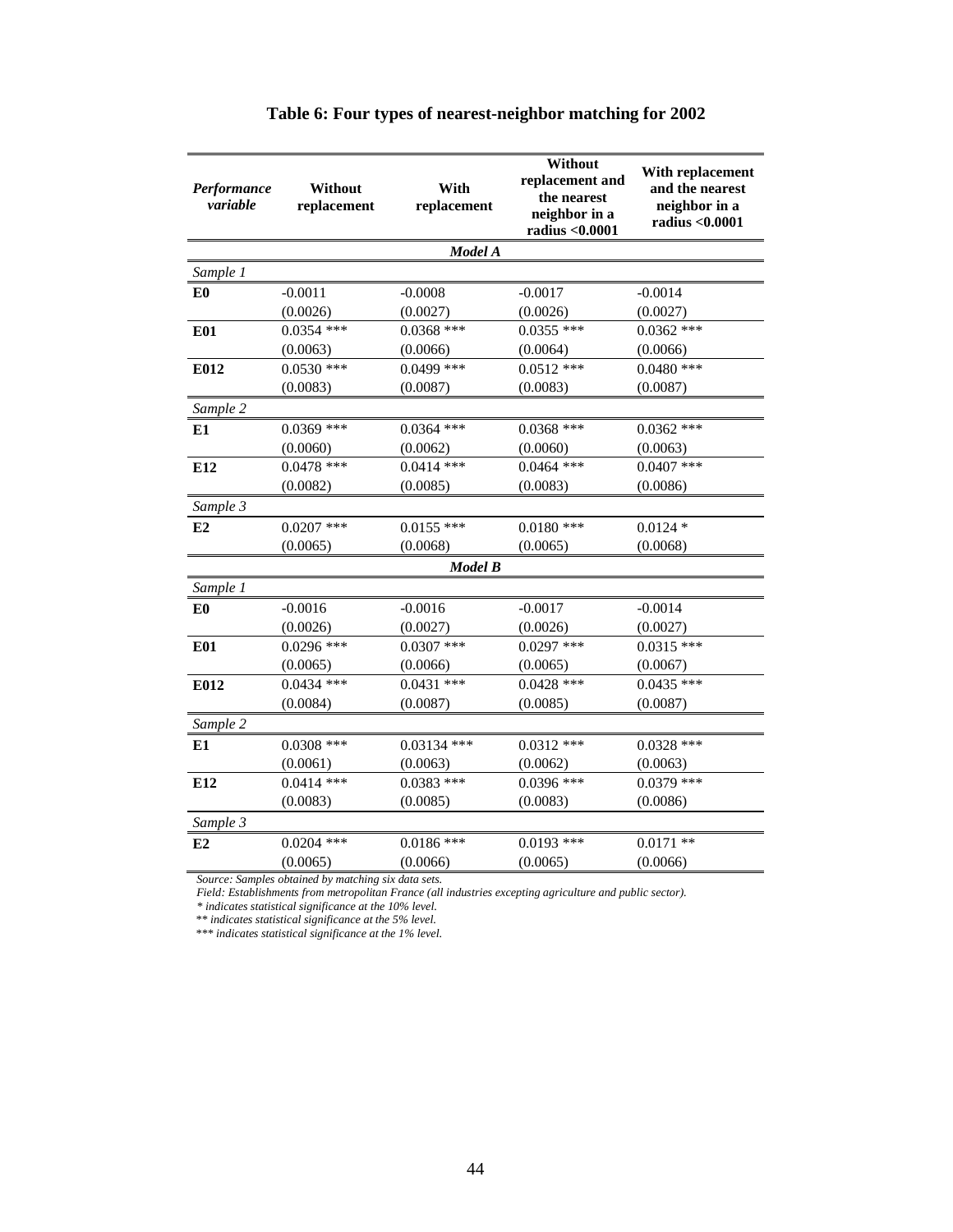| <b>Performance</b><br>variable      | Without<br>replacement | With<br>replacement                  | Without<br>replacement and<br>the nearest<br>neighbor in a<br>radius < 0.0001 | With replacement<br>and the nearest<br>neighbor in a<br>radius <0.0001 |  |  |
|-------------------------------------|------------------------|--------------------------------------|-------------------------------------------------------------------------------|------------------------------------------------------------------------|--|--|
| <b>STC</b> plus subsample / Model B |                        |                                      |                                                                               |                                                                        |  |  |
| Sample 2                            |                        |                                      |                                                                               |                                                                        |  |  |
| E1                                  | $0.0359$ ***           | $0.0359$ ***                         | $0.0355$ ***                                                                  | $0.0353$ ***                                                           |  |  |
|                                     | (0.0069)               | (0.0070)                             | (0.0070)                                                                      | (0.0071)                                                               |  |  |
| E12                                 | $0.0452$ ***           | $0.0472$ ***                         | $0.0434$ ***                                                                  | $0.0432$ ***                                                           |  |  |
|                                     | (0.0098)               | (0.0100)                             | (0.0099)                                                                      | (0.0101)                                                               |  |  |
|                                     |                        | <b>STC minus subsample / Model B</b> |                                                                               |                                                                        |  |  |
| Sample 2                            |                        |                                      |                                                                               |                                                                        |  |  |
| E1                                  | $0.0375$ ***           | $0.0393$ ***                         | $0.0369$ ***                                                                  | $0.0378$ ***                                                           |  |  |
|                                     | (0.0117)               | (0.0121)                             | (0.012)                                                                       | (0.012)                                                                |  |  |
| E <sub>12</sub>                     | $0.0473$ ***           | $0.0446$ ***                         | $0.0452$ ***                                                                  | $0.0414$ ***                                                           |  |  |
|                                     | (0.0151)               | (0.0155)                             | (0.0152)                                                                      | (0.0156)                                                               |  |  |

# **Table 7: Test for** *STC plus* **and** *STC minus* **establishments (2002)**

*Source: Samples obtained by matching six data sets.* 

*Field: Establishments from metropolitan France (all industries excepting agriculture and public sector).*

*\* indicates statistical significance at the 10% level.*

*\*\* indicates statistical significance at the 5% level.*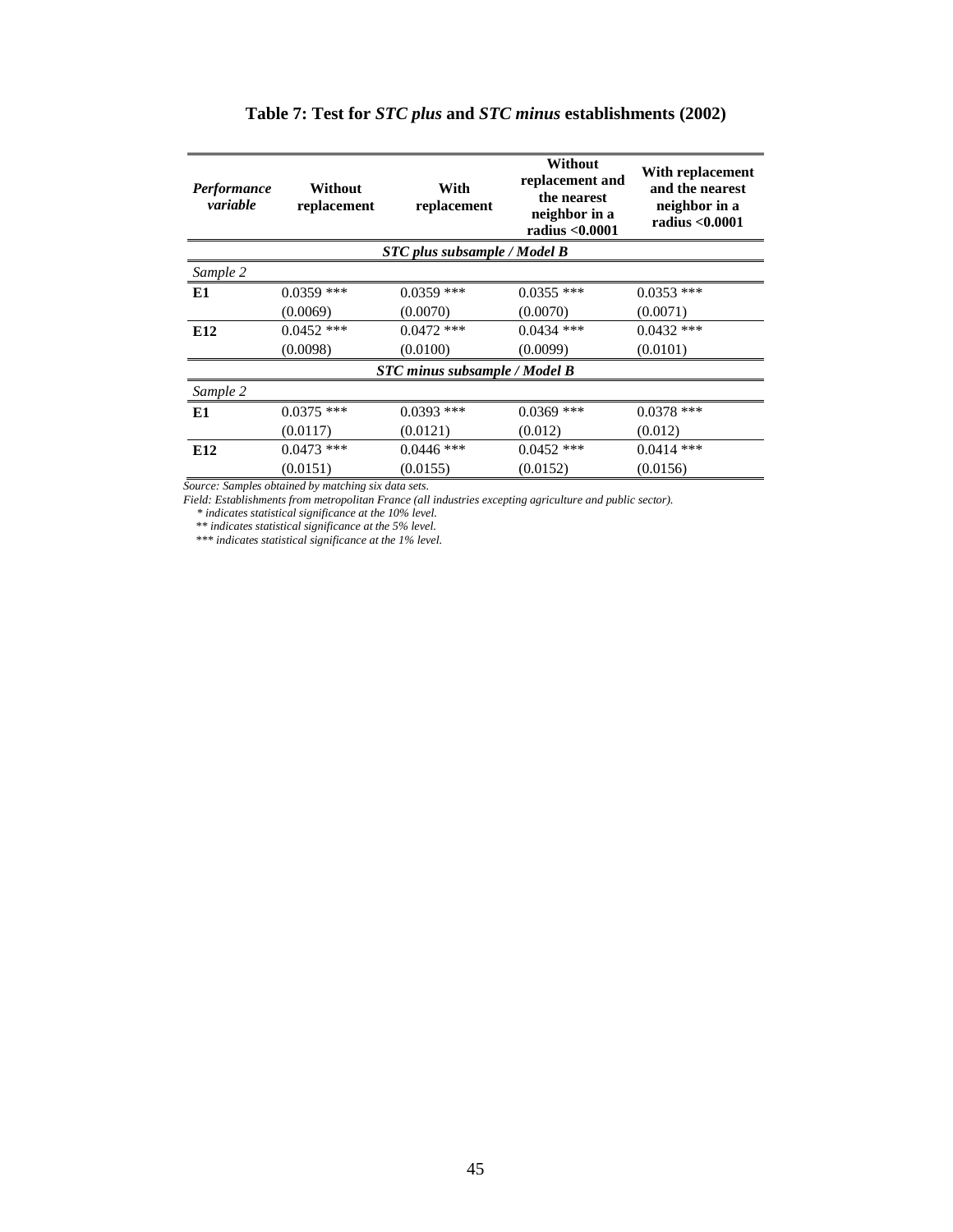| <b>Performance</b><br>variable         | Without<br>replacement | With<br>replacement                     | Without<br>replacement and<br>the nearest<br>neighbor in a<br>radius < 0.0001 | With replacement<br>and the nearest<br>neighbor in a<br>radius < 0.0001 |  |  |
|----------------------------------------|------------------------|-----------------------------------------|-------------------------------------------------------------------------------|-------------------------------------------------------------------------|--|--|
| STC plus 2000-2005 subsample / Model B |                        |                                         |                                                                               |                                                                         |  |  |
| Sample 2                               |                        |                                         |                                                                               |                                                                         |  |  |
| E1                                     | $0.0312$ ***           | $0.0344$ ***                            | $0.0325$ ***                                                                  | $0.0322$ ***                                                            |  |  |
|                                        | (0.0010)               | (0.0098)                                | (0.0097)                                                                      | (0.0098)                                                                |  |  |
| E <sub>12</sub>                        | $0.0430$ ***           | $0.0445$ ***                            | $0.0475$ ***                                                                  | $0.0488$ ***                                                            |  |  |
|                                        | (0.0134)               | (0.0137)                                | (0.0137)                                                                      | (0.0139)                                                                |  |  |
|                                        |                        | STC minus 2000-2005 subsample / Model B |                                                                               |                                                                         |  |  |
| Sample 2                               |                        |                                         |                                                                               |                                                                         |  |  |
| E <sub>1</sub>                         | $0.0454$ ***           | $0.0472$ ***                            | $0.0383**$                                                                    | $0.0383**$                                                              |  |  |
|                                        | (0.0164)               | (0.0171)                                | (0.0166)                                                                      | (0.0166)                                                                |  |  |
| E <sub>12</sub>                        | $0.0544$ **            | $0.0454$ **                             | $0.0479**$                                                                    | $0.0479**$                                                              |  |  |
|                                        | (0.0216)               | (0.0226)                                | (0.0222)                                                                      | (0.0222)                                                                |  |  |

# **Table 8: Test for** *STC plus 2000-2005* **and** *STC minus 2000-2005* **establishments** *(2002)*

*Source: Samples obtained by matching six data sets.*

*Field: Establishments from metropolitan France (all industries excepting agriculture and public sector).*

*\* indicates statistical significance at the 10% level.*

*\*\* indicates statistical significance at the 5% level.*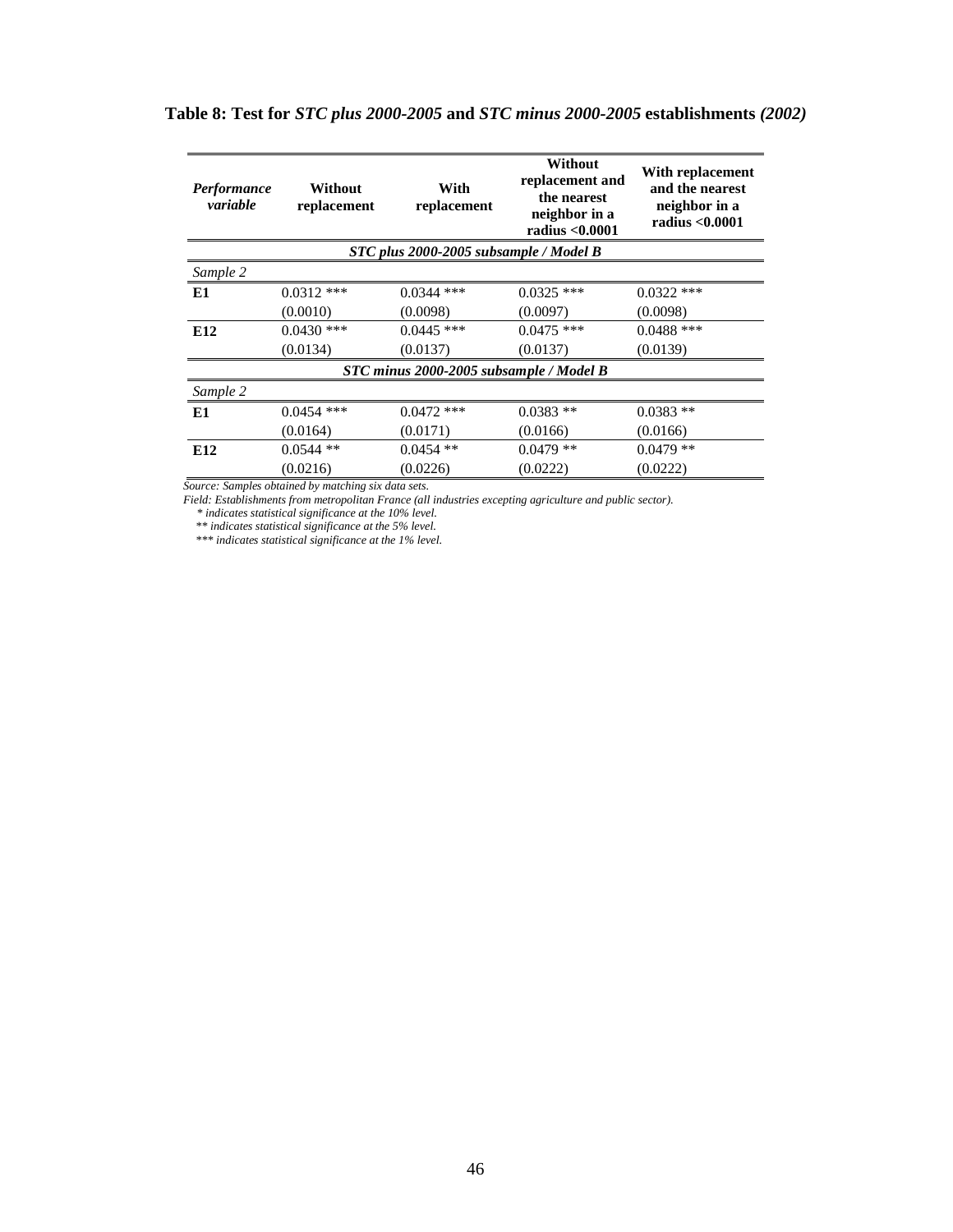| Variable                              | $STC=0$       | $STC=1$        |
|---------------------------------------|---------------|----------------|
|                                       | (%)           | (%)            |
| <b>Size</b><br>Less than 20 employees | 88.99         | 67.64          |
| 20-49 employees                       | 7.34          | 16.99          |
| 50-499 employees                      | 3.56          | 14.77          |
| 500 employees and more                | 0.11          | 0.60           |
| Establishment age                     |               |                |
| 1 <sup>st</sup> quartile              | 27.88         | 21.05          |
| 2 <sup>nd</sup> quartile              | 22.15         | 19.74          |
| 3 <sup>rd</sup> quartile              | 23.67         | 24.43          |
| 4 <sup>th</sup> quartile              | 26.30         | 34.78          |
| For-profit firm                       | 68.42         | 82.51          |
| Geographic location                   |               |                |
| Ile-de-France                         | 18.32         | 7.25           |
| Centre North                          | 16.77         | 21.69          |
| Nord-Pas-de-Calais                    | 5.25          | 7.05           |
| East                                  | 8.57          | 9.36           |
| North West Atlantic                   | 13.16         | 11.03          |
| South West                            | 11.97         | 8.81           |
| Centre South                          | 13.27         | 21.11          |
| Midi Mediterranean                    | 12.69         | 13.70          |
| Value added variation rate in 2002    |               |                |
| $1st$ decile                          | 9.90          | 28.14          |
| $2nd$ decile                          | 9.95          | 17.81          |
| $3rd$ decile<br>$4th$ decile          | 10.00         | 10.90          |
| $5th$ decile                          | 12.34<br>7.69 | 10.90<br>6.64  |
| $6th$ decile                          | 10.01         | 5.33           |
| $7th$ decile                          | 10.03         | 4.97           |
| $8th$ decile                          | 10.03         | 4.83           |
| $9th$ decile                          | 10.03         | 4.53           |
| $10th$ decile                         | 10.02         | 5.96           |
| Value added variation rate in 2001    |               |                |
| 1 <sup>st</sup> decile                | 9.97          | 15.23          |
| $2nd$ decile                          | 9.98          | 13.26          |
| $3rd$ decile                          | 9.99          | 11.12          |
| $4th$ decile                          | 10.00         | 9.61           |
| $5th$ decile                          | 10.00         | 8.65           |
| $6th$ decile                          | 10.01         | 8.84           |
| $7th$ decile                          | 9.98          | 8.67           |
| $8th$ decile                          | 10.04         | 7.93           |
| $9th$ decile                          | 10.01         | 9.11           |
| $10th$ decile                         | 10.01         | 7.58           |
| Apparent labor productivity in 2001   |               |                |
| $1st$ decile                          | 9.99          | 11.58          |
| $2nd$ decile                          | 9.99          | 10.90          |
| $3rd$ decile                          | 9.99          | 13.23          |
| $4th$ decile<br>$5th$ decile          | 10.16<br>9.81 | 13.45          |
| $6th$ decile                          | 9.89          | 12.38<br>10.79 |
| $7th$ decile                          | 10.11         | 9.77           |
| $8th$ decile                          | 10.01         | 8.02           |
| $9th$ decile                          | 10.01         | 6.18           |
| $10th$ decile                         | 10.04         | 3.71           |
| Part of women in 2002                 |               |                |
| $1st$ quartile                        | 25.01         | 23.55          |
|                                       |               |                |

**Appendix 1: Distribution of establishment and firm characteristics according to the STC use (year 2002 – sample 1)**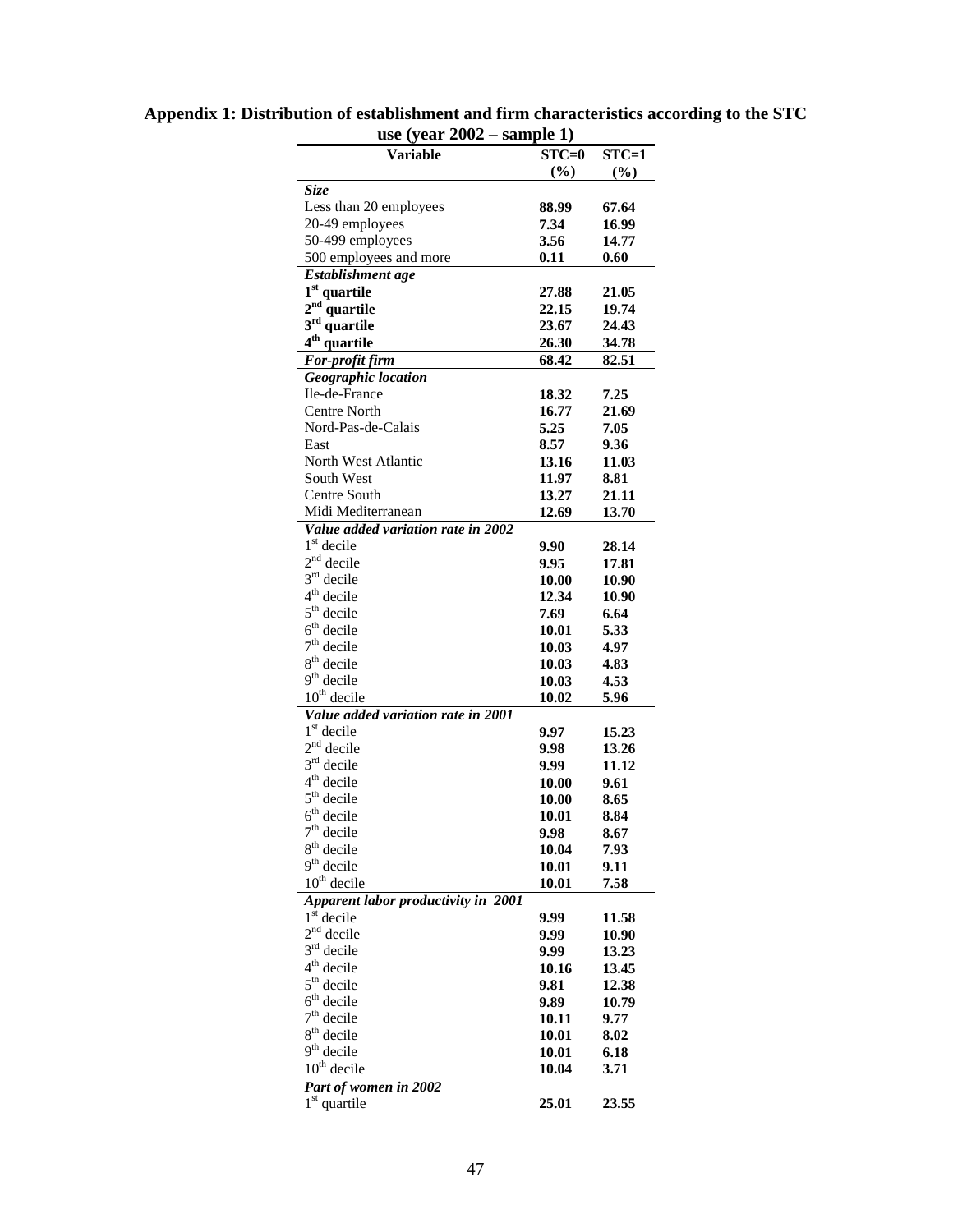| $2nd$ decile                          | 25.02   | 35.68 |
|---------------------------------------|---------|-------|
| $3rd$ decile                          | 25.01   | 24.95 |
| $4^{th}$<br>quartile                  | 24.96   | 15.81 |
| Part of unskilled workers in 2002     |         |       |
| $1st$ quartile                        | 37.77   | 27.64 |
| 2 <sup>nd</sup><br>decile             | 12.24   | 21.19 |
| $3rd$ decile                          | 24.95   | 34.56 |
| 4 <sup>th</sup><br>quartile           | 25.05   | 16.61 |
| Part of high-skilled workers in 2002  |         |       |
| 1 <sup>st</sup> quartile              | 42.27   | 26.19 |
| 2 <sup>nd</sup><br>decile             | 7.78    | 15.23 |
| $3rd$ decile                          | 24.90   | 42.63 |
| 4 <sup>th</sup><br>quartile           | 25.05   | 15.95 |
| <b>Industry</b>                       |         |       |
| Manufacture of food products          | 4.74    | 3.24  |
| Manufacture of consumer goods         | 3.00    | 10.49 |
| Manufacture of motor vehicles         | 0.20    | 0.91  |
| Manufacture of capital equipment      | 2.83    | 9.28  |
| Manufacture of intermediate goods     | 4.81    | 33.43 |
| Energy                                | 0.15    | 0.08  |
| Construction                          | 14.08   | 10.38 |
| Wholesale and retail trade; repairing | 31.45   | 9.58  |
| Transportation                        | 3.73    | 4.58  |
| Financial intermediation              | 1.64    | 0.11  |
| Real estate activities                | 2.07    | 0.27  |
| Services to firms                     | 10.28   | 5.60  |
| Services to individuals               | 15.48   | 8.81  |
| Education, health and social action   | 5.53    | 3.24  |
| <b>Restructuring in 2002</b>          | 1.05    | 0.55  |
| <b>Restructuring in 2001</b>          | 1.45    | 1.70  |
| <b>Observations</b>                   | 655,150 | 3,643 |

*Source: Samples obtained by matching six data sets.*

*Field: Establishments from metropolitan France (all industries excepting agriculture and public sector).*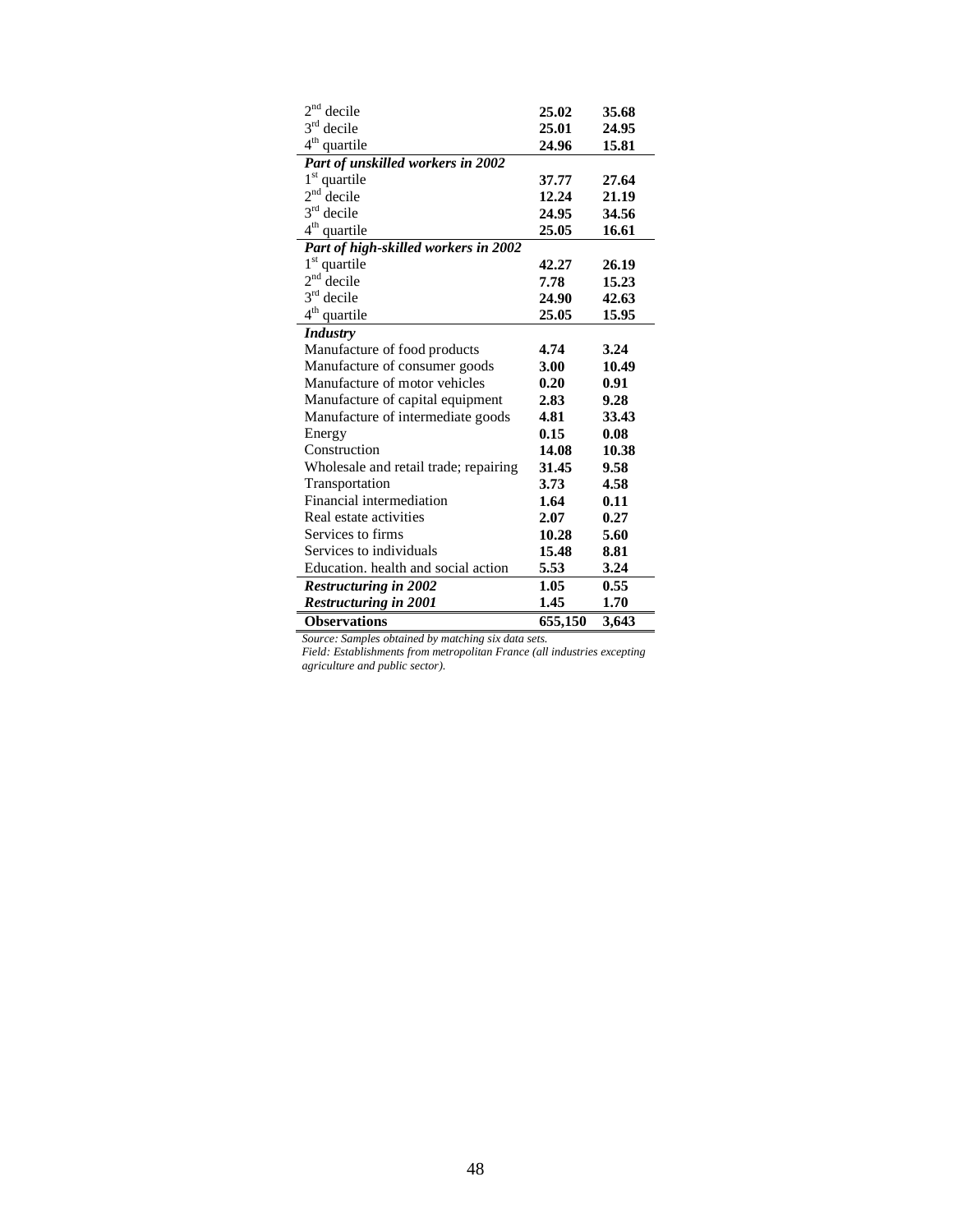| <b>Variable</b>      | <b>Situation</b> | Mean                               | % bias    | t-test          |
|----------------------|------------------|------------------------------------|-----------|-----------------|
|                      |                  | <b>Treated</b><br><b>Untreated</b> | reduction | t $p> t $       |
| <b>Size</b>          |                  |                                    |           |                 |
| 20-49                | Without matching | 0.16991<br>0.07338                 |           | 22.22 0.000     |
|                      | With matching    | 0.15737<br>0.16769                 | 89.3      | 1.18 0.236      |
| 50-499               | Without matching | 0.14768 0.03559                    |           | 36.15 0.000     |
|                      | With matching    | 0.13923<br>0.13393                 | 95.3      | 0.65 0.513      |
| $500 +$              | Without matching | 0.00604 0.00114                    |           | 8.62 0.000      |
|                      | With matching    | 0.00586 0.00335                    | 48.7      | 1.57 0.116      |
| <b>FORPROFIT</b>     | Without matching | 0.82514 0.68416                    |           | 18.27 0.000     |
|                      | With matching    | 0.82227<br>0.82227                 | 100.0     | 0.00 1.000      |
| <b>RESTRUCTt</b>     | Without matching | 0.00549<br>0.01052                 |           | $-2.97$ 0.003   |
|                      | With matching    | 0.00558 0.00586                    | 94.4      | $-0.16$ 0.876   |
| <b>RESTRUCTt-1</b>   | Without matching | 0.01702 0.01451                    |           | 1.26 0.207      |
|                      | With matching    | 0.01674 0.02121                    | $-77.9$   | $-1.39$ 0.166   |
| <b>QUARTILE_AGE4</b> | Without matching | 0.34779 0.26296                    |           | 11.59 0.000     |
|                      | With matching    | 0.34431<br>0.33147                 | 84.9      | 1.15 0.251      |
| <b>Region</b>        |                  |                                    |           |                 |
| REG <sub>2</sub>     | Without matching | 0.21685<br>0.16770                 |           | 7.91 0.000      |
|                      | With matching    | 0.21456 0.21289                    | 96.6      | 0.17 0.863      |
| REG <sub>3</sub>     | Without matching | 0.07055 0.05254                    |           | 4.85 0.000      |
|                      | With matching    | 0.07031<br>0.06473                 | 69.0      | 0.94 0.347      |
| REG4                 | Without matching | 0.09360<br>0.08566                 |           | 1.71 0.088      |
|                      | With matching    | 0.09431<br>0.09096                 | 57.9      | 0.49 0.625      |
| REG5                 | Without matching | 0.11035 0.13155                    |           | $-3.78$ 0.000   |
|                      | With matching    | 0.11105<br>0.10798                 | 85.5      | 0.42 0.677      |
| REG6                 | Without matching | 0.08811 0.11972                    |           | $-5.86$ $0.000$ |
|                      | With matching    | 0.08929 0.08789                    | 95.6      | 0.21 0.835      |
| REG7                 | Without matching | 0.21109 0.13274                    |           | 13.88 0.000     |
|                      | With matching    | 0.20787<br>0.21038                 | 96.8      | $-0.26$ 0.794   |
| REG8                 | Without matching | 0.13698 0.12689                    |           | 1.82 0.068      |
|                      | With matching    | 0.13895 0.15067                    | $-16.3$   | -1.41 0.159     |
| Var_VA t             |                  |                                    |           |                 |
| DECILE2              | Without matching | 0.17815<br>0.09952                 |           | 15.78 0.000     |
|                      | With matching    | 0.17969<br>0.17941                 | 99.6      | 0.03 0.975      |
| DECILE3              | Without matching | 0.10898<br>0.1                     |           | 1.80 0.072      |
|                      | With matching    | 0.11077<br>0.1144                  | 59.6      | $-0.49$ 0.627   |
| DECILE4              | Without matching | 0.12336<br>0.10898                 |           | $-2.63$ 0.008   |
|                      | With matching    | 0.11049<br>0.10938                 | 92.2      | 0.15 0.880      |
| DECILE5              | Without matching | 0.06643<br>0.07688                 |           | $-2.36$ 0.018   |
|                      | With matching    | 0.06752<br>0.06334                 | 60.0      | 0.72 0.474      |
| DECILE6              | Without matching | 0.05325<br>0.10014                 |           | $-9.41$ $0.000$ |
|                      | With matching    | 0.05413<br>0.05078                 | 92.9      | 0.64 0.525      |
| DECILE7              | Without matching | 0.04968 0.10029                    |           | $-10.15$ 0.000  |
|                      | With matching    | 0.05050 0.05246                    | 96.1      | $-0.37$ 0.708   |
| DECILE8              | Without matching | 0.04831<br>0.10031                 |           | $-10.43$ 0.000  |
|                      | With matching    | 0.04911 0.05329                    | 92.0      | $-0.80$ 0.422   |
| DECILE9              | Without matching | 0.04529 0.10028                    |           | $-11.03$ 0.000  |
|                      | With matching    | 0.04604 0.04799                    | 96.4      | $-0.39$ 0.696   |
| DECILE <sub>10</sub> | Without matching | 0.05957<br>0.10022                 |           | $-8.16$ 0.000   |
|                      | With matching    | 0.06055<br>0.05776                 | 93.1      | $0.50$ $0.617$  |
|                      |                  |                                    |           |                 |

**Appendix 2: Test of standardized differences (year 2002, sample 1, Model B)**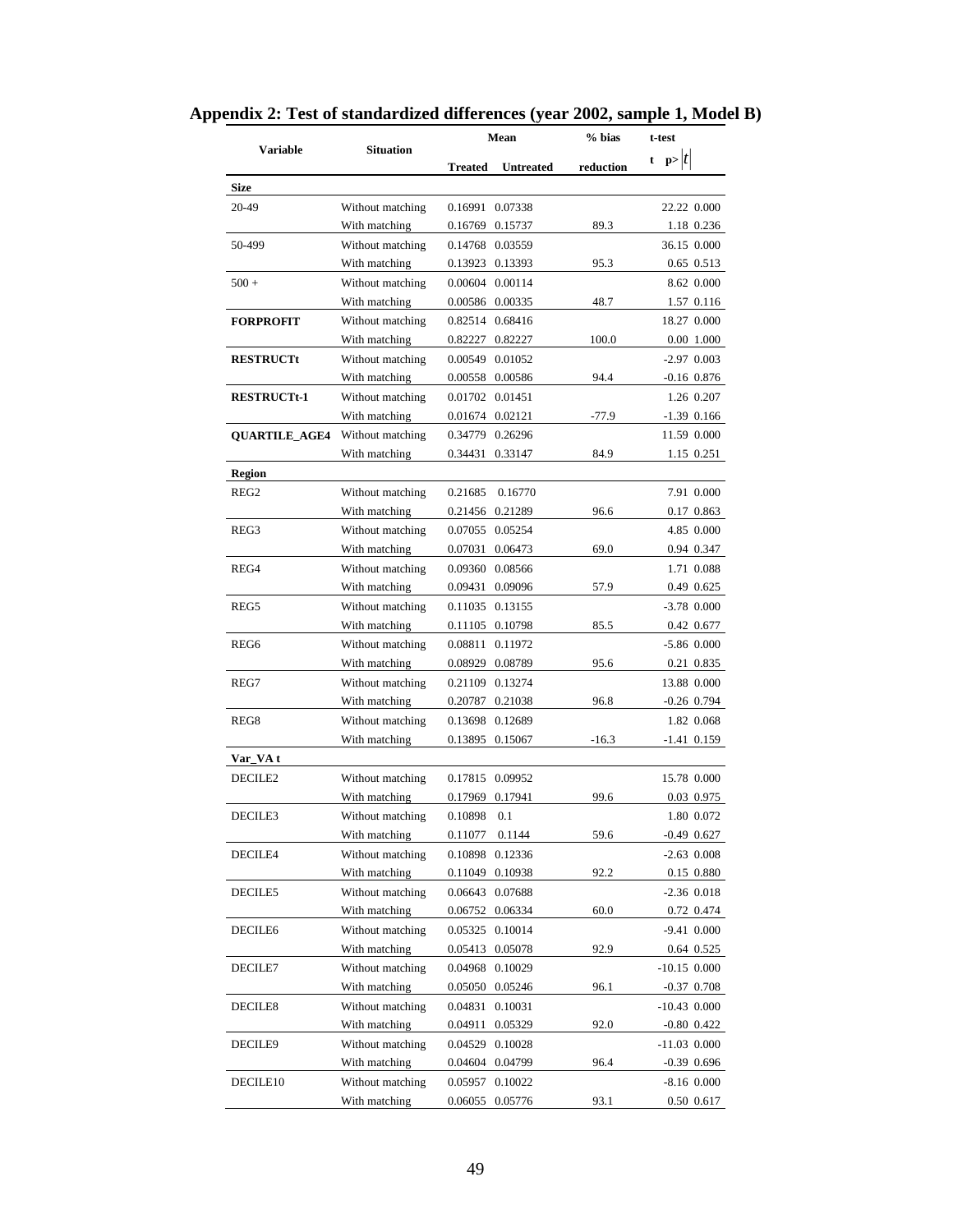| Var_Va t-1      |                  |                    |         |                 |
|-----------------|------------------|--------------------|---------|-----------------|
| DECILE2         | Without matching | 0.13258 0.09982    |         | 6.57 0.000      |
|                 | With matching    | 0.14593<br>0.13253 | 59.1    | $-1.64$ 0.102   |
| DECILE3         | Without matching | 0.11117<br>0.09995 |         | 2.25 0.024      |
|                 | With matching    | 0.11077<br>0.11161 | 92.5    | $-0.11$ $0.910$ |
| DECILE4         | Without matching | 0.09607<br>0.10005 |         | $-0.80$ 0.425   |
|                 | With matching    | 0.09682<br>0.09319 | 8.7     | 0.52 0.601      |
| DECILE5         | Without matching | 0.10004<br>0.08647 |         | $-2.72$ 0.006   |
|                 | With matching    | 0.0784<br>0.08705  | 36.3    | 1.33 0.184      |
| DECILE6         | Without matching | 0.08839<br>0.10006 |         | $-2.34$ 0.019   |
|                 | With matching    | 0.09319<br>0.08956 | 68.9    | $-0.53$ 0.594   |
| DECILE7         | Without matching | 0.09981<br>0.08674 |         | $-2.63$ 0.009   |
|                 | With matching    | 0.08622<br>0.08231 | 70.1    | 0.60 0.552      |
| DECILE8         | Without matching | 0.07933<br>0.10038 |         | $-4.22$ 0.000   |
|                 | With matching    | 0.08092<br>0.08064 | 98.7    | $-0.04$ 0.965   |
| DECILE9         | Without matching | 0.09113<br>0.10012 |         | $-1.80$ 0.071   |
|                 | With matching    | 0.09208<br>0.09905 | 22.4    | $-1.00$ 0.315   |
| DECILE10        | Without matching | 0.07576 0.10006    |         | $-4.88$ 0.000   |
|                 | With matching    | 0.07645 0.07478    | 93.1    | 0.27 0.789      |
| $LP t-1$        |                  |                    |         |                 |
| DECILE2         | Without matching | 0.10898<br>0.09994 |         | 1.81 0.070      |
|                 | With matching    | 0.10854<br>0.11328 | 47.5    | $-0.64$ 0.523   |
| DECILE3         | Without matching | 0.13231<br>0.09989 |         | 6.50 0.000      |
|                 | With matching    | 0.13030<br>0.13309 | 91.4    | $-0.35$ 0.727   |
| DECILE4         | Without matching | 0.13450 0.10158    |         | 6.55 0.000      |
|                 | With matching    | 0.13421<br>0.12444 | 70.3    | 1.23 0.218      |
| DECILE5         | Without matching | 0.12380 0.09808    |         | 5.20 0.000      |
|                 | With matching    | 0.12388<br>0.12137 | 90.2    | 0.32 0.746      |
| DECILE6         | Without matching | 0.10788<br>0.09891 |         | 1.81 0.071      |
|                 | With matching    | 0.10854<br>0.11691 | 6.7     | $-1.12$ 0.263   |
| DECILE7         | Without matching | 0.09772 0.10106    |         | $-0.67$ 0.505   |
|                 | With matching    | 0.09794 0.10435    | $-92.4$ | $-0.90$ 0.368   |
| DECILE8         | Without matching | 0.08015 0.10011    |         | $-4.00$ 0.000   |
|                 | With matching    | 0.08119<br>0.08147 | 98.6    | $-0.04$ 0.966   |
| DECILE9         | Without matching | 0.06176 0.10015    |         | $-7.70$ 0.000   |
|                 | With matching    | 0.06250<br>0.0639  | 96.4    | $-0.24$ 0.808   |
| DECILE10        | Without matching | 0.03706 0.10041    |         | $-12.71$ 0.000  |
|                 | With matching    | 0.03767<br>0.03627 | 97.8    | 0.31 0.754      |
| Women t         |                  |                    |         |                 |
| QUARTILE2       | Without matching | 0.25019<br>0.35685 |         | 14.81 0.000     |
|                 | With matching    | 0.35770<br>0.36551 | 92.7    | $-0.69$ 0.491   |
| QUARTILE3       | Without matching | 0.24952<br>0.25009 |         | $-0.08$ 0.937   |
|                 | With matching    | 0.24498<br>0.23884 | -977.5  | 0.61 0.544      |
| QUARTILE4       | Without matching | 0.15811<br>0.24958 |         | $-12.73$ 0.000  |
|                 | With matching    | 0.15960<br>0.15765 | 97.9    |                 |
| <b>Industry</b> |                  |                    |         | 0.23 0.821      |
| SECT1           | Without matching | 0.04743<br>0.03239 |         | $-4.26$ 0.000   |
|                 | With matching    | 0.03292<br>0.03209 | 94.4    | 0.20 0.842      |
| SECT2           | Without matching | 0.03004<br>0.10486 |         | 26.22 0.000     |
|                 | With matching    | 0.10603<br>0.09403 | 84.0    | 1.69 0.091      |
|                 | Without matching | 0.00906<br>0.00197 |         | 9.54 0.000      |
| SECT3           | With matching    | 0.00921<br>0.00837 | 88.2    | 0.38 0.704      |
| SECT4           | Without matching | 0.09278 0.02835    |         | 23.24 0.000     |
|                 |                  |                    |         |                 |